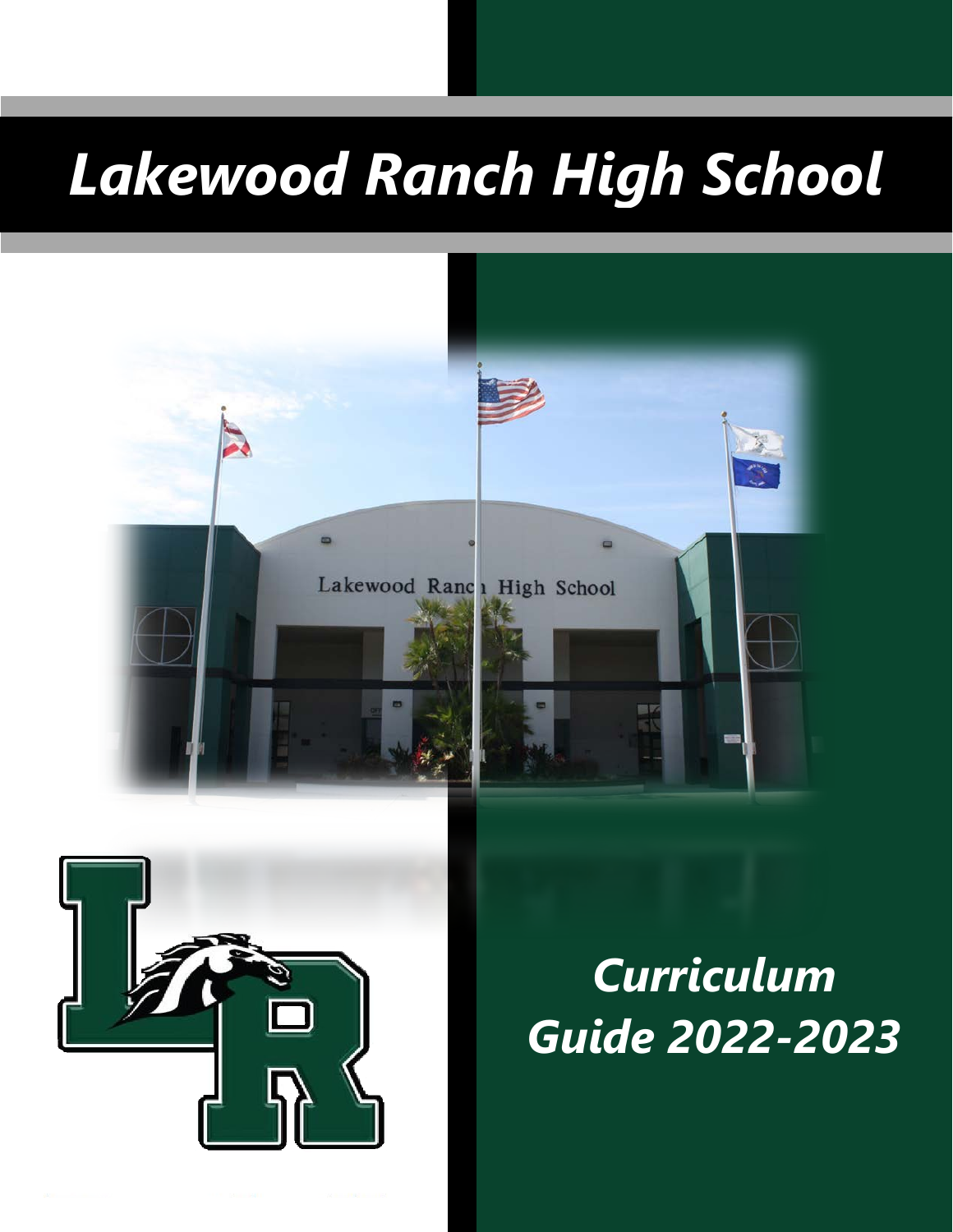## **Table of Contents**

| <b>Course Descriptions</b>         |  |
|------------------------------------|--|
|                                    |  |
|                                    |  |
|                                    |  |
|                                    |  |
|                                    |  |
|                                    |  |
|                                    |  |
| Career & Technical Education (CTE) |  |
|                                    |  |
|                                    |  |
|                                    |  |
|                                    |  |
|                                    |  |
|                                    |  |
|                                    |  |
|                                    |  |
|                                    |  |
|                                    |  |
|                                    |  |
|                                    |  |
|                                    |  |
|                                    |  |
|                                    |  |
|                                    |  |
|                                    |  |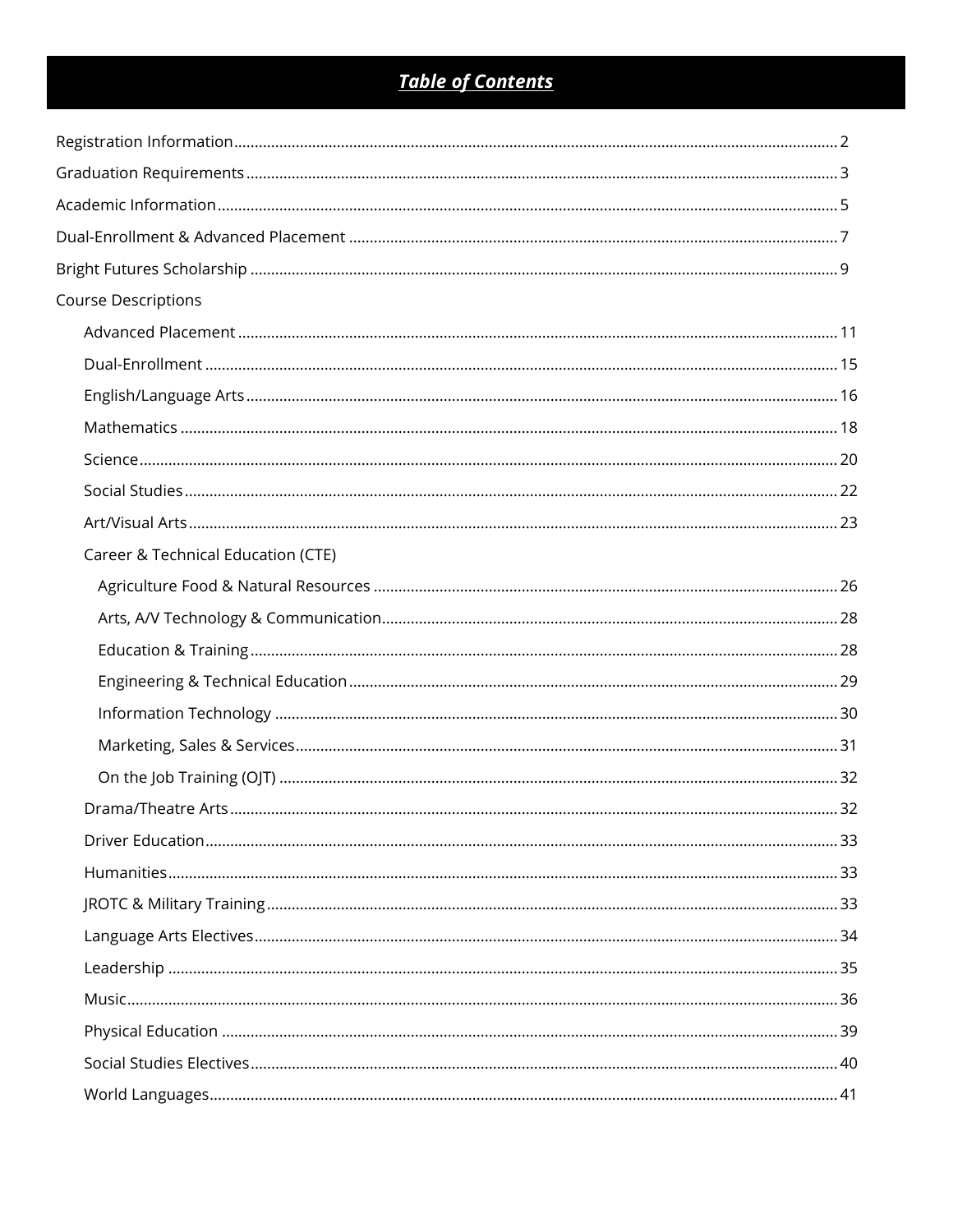## *2022 - 2023 Curriculum Guide*

#### **Registration Guidelines**

- 1. Study the courses in the curriculum guide and discuss possible choices with your teachers as you meet with them during the registration period.
- 2. Discuss your course selections with your parents or guardians.
- 3. Pay close attention to course requirements outlined in the curriculum guide as you make your selections. Make sure you are meeting the prerequisites for any of the courses you choose.
- 4. Teachers will make initial recommendations based on current academic performance; however, final course placement will be made based on **academic history and the results of state assessments.**
- 5. When completing your registration form, clearly indicate your elective choices by listing them in priority order. Every effort is made to give you your top choices; however, if there is a scheduling conflict, alternate course selections must be made. If you do not choose alternate courses, one or more will be selected for you and will not be changed later. Only the **top two selections** in each category will be considered.

#### **Course Cancellation**

Lakewood Ranch High School reserves the right to drop any course due to insufficient enrollment, lack of instructional materials and/or teacher certification.

#### **Schedule Change Policy**

The registration process and the development of student schedules takes place in the spring, at which time faculty and staff counsel with students. The process includes input from students, parents, teachers, counselors, and administrators. The school's master schedule is built, and new staff hired based on registration requests. Students are expected to honor their commitments and to attend and complete the courses for which they register during the registration period. Requests for schedule changes, therefore, will be considered during the first two weeks of school only for the following reasons:

- Student has already earned credit for the course.
- Student has failed to meet the prerequisite for the course.
- Scheduled for too many or not enough courses.
- There was a clerical error.
- District directive regarding course progression.

#### **Level Changes**

A level change is appropriate only if it is determined that the student is either above or below the current class's academic level. The decision to change levels is made by the teacher, parent, and the student. If a level change is appropriate, the procedure below should be followed:

- Before the level change process may begin, the student must have completed all homework, assignments, and tests to the best of his/her ability and must have sought assistance from the teacher.
- Level changes may be made up until the first quarter progress report date.
- The letter grade at the time of the level change accompanies the student to the new class.
- Level changes are for core classes only.

*The School District of Manatee County does not tolerate discrimination or harassment on the basis of race, sex, sexual orientation, color, religion, age, national origin, or disability. The district has designated the Director of Student Services to facilitate the district's compliance with federal nondiscrimination laws. Written complaints of discrimination or harassment may also be filed with:*

> *Human Resources Department School District of Manatee County P. O. Box 9069, Bradenton, FL 34206*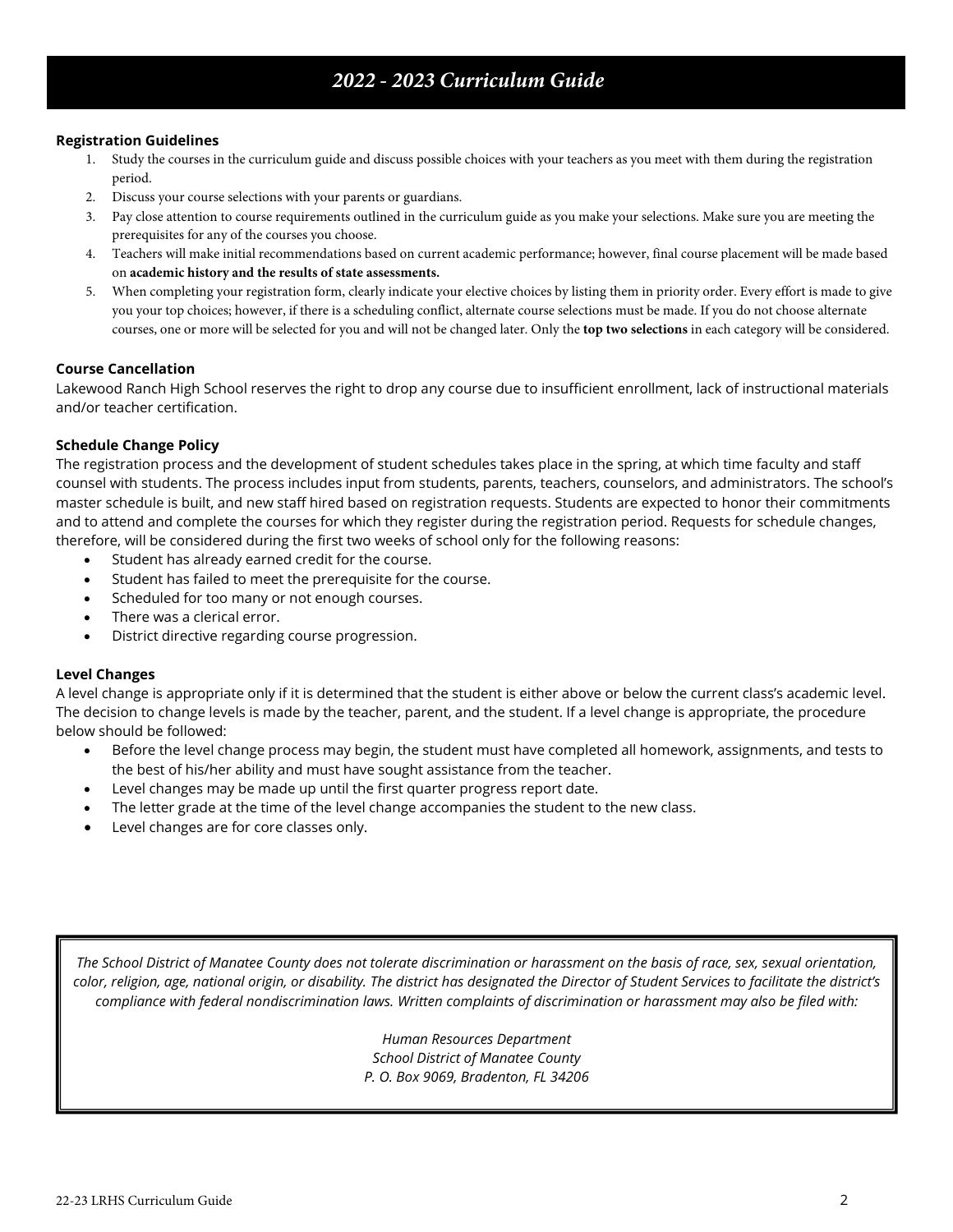#### **Educational Enhancement**

In some courses, there may be occasional requests for fees to provide educational enhancement. No student shall be denied the opportunity to participate fully in these classes because of an inability to pay. In such circumstances, please notify the teacher.

#### **Enhanced Instruction for Non-Proficient Students**

Students must earn a Level 3 or higher in reading and/or math on a standardized assessment within the last 2 or more consecutive years. Students who do not meet the criteria may be required to receive enhanced instruction through a course that will assist in building the student's skills and in mastering standards.

#### **Manatee Virtual School**

Manatee Virtual School (MVS) is Manatee County's virtual school alternative. With MVS, students in grades 6-12 can register for up to three virtual courses if currently attending a Manatee County School. MVS is a franchise of the Florida Virtual School which integrates the highly acclaimed FLVS curriculum taught by Manatee County School teachers. MVS can be used for credit recovery, acceleration, scheduling conflicts, and/or to fulfill the online course requirement. For more detailed information, please visit the MVS website through [www.manateeschools.net.](http://www.manateeschools.net) 

#### **Florida Virtual School**

Students can earn high school credit each year through the online Florida Virtual School. Students should be self-motivated and task-orientated to successfully complete this type of course. Visit the web site at [http://flvs.net fo](http://flvs.net)r course and enrollment information. Counselor approval is required.

#### **Graduation Requirements**

In order to earn a standard diploma in Manatee County, a student must meet specific academic requirements set forth by the State of Florida. These requirements are based on the year a student enters ninth grade. Occasionally, requirements are revised due to new end-of-course assessments, accelerated course requirements, and mandatory online learning. It is advised that students and parents review the chart on the following page to be certain that they understand what is necessary for a student to successfully earn a high school diploma.

#### *Online Course Graduation Requirement*

High school students must successfully complete at least one full course in an online environment. A student who takes a halfcredit course and earns the half-credit has completed a full course. A student who takes a full-credit course and only earns onehalf of the credit has not completed a full course. A full course, whether it carries a half-credit or one credit, will fulfill the online learning requirement for high school graduation.

#### *Physical Education (HOPE) Waiver Options*

A student can waive the HOPE requirement in one of two ways:

- 1. Participation in two seasons of an interscholastic sport at the Junior Varsity or Varsity level.
- 2. Completion of two years in a Junior Reserve Officer Training Corps (JROTC) course. This will waive the full credit in HOPE and the full credit in performing arts.

#### *Performing Arts Requirement*

In addition to all music, art, drama, and speech courses, the following courses meet the one credit required in a performing art:

- Introductory Horticulture 2 Horticultural Science 3 Television Production Technology 1 - 4 Early Childhood Education 3 Applied Engineering Technology I or III Foundations of Robotics Robotic Design Essentials Advanced Technology Applications Digital Information Technology
- Marketing Essentials Digital Audio Production 1 Foundations of Web Design User Interface Design Media Integration Essentials Game & Simulation Foundations Game & Simulation Design Game & Simulation Graphic Artist Journalism 1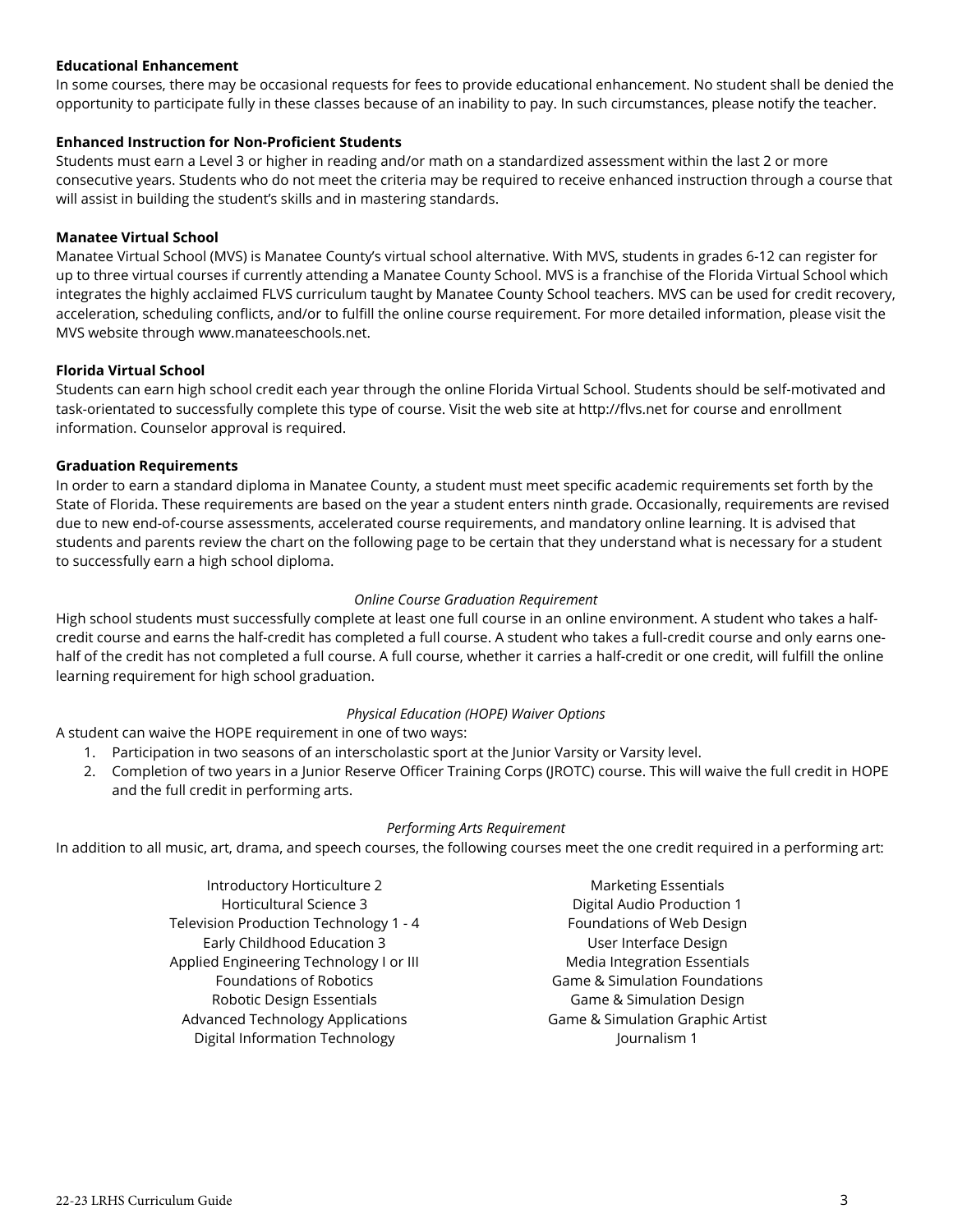#### **Graduation Requirements**

Florida Department of Education

|                                                                                                                  | <b>Graduation Requirements</b>                                                                                                                                                                                 |                                                                                                                                                                       |  |
|------------------------------------------------------------------------------------------------------------------|----------------------------------------------------------------------------------------------------------------------------------------------------------------------------------------------------------------|-----------------------------------------------------------------------------------------------------------------------------------------------------------------------|--|
| <b>Subject Area</b>                                                                                              | 24 Credit Program                                                                                                                                                                                              | <b>ACCEL Program/Diploma Designations</b>                                                                                                                             |  |
| English/Language                                                                                                 | 4 credits in ELA 1, 2, 3, 4<br>ELA honors, AP AICE, IB and dual enrollment                                                                                                                                     | <b>ACCEL Program (18 credits minimum)</b>                                                                                                                             |  |
| courses may satisfy this requirement (must pass<br>Arts (ELA)<br>the Grade 10 FSA/ELA common core<br>assessment) |                                                                                                                                                                                                                | • Physical Education is not required<br>• 3 elective credits                                                                                                          |  |
| Mathematics                                                                                                      | 4 credits, one of which must be Algebra 1 and<br>one of which must be Geometry (Algebra 1 EOC<br>results count 30% of the final course grade and                                                               | • Online course is not required<br>All other graduation requirements for a<br>standard diploma must be met.                                                           |  |
| must be passed to earn a standard diploma;<br>Geometry EOC results count 30% of final course<br>grade).          |                                                                                                                                                                                                                | <b>Scholar Designation</b>                                                                                                                                            |  |
| Science                                                                                                          | 1 credit in Biology 1 (Biology EOC results count<br>30% of the final course grade)<br>2 credits in equally rigorous science courses<br>2 of the 3 required science credits must have a<br>laboratory component | In addition to meeting the standard high<br>school diploma requirements:<br>• 1 credit in Algebra 2<br>• 1 credit in Statistics or an equally rigorous                |  |
| <b>Social Studies</b>                                                                                            | • 1 credit in World History<br>• 1 credit in U.S. History (U.S. History EOC<br>results count 30% of the final course grade)<br>• .5 credit in U.S. Government<br>• .5 credit in Economics                      | mathematics course<br>• Pass the Biology 1 EOC Assessment<br>• 1 credit in Chemistry or Physics<br>• 1 credit in a course equally rigorous to<br>Chemistry or Physics |  |
| World Languages                                                                                                  | Not required for high school graduation, but required for<br>admission to state universities and to qualify for Bright Futures.                                                                                | • Pass the U.S. History EOC Assessment<br>• 2 credits in the same world language<br>• Earn at least one credit in AP, IB, AICE or a<br>dual enrollment course.        |  |
| Fine and Performing<br>Arts, Speech and<br>Drama, or Practical<br>Arts                                           | 1 credit in fine or performing arts, speech and<br>debate, or practical arts (eligible courses<br>specified in the Florida Course Code Directory)                                                              | <b>Merit Designation</b><br>In addition to meeting the standard high                                                                                                  |  |
| Physical Education                                                                                               | 1 credit in physical education to include the<br>integration of health (HOPE)                                                                                                                                  | school diploma requirements:<br>• Attain one or more industry certifications<br>from the list established under section                                               |  |
| Industry Certification                                                                                           | Not required                                                                                                                                                                                                   | 1003.492, Florida Statutes (F.S.)                                                                                                                                     |  |
| Electives                                                                                                        | 8 credits                                                                                                                                                                                                      | <b>Testing</b>                                                                                                                                                        |  |
| Grade Point Average                                                                                              | Cumulative GPA of 2.0 on a 4.0 scale                                                                                                                                                                           | Passing score on the required state assessments                                                                                                                       |  |
| Online Course                                                                                                    | 1 course within the 24 credits                                                                                                                                                                                 | (TBD by the FLDOE)                                                                                                                                                    |  |
| Education; IB - International Baccalaureate.                                                                     | Special Notes: EOC - End of Course Assessment; AP - Advanced Placement; AICE - Advanced International Certificate of                                                                                           |                                                                                                                                                                       |  |

ċ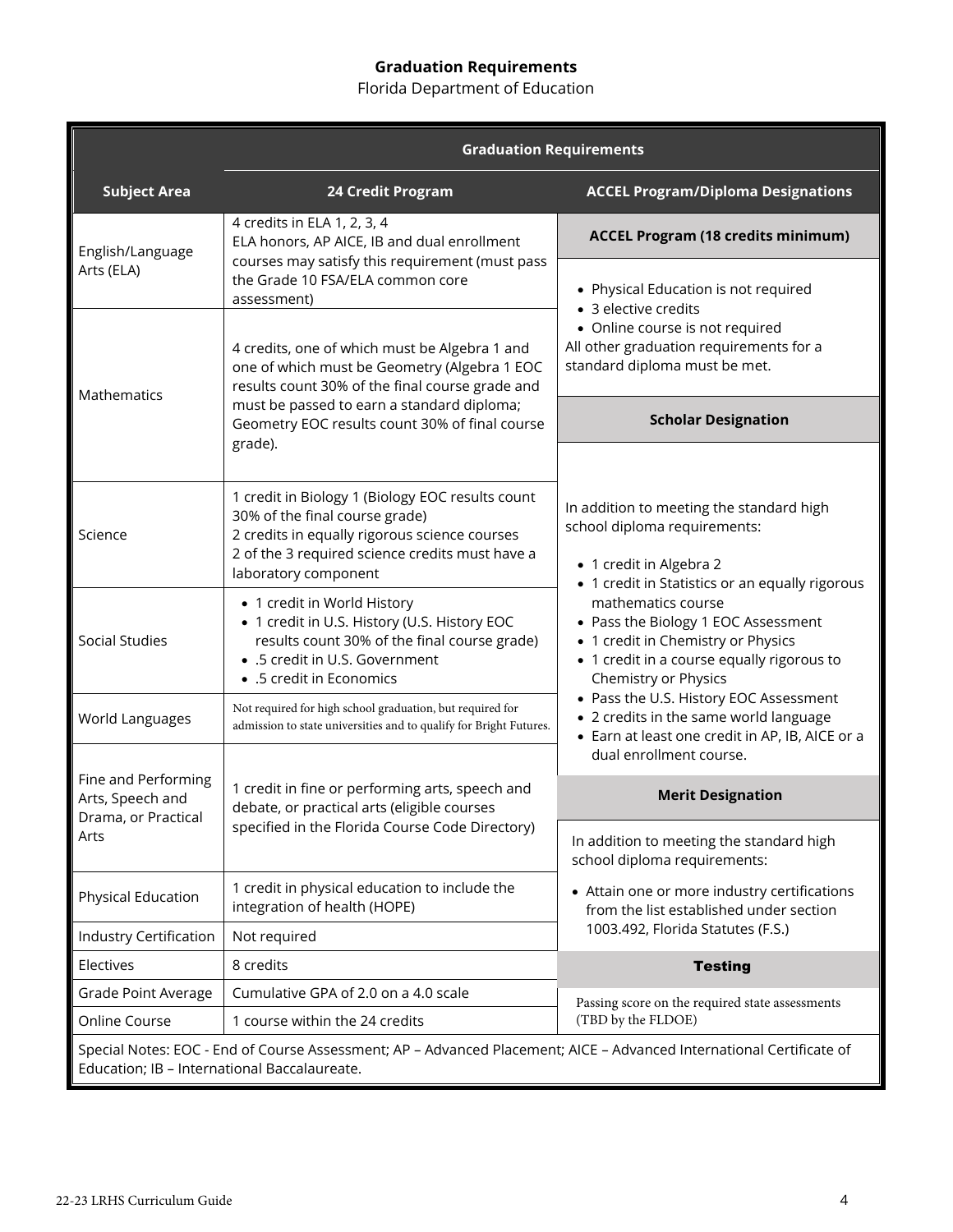#### **Grading Scale**

The following is the current grading scale for Manatee County Schools for grades 9-12:

| А | 90 | - | 100 |
|---|----|---|-----|
| B | 80 | - | 89  |
| C | 70 | - | 79  |
| D | 60 | - | 69  |
| F | 0  |   | 59  |

Students receive both a letter grade and a numerical percentage for each nine-week period, for the semester examination, and for the final semester grade. The final semester grade will appear on the student's transcript. Progress reports are issued at the midpoint of each grading period. Parents may access student grades through FOCUS.

#### **Achievement Levels**

Courses at Lakewood Ranch High School are provided for each student's developmental level. A multi-level structure has been established to provide for these differences and to provide for individualized instruction. Honors, Advanced Placement, and Dual-Enrollment courses are designed for the highly motivated student with above average achievement and students must meet all requirements.

#### **Weighted Courses**

All classes designated as Honors, Dual-Enrollment, or Advanced Placement will receive weighted grades according to the following scale:

| Grade | Dual-Enrollment & AP | <b>Honors</b> |
|-------|----------------------|---------------|
|       |                      |               |
|       |                      |               |
|       |                      |               |
|       |                      |               |

#### **Testing**

#### *END OF COURSE EXAMS (EOC), FSAs*

Florida State Assessments, or achievement tests, are given to all students pursuing a high school diploma. There are two main types of Florida State Assessments: EOCs and the FSA exams in ELA. Computer based end-of-course (EOC) assessments are administered at the end of specific high school courses. EOC requirements may be waived for some exceptional student education (ESE) students. FSA/ELA exams are administered in grades 9 and 10. For information on the FSA assessments, visit [http://www.fsassessments.org.](http://www.fsassessments.org/)

#### *PSAT/NMSQT*

The Preliminary Scholastic Aptitude Test (PSAT) is offered to students in October. All 11th grade students are encouraged to take the PSAT, allowing them to become eligible to enter the National Merit Scholar Competition based on their test score. Students can be recognized as semi-finalists, finalists, and/or National Merit Scholars. Students who become National Merit Scholars are often eligible for scholarships from both the National Merit organization and/or their post-secondary institution.

#### *SAT AND ACT*

Information, including test dates, registration deadlines, and test fees for both the SAT and ACT is available online. The web address for the SAT is [www.collegeboard.org](http://www.collegeboard.org) and the ACT is [www.actstudent.org.](http://www.actstudent.org) When registering for either test, students will need the CEEB code for Lakewood Ranch High School which is 100-162.

#### *ASVAB*

The Armed Services Vocational Aptitude Battery (ASVAB) is a multiple-aptitude battery that measures developed abilities and helps predict future academic and occupational success in the military. It is administered annually (usually in December or January).

#### **Industry Certifications**

LRHS offers students the opportunity to earn valuable nationally recognized Industry Certifications in all our Career and Technology Education (CTE) elective classrooms. Through our programs, we link the world of education with the world of work. Our teachers and staff provide leadership, support and resources to prepare students with the necessary technical skills, student leadership, career focus, and academic excellence needed to succeed in both careers and post-secondary education while meeting and exceeding local workforce needs.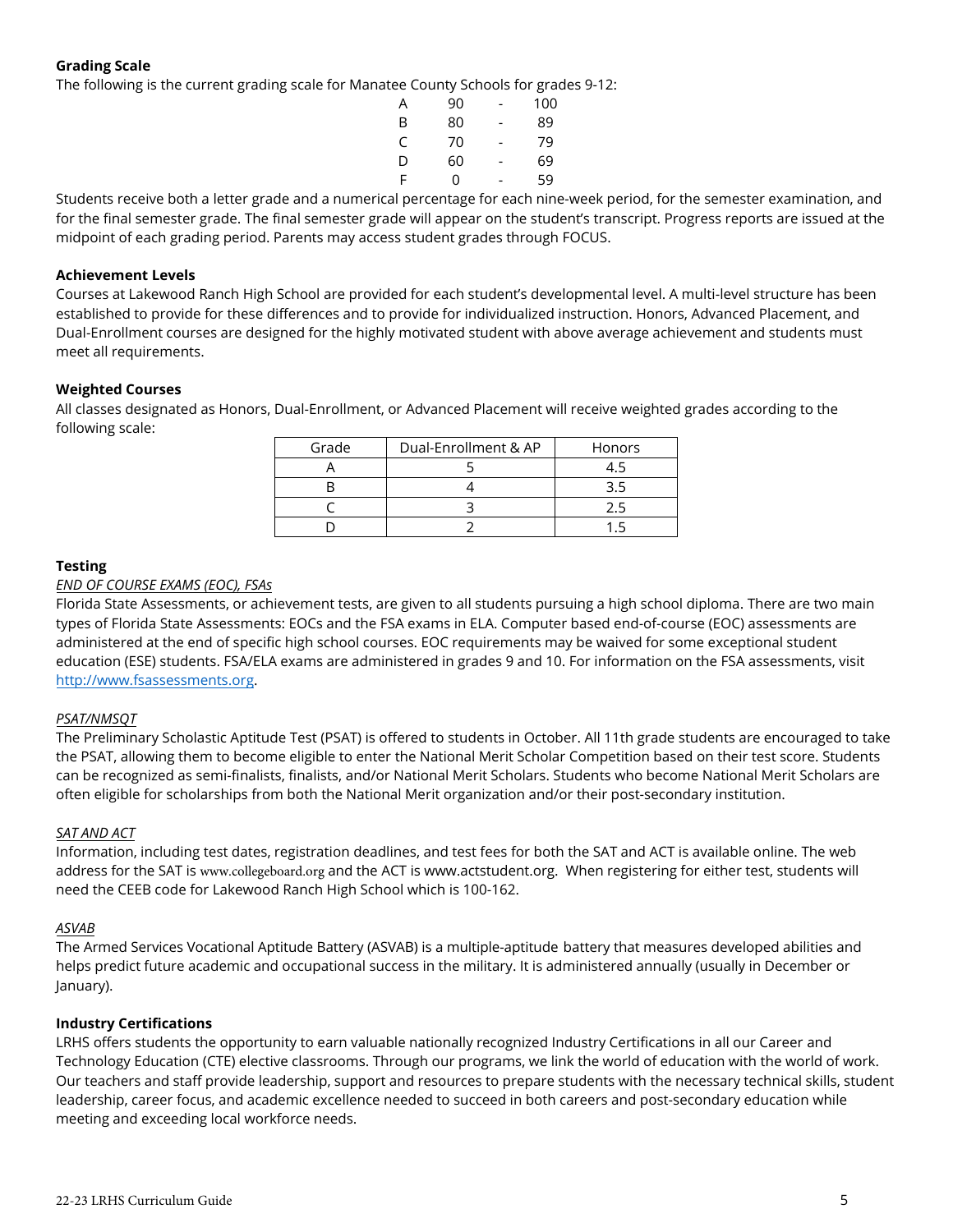#### **National Collegiate Athletic Association (NCAA)**

The initial eligibility standards for the college bound student athlete are different from general graduation requirements and can be significantly more rigorous. Please refer to [http://web1.ncaa.org/ECWR2/NCAA\\_EMS/NCAA.jsp](http://web1.ncaa.org/ECWR2/NCAA_EMS/NCAA.jsp) for more information or contact the Athletic Director if you are considering playing athletics at the collegiate level.

#### **Florida Shines**

Florida Shines provides a variety of online services for students from Florida's public high schools, colleges, and universities. Florida Shines' academic advising services make it easy for high school students to prepare for college or a career after graduation. In addition, they can explore Florida's college and university offerings (both traditional and distance learning programs), learn about financial aid, and apply for admission. Dually enrolled high school students and those in accelerated education programs can even access online library resources used within Florida's colleges and universities. For more information, visit [www.floridashines.org.](https://manateecountyschools-my.sharepoint.com/personal/jordant_manateeschools_net/Documents/www.floridashines.org)

#### **Florida College System (Community/State Colleges)**

Florida's 28 public colleges are open-access institutions. Students are not required to earn a minimum high school GPA or SAT/ACT score in order to be admitted. While some colleges within the system have dropped "community" from their name and others have added "state," all colleges retain their open-door admissions policy for students seeking an associate degree. Failure to complete the college preparatory curriculum listed in the previous section does not preclude admission to an institution; however, students who lack this preparation may need to take additional remedial courses after high school graduation and before enrollment in college-credit courses.

#### **State University Admission Policies**

Admission to Florida's public universities is competitive. Acceptance is determined by enrollment limitations and qualifications of the freshmen applicant pool. It is recommended that prospective college students apply to more than one university and complete a rigorous curriculum in high school to increase their chances for acceptance.

The minimum state level admission policies have been established for first time in college (FTIC) students and for undergraduate students transferring without an AA degree from a Florida College System institution. Admission criteria includes but is not limited to 1) high school graduation with a standard diploma, 2) minimum grade point average in high school academic core courses, 3) minimum admissions test scores (ACT or SAT), 4) and course distribution requirements (see below). It is important to note, however, that universities are permitted to set higher admission standards and include other factors when making admission decisions.

High School Course Distribution Requirements

| World Language (must be in the same language)2 (3+ is recommended) |  |
|--------------------------------------------------------------------|--|
|                                                                    |  |

The quality of student grades and course selection are the most important factors students can control in preparation for college entrance. In general, the more selective a school or college, the more competitive students must be in terms of courses taken, level and grades earned.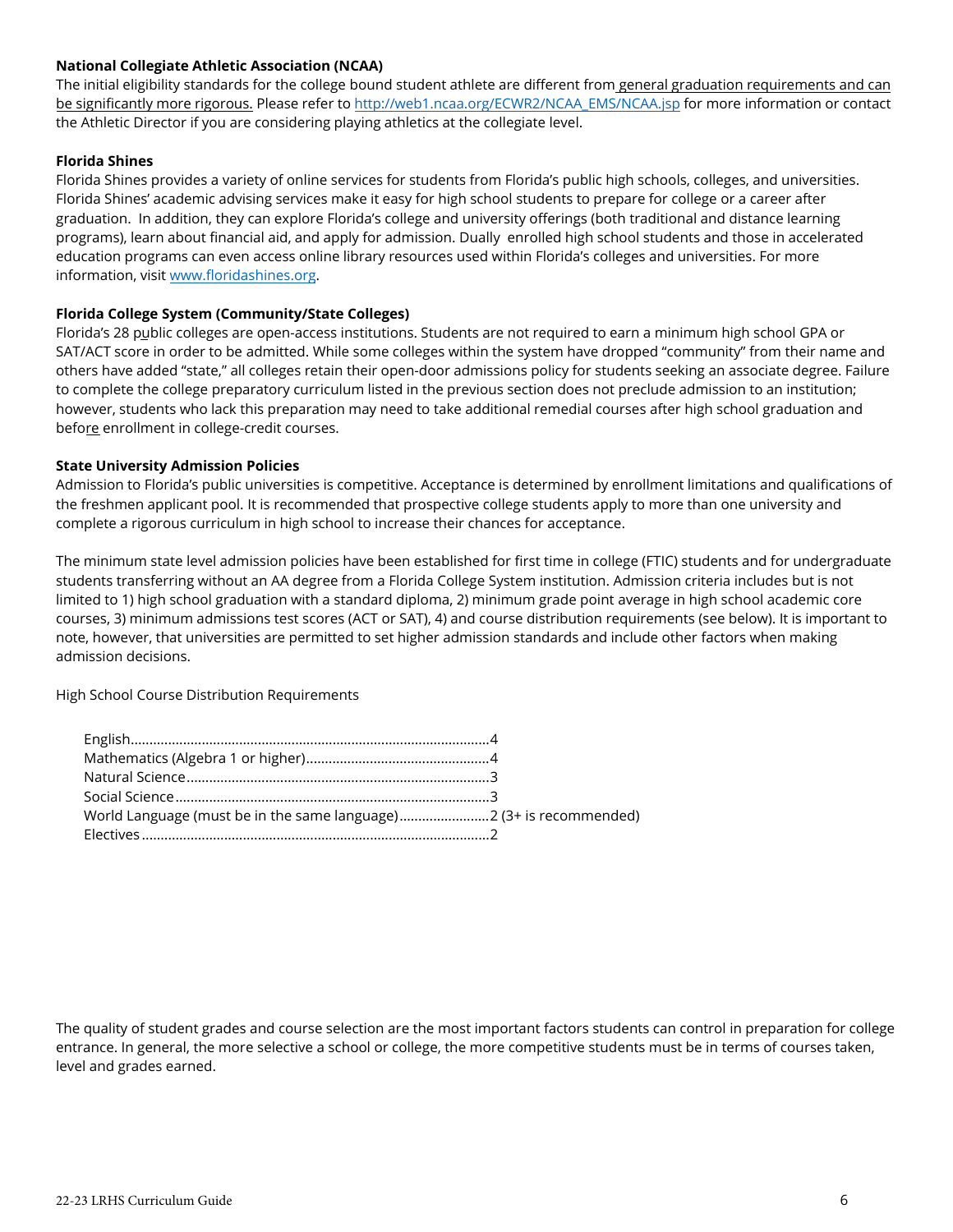#### **Dual Enrollment**

The dual enrollment program is the enrollment of an eligible secondary student in a postsecondary course creditable toward high school completion and a career certificate or an associate or baccalaureate degree. It is the responsibility of students to ensure that all required paperwork is completed accurately and thoroughly and submitted well in advance of published deadlines. GPA and test scores are required and vary per program. Students must keep in mind that by enrolling in a dual enrollment course, they are establishing a postsecondary GPA. The grade earned in the course becomes a permanent part of both the high school and college transcript. Universities will consider a student's college GPA when making admission decisions.

Students may take dual enrollment courses through either Manatee Technical College, State College of Florida or University of South Florida.

#### **Manatee Technical College**

Manatee Technical College (MTC) offers technical training to qualified high school juniors and seniors interested in obtaining a technical skill and have the ability and maturity to benefit from training. While enrolled in MTC, students earn elective credits toward high school graduation. Tuition and most fees are waived. To view a list of current programs, visit [www.manateetech.edu.](http://www.manateetech.edu/) Students interested in attending MTC must be 16 years of age, have a minimum GPA of a 2.0, have earned at least 11 high school credits, and submit a completed high school application to their high school counselor by MTC's posted deadline date.

#### **State College of Florida & University of South Florida**

Specific steps for each dual enrollment program can be found on the [LRHS website.](https://www.manateeschools.net/Page/9130) Students must complete all steps in the process in order to enroll in courses. Please note, criteria for both SCF and USF Dual Enrollment are subject to change.

- 1. Verify eligibility requirements for the program you are interested in. See the Dual Enrollment Chart on the next page.
- 2. If there are no qualifying test scores, register to take ACT (actstudent.org), SAT (collegeboard.org) or PERT. Test scores must be accessible to SCF or USF by application deadline.
- 3. Complete the appropriate application for the institution where you are planning to enroll.
- 4. Submit all supporting documentation needed before the deadline. Failure to do so will prevent students from participating in dual enrollment.
- 5. Students are required to be enrolled on a full-time basis to include seven courses each semester or the equivalent through a combination of high school and college classes.
- 6. Students must be academically motivated to accept the challenge of college level work.

If a student earns a W, D or F in any SCF course or a W, C-, D or F in any USF course, they will not be eligible for any dual enrollment programs the following semester. Students wishing to enroll in dual enrollment courses must have all applications, approval forms, and placement testing completed by the following deadlines. These deadlines are for both SCF and USF.

Deadlines: Fall 2022: May 3, 2022 Spring 2023: November 15, 2022

SCF or USF will not accept any applications, test scores or approval forms after these dates. Interested students need to contact their high school counselor well before these dates to ensure that deadlines are met. For additional information about the dual enrollment program, visit the [SCF Early College website](https://www.scf.edu/StudentServices/Registrar/EarlyCollege/default.asp) or th[e USF Dual Enrollment website.](https://www.usf.edu/admissions/freshmen/admission-information/dual-enrollment/index.aspx)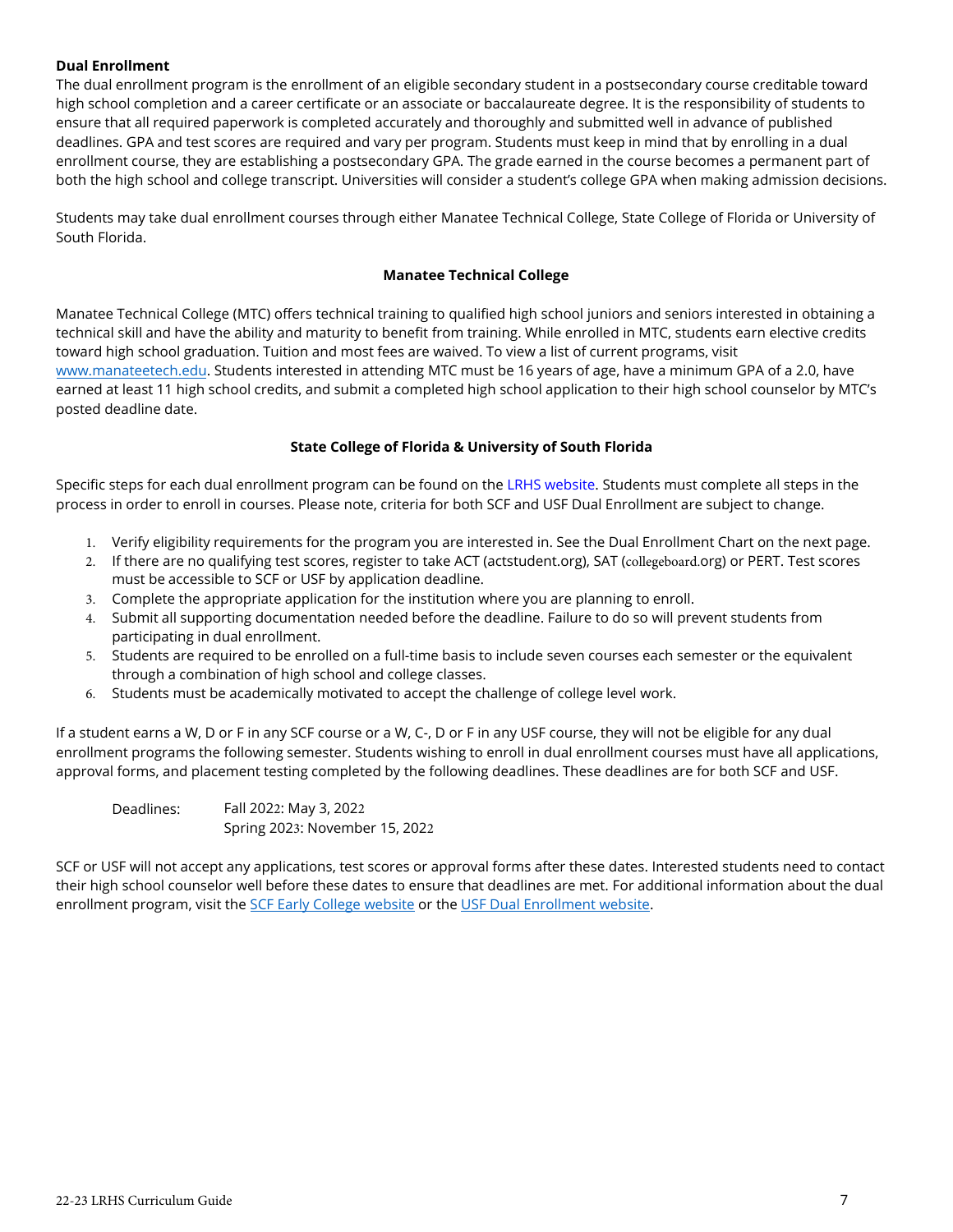|                                      | <b>STATE COLLEGE OF FLORIDA</b><br><b>SICH</b><br><b>MANATEE-SARASOTA</b>                                                                                                                                                                                                                                              |                                                                                                                                                                                                          |                                                                                                                                                                            | UNIVERSITY of <b>SOUTH FLORIDA</b>                                                                                                                                                                        |
|--------------------------------------|------------------------------------------------------------------------------------------------------------------------------------------------------------------------------------------------------------------------------------------------------------------------------------------------------------------------|----------------------------------------------------------------------------------------------------------------------------------------------------------------------------------------------------------|----------------------------------------------------------------------------------------------------------------------------------------------------------------------------|-----------------------------------------------------------------------------------------------------------------------------------------------------------------------------------------------------------|
| Program                              | <b>Dual Enrollment</b>                                                                                                                                                                                                                                                                                                 | <b>Early Admission</b>                                                                                                                                                                                   | <b>Accelerated Dual</b><br><b>Enrollment</b>                                                                                                                               | <b>Dual Enrollment</b>                                                                                                                                                                                    |
| Prerequisite<br><b>Courses</b>       | Successful completion of<br>10 high school credits<br>prior to the first semester<br>of DE. Must include 2<br>English credits and 2 math<br>credits.                                                                                                                                                                   | Successful completion of<br>18 high school credits<br>prior to the start of the<br>first semester of DE. Must<br>include 2 English credits<br>and 2 math credits<br>(Algebra and Geometry or<br>higher). | Successful completion of<br>2 English credits and 2<br>math credits (Algebra and<br>Geometry or higher). Must<br>have passed the Grade 10<br>FSA/ELA and Algebra 1<br>EOC. | N/A                                                                                                                                                                                                       |
| <b>GPA</b><br>Requirement            | 3.0 Unweighted                                                                                                                                                                                                                                                                                                         | 3.0 Unweighted                                                                                                                                                                                           | 3.3 Unweighted                                                                                                                                                             | 3.5 Weighted                                                                                                                                                                                              |
|                                      | SAT Reading Subtest - 24<br>SAT Math Subtest - 27                                                                                                                                                                                                                                                                      | SAT Reading Subtest - 24<br>SAT Math Subtest - 27                                                                                                                                                        | SAT Reading Subtest - 24<br>SAT Math Subtest - 27                                                                                                                          | SAT EBRW - 560<br>SAT Math - 530                                                                                                                                                                          |
| <b>Test Scores</b><br>Requirement*   | ACT Reading - 19<br>English - 17<br>ACT Math - 20                                                                                                                                                                                                                                                                      | ACT Reading - 19<br>English - 17<br>ACT Math - 20                                                                                                                                                        | ACT Reading - 19<br>English - 17<br>ACT Math - 20                                                                                                                          | ACT Reading - 21<br>English - 21<br>ACT Math - 21                                                                                                                                                         |
|                                      | PERT Reading - 106<br>PERT Writing - 103<br>PERT Math - 123                                                                                                                                                                                                                                                            | PERT Reading - 106<br>PERT Writing - 103<br>PERT Math - 123                                                                                                                                              | PERT Reading - 106<br>PERT Writing - 103<br>PERT Math - 123                                                                                                                | PERT Reading - 106<br>PERT Writing - 103<br>PERT Math - 123                                                                                                                                               |
| <b>Deadline</b>                      | Fall '21 - May 3rd<br>Spring '22 - November 15                                                                                                                                                                                                                                                                         | Fall '21 - May 3rd<br>Spring '22 - November 15                                                                                                                                                           | Fall '21 - May 3rd<br>Spring '22 - November 15                                                                                                                             | Fall '21 - May 3rd<br>Spring '22 - November 15                                                                                                                                                            |
| <b>Grade Level</b>                   | 10th - 12th                                                                                                                                                                                                                                                                                                            | 12th                                                                                                                                                                                                     | 11th & 12th<br>(must start in junior year)                                                                                                                                 | 10th (Math only)<br>11th - 12th                                                                                                                                                                           |
| <b>Location of</b><br><b>Classes</b> | <b>SCF Campus</b>                                                                                                                                                                                                                                                                                                      | <b>SCF Campus</b>                                                                                                                                                                                        | <b>SCF Campus</b>                                                                                                                                                          | <b>LRHS or USF Campus</b><br>Maximum of four (4)<br>classes can be taken on the<br>high school campus.                                                                                                    |
| <b>Course Load</b>                   | May not exceed 11 credit<br>hours per term. Balance<br>of courses must be taken<br>on the high school<br>campus.                                                                                                                                                                                                       | Minimum of 12 credit<br>hours but may not exceed<br>15 credit hours per term.                                                                                                                            | Must take 15 credit hours<br>per term.                                                                                                                                     | No more than 6 credit<br>hours in the initial term of<br>enrollment. After the first<br>term, may take no more<br>than 11 hours per term.                                                                 |
| Continuing<br><b>Eligibility</b>     | Must maintain high school<br>GPA of 3.0 (unweighted)<br>and must earn a C or<br>better in each college<br>course. Students who earn<br>less than a C, withdraw, or<br>are withdrawn from any<br>dual enrollment course<br>are ineligible to participate<br>in DE through any<br>institution the following<br>semester. | Must maintain high school<br>GPA of 3.0 (unweighted)<br>and must earn a C or<br>better in each college<br>course or have<br>maintained a cumulative<br>college GPA of at least 2.5.                      | Must maintain high<br>school GPA of at least 3.0<br>(unweighted) and<br>maintain a college term<br>GPA of at<br>least a 2.0.                                               | Must maintain at least a C<br>(2.0) average in dual<br>enrollment courses and<br>maintain a weighted GPA<br>of 3.3 GPA on high school<br>transcripts including dual<br>enrollment course final<br>grades. |
| <b>Application</b>                   | Online SCF Dual<br><b>Enrollment Application</b>                                                                                                                                                                                                                                                                       | Online SCF Dual<br><b>Enrollment Application</b>                                                                                                                                                         | Online SCF Dual<br><b>Enrollment Application</b>                                                                                                                           | Online USF Non-Degree<br>Seeking Application                                                                                                                                                              |

\*Math scores listed meet the minimum college-level math requirement. Higher scores are required for upper-level math courses. All other courses require the minimum test score in both Reading **and** Writing/English to qualify.

*Eligibility requirements for all dual enrollment programs are subject to change upon final approval of the Articulation Agreements.*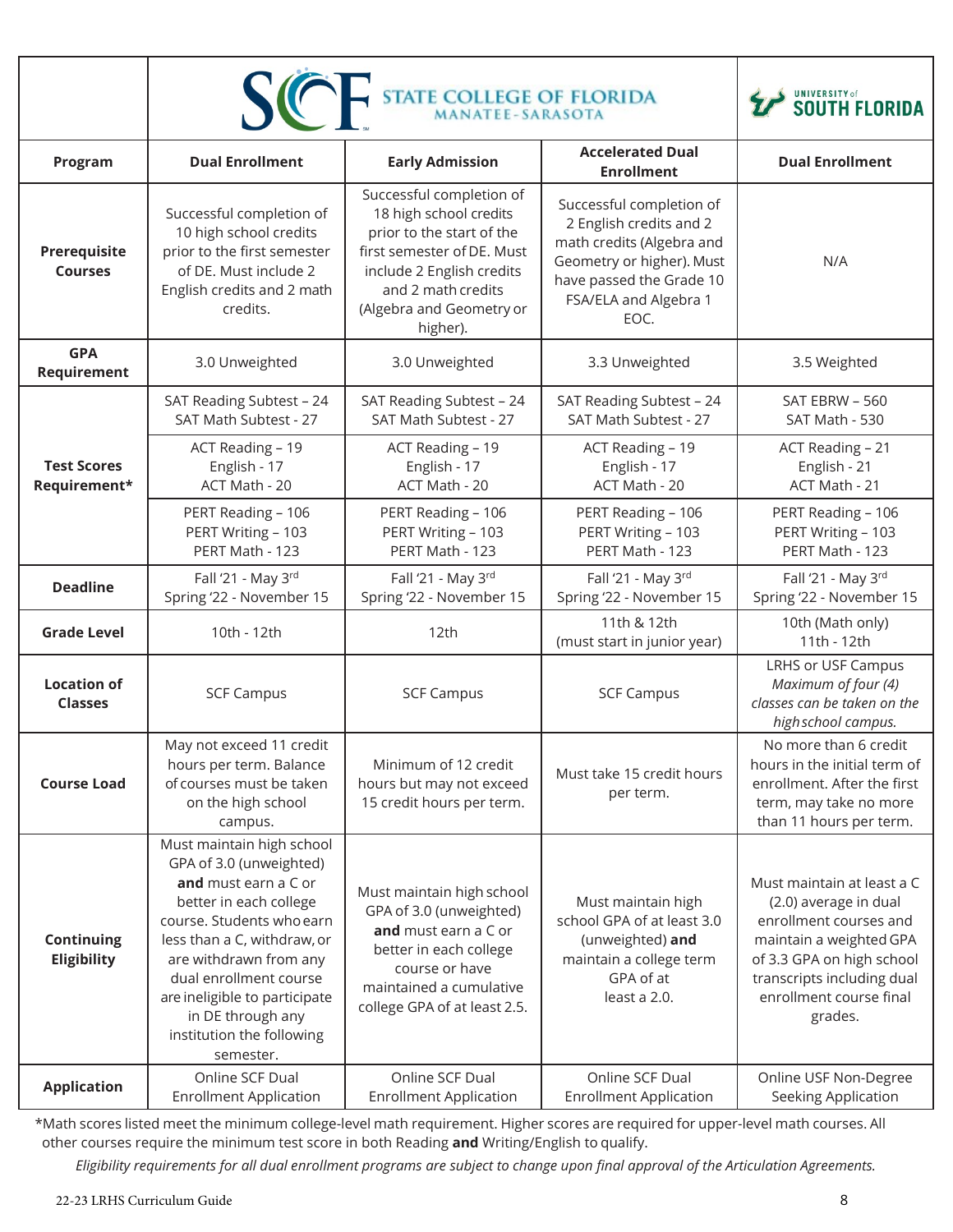#### **Advanced Placement**

Advanced Placement (AP) is the enrollment of an eligible student in a course offered by the Advanced Placement Program administered by the College Board. Postsecondary credit for an AP course may be awarded to students who score a minimum of 3 on a 5-point scale on the corresponding AP exam in accordance with the policies of the receiving college or university. Students shall be exempt from the payment of any fees for AP courses in which they are enrolled, including fees for administration of the AP examination, regardless of whether the student achieves a passing score. Students requesting to take AP exams for courses in which they are not currently enrolled must pay for the cost of the AP exam.

A student must have a 3.0 grade point average and have earned level 3 or higher on the FSA/ELA, passed a nationally normed standardized test or earned the required comparative/concordant score within the last two years to be eligible to participate in Advanced Placement. Students who request an AP course and meet the prerequisite for the course are expected to uphold their year-long commitment. Each school will determine policies regarding schedule changes and AP Courses will be treated according to the established rules. However, students earning a D or F in an Advanced Placement course at the first quarter progress report may be withdrawn and scheduled into another course in the same or similar subject area. All students enrolled in an AP course must complete the Advanced Studies Contract and sit for AP Exams. Students who fail to sit for exams will incur a restock fee.

#### **Dual Enrollment vs. Advanced Placement**

The choice as to which, if any, college acceleration program one participates in is up to the student. Students, along with the help of parents, need to research the universities of their choice and see what the university will accept. Not every university will give the same credit for AP exam scores or Dual Enrollment courses. Some things that should be considered before deciding are:

- If applying to out of state schools or some of the highly selective in-state schools, it may be advantageous to take as many AP courses as possible.
- If attending SCF after graduation, students may want to consider taking Dual Enrollment courses that meet the AA or AS degree requirements.
- If applying to a four-year university that is moderately selective, a mixture of both Dual Enrollment courses and AP may be acceptable.

| CONTRANSON OF LIVERANS                                                                                |                                                                                                     |  |  |
|-------------------------------------------------------------------------------------------------------|-----------------------------------------------------------------------------------------------------|--|--|
| <b>Dual Enrollment</b>                                                                                | <b>Advanced Placement</b>                                                                           |  |  |
| Instructors have a master's degree with 19<br>graduate credit hours in content area.                  | Teachers are certified by College Board.                                                            |  |  |
| Students receive college credit if final grade is<br>"C" or higher.                                   | Students receive college credit only by passing<br>the standardized AP exam.                        |  |  |
| College credit accepted by the State University<br>System with passing grade.                         | College credit acceptance by State University<br>System is dependent on AP exam score and<br>major. |  |  |
| The final grade earned becomes a permanent<br>part of both the high school and college<br>transcript. |                                                                                                     |  |  |

#### **Comparison of Programs**

#### **AP Capstone**

Lakewood Ranch High School has been approved by the College Board to offer the AP Capstone Diploma program. The AP Capstone Diploma is an innovative diploma program that equips students with the independent research, collaborative teamwork, and communication skills that are increasingly valued by colleges. AP Capstone students who have demonstrated outstanding college-level achievement in AP Seminar, AP Research, and four additional AP courses are recognized with this diploma. For more information about the AP Program and the AP Capstone Diploma please visit [https://apstudent.collegeboard.org.](https://apstudent.collegeboard.org/)

#### **Bright Futures Scholarship Program**

The Florida Bright Futures Scholarship program consists of three scholarships funded through lottery dollars and awarded to eligible Florida high school graduates planning to continue their education at any eligible Florida post-secondary institution. See next page for eligibility chart. For the most current information on the program, visit the Bright Futures website at [www.floridastudentfinancialaid](http://www.floridastudentfinancialaid.org/ssfad/bf/main.htm)sg.org/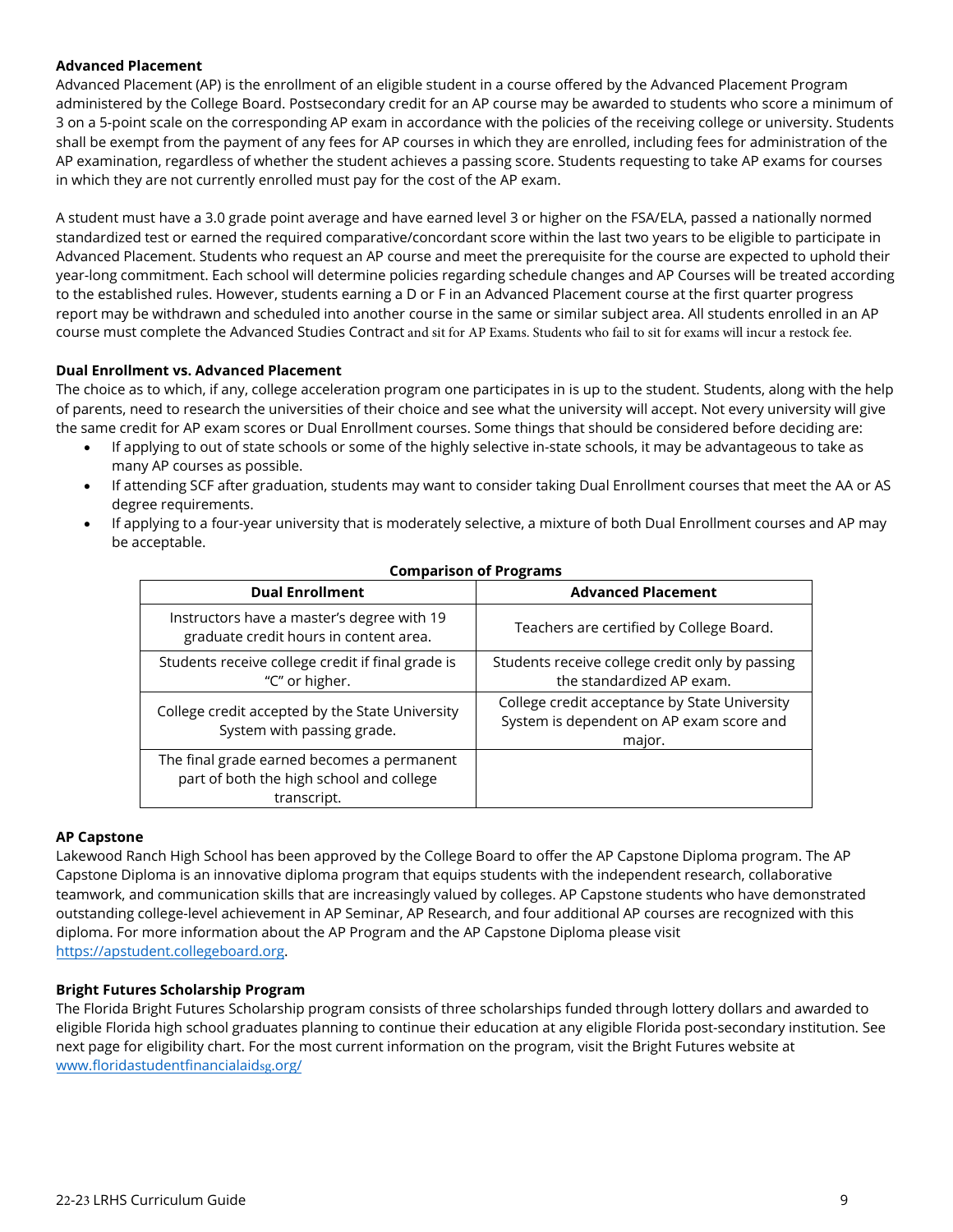## **Florida Bright Futures Scholarship Program**

Florida Department of Education

| <b>Scholarship Name</b>                                                                                                                                                                                                                                                                                                                                                                                                                               | <b>Florida Academic Scholars</b><br><b>Award (FAS)</b>                                                                                                                                                                                                                                                                                                           | <b>Florida Medallion Scholars</b><br><b>Award (FMS)</b>                                                                                                                                                                                                                                                                                                          | <b>Florida Gold Seal Vocational</b><br>Award (GSV)<br><b>Funding is only allowed for</b><br>enrollment in vocational<br>diplomas, degrees, or<br>certificates.                                                                                                                                                                                                                                                                        |
|-------------------------------------------------------------------------------------------------------------------------------------------------------------------------------------------------------------------------------------------------------------------------------------------------------------------------------------------------------------------------------------------------------------------------------------------------------|------------------------------------------------------------------------------------------------------------------------------------------------------------------------------------------------------------------------------------------------------------------------------------------------------------------------------------------------------------------|------------------------------------------------------------------------------------------------------------------------------------------------------------------------------------------------------------------------------------------------------------------------------------------------------------------------------------------------------------------|---------------------------------------------------------------------------------------------------------------------------------------------------------------------------------------------------------------------------------------------------------------------------------------------------------------------------------------------------------------------------------------------------------------------------------------|
| <b>Grade Point Average</b><br>(GPA)                                                                                                                                                                                                                                                                                                                                                                                                                   | 3.5 weighted GPA using the<br>credits listed below:                                                                                                                                                                                                                                                                                                              | 3.0 weighted GPA using the<br>credits listed below:                                                                                                                                                                                                                                                                                                              | 3.0 weighted GPA using the 16 core<br>credits required for high school<br>graduation (listed below) and a 3.5<br>unweighted GPA in a minimum of<br>three vocational credits within one<br>program                                                                                                                                                                                                                                     |
| Evaluation for Bright Futures includes an unrounded, weighted high school GPA (calculated to two decimal places). The following<br>courses are weighted .25 per semester course or .50 per year course in the calculation of the GPA: Advanced Placement (AP),<br>Honors, or academic Dual Enrollment. For example, whereas an 'A' equals 4 quality points for an un-weighted course, an 'A' would<br>equal 4.5 quality points for a weighted course. |                                                                                                                                                                                                                                                                                                                                                                  |                                                                                                                                                                                                                                                                                                                                                                  |                                                                                                                                                                                                                                                                                                                                                                                                                                       |
| <b>Required Credits</b>                                                                                                                                                                                                                                                                                                                                                                                                                               | Courses must include 16 credits<br>of college preparatory academic<br>courses.<br>4 English<br>4 Mathematics (Algebra 1 and<br>higher)<br>3 Natural Science<br>3 Social Science<br>2 Foreign Language (in the same<br>language)<br>16 Credits<br>May use up to two additional<br>credits from courses in the<br>academic areas listed above to<br>raise the GPA. | Courses must include 16 credits<br>of college preparatory academic<br>courses.<br>4 English<br>4 Mathematics (Algebra 1 and<br>higher)<br>3 Natural Science<br>3 Social Science<br>2 Foreign Language (in the same<br>language)<br>16 Credits<br>May use up to two additional<br>credits from courses in the<br>academic areas listed above to<br>raise the GPA. | Courses must include the 16 core<br>credits required for high school<br>graduation.<br>4 English<br>4 Mathematics (including Algebra<br>1)<br>3 Natural Science<br>3 Social Studies (US History, World<br>History, US Govt. & Economics)<br>1 Fine or Performing Art<br>1 HOPE<br>16 Credits<br>Plus a minimum of three<br>Vocational Job-Preparatory or<br><b>Technology Education Program</b><br>credits in one vocational program. |
| <b>Community Service</b>                                                                                                                                                                                                                                                                                                                                                                                                                              | 100 hours                                                                                                                                                                                                                                                                                                                                                        | 75 hours                                                                                                                                                                                                                                                                                                                                                         | 30 hours                                                                                                                                                                                                                                                                                                                                                                                                                              |
| <b>Test Scores</b>                                                                                                                                                                                                                                                                                                                                                                                                                                    | Test scores can vary based on<br>grade level and may be updated<br>each year. The most up to date<br>information can be found on<br>the Bright Futures website.                                                                                                                                                                                                  | Test scores can vary based on<br>grade level and may be updated<br>each year. The most up to date<br>information can be found on<br>the Bright Futures website.                                                                                                                                                                                                  | PERT:<br>Reading 106<br>Writing 103<br>Math<br>114<br>SAT:<br>Critical Reading 440<br>Math<br>440<br>English 17<br>ACT:<br>Reading 19<br>Math<br>19                                                                                                                                                                                                                                                                                   |
|                                                                                                                                                                                                                                                                                                                                                                                                                                                       | the Bright Futures web site at www.floridastudentfinancialaidsg.org                                                                                                                                                                                                                                                                                              |                                                                                                                                                                                                                                                                                                                                                                  | Eligibility requirements are subject to change pending legislative action regarding criteria and funding. For more information, visit                                                                                                                                                                                                                                                                                                 |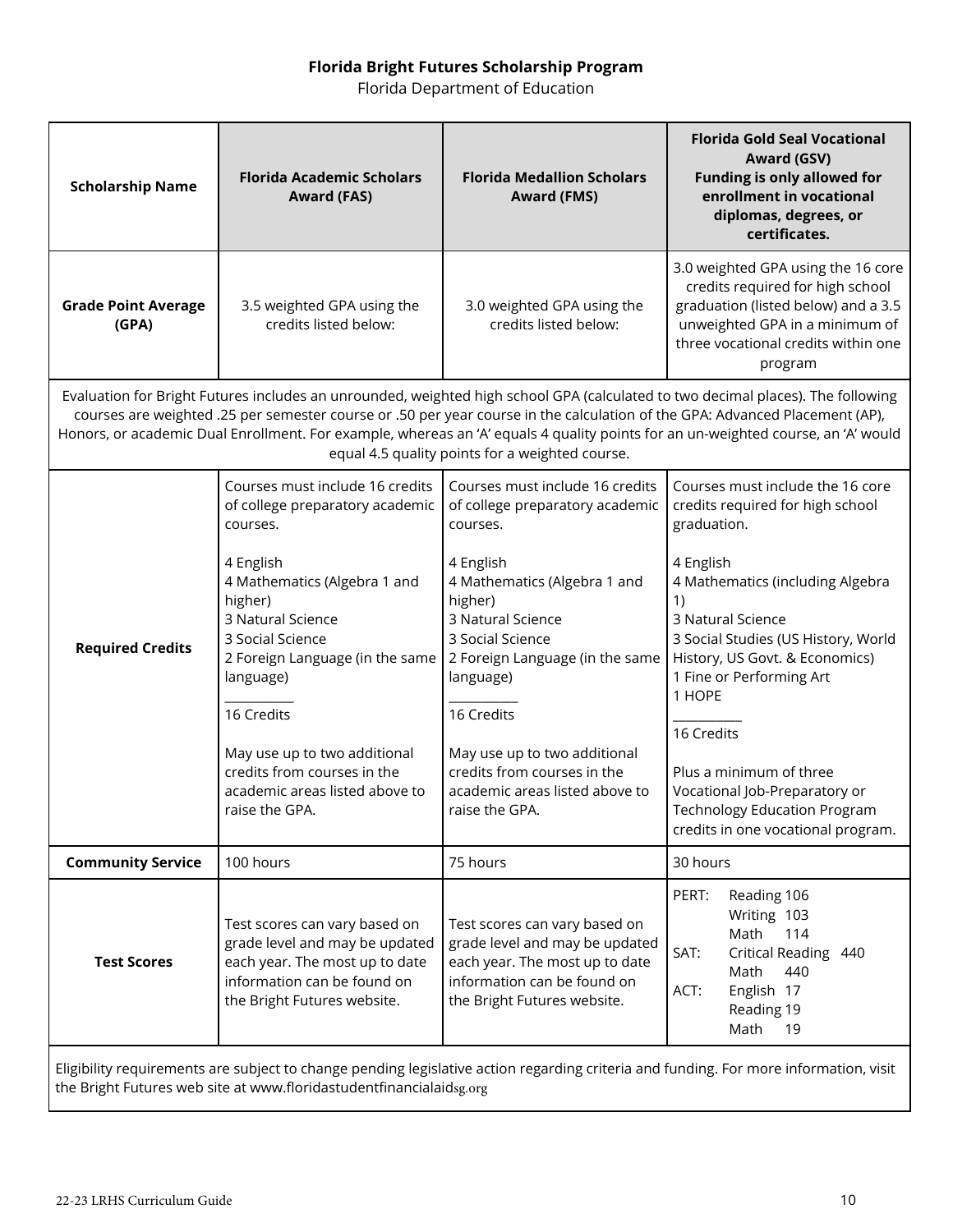#### **AP 2-D ART & DESIGN (0109350)**

GRADE LEVEL: 11,12 CREDIT: 1.0

#### *PREREQUISITE: COMPLETED APPLICATION & WRITTEN PERMISSION BY THE INSTRUCTOR.*

The AP Studio Art course is for students interested in a rigorous and focused study in art. Students will develop a quality portfolio that demonstrates a mastery of concept, composition and execution in 2D design. Individual artwork will be evaluated for quality, depth, discovery, and demonstration of superior knowledge of art principles and techniques. The course is based on a student creating a body of work that demonstrates quality, concentration and breadth. This portfolio will be submitted to the College Board for college credit. This full year weighted art course allows students to pursue college level course work. As in any college level course students will be expected to spend a considerable amount of time outside of class in order to complete assignments and doing homework and sketchbook assignments. Summer assignments will be required. College credit may be earned through a satisfactory score on the AP College Board Test for AP Studio Art, which requires the submission of a portfolio. There will be a materials fee for this course.

#### **AP 3-D ART & DESIGN (0109360)**

GRADE LEVEL: 11,12 CREDIT: 1.0

#### *PREREQUISITE: COMPLETED APPLICATION & WRITTEN PERMISSION BY THE INSTRUCTOR.*

The AP Studio Art course is for students interested in a rigorous and focused study in art. Students will develop a quality portfolio that demonstrates a mastery of concept, composition and execution in 3D design. Individual artwork will be evaluated for quality, depth, discovery, and demonstration of superior knowledge of art principles and techniques. The course is based on a student creating a body of work that demonstrates quality, concentration and breadth. This portfolio will be submitted to the College Board for college credit. This full year weighted art course allows students to pursue college level course work. As in any college level course students will be expected to spend a considerable amount of time outside of class in order to complete assignments and doing homework and sketchbook assignments. Summer assignments will be required. College credit may be earned through a satisfactory score on the AP College Board Test for AP Studio Art, which requires the submission of a portfolio. There will be a materials fee for this course.

#### **AP BIOLOGY (2000340)**

#### GRADE LEVEL: 11,12 CREDIT: 1.0

*PREREQUISITE: 3.0 OR HIGHER GPA, LEVEL 3 OR HIGHER FSA/ELA, B OR HIGHER IN BIOLOGY 1 HONORS OR A IN BIOLOGY 1, OR AN B OR HIGHER IN CHEMISTRY 1 HONORS OR A IN CHEMISTRY 1. STUDENTS MUST HAVE ALSO TAKEN ANATOMY & PHYSIOLOGY HONORS OR ARE CONCURRENTLY TAKING IT WITH THIS COURSE.* 

The AP Biology course is designed to be the equivalent of a college introductory Biology course. This course differs significantly from Biology 1 Honors with respect to the kind of textbook used, the range and depth of topics covered, the type of laboratory work, and the time and effort outside of class required of students. The course involves extensive out of class reading and study assignments. Required summer assignments are a part of this course. General areas of study include: Biological Chemistry, Cytology, Energy Transformations, Molecular Genetics, Heredity, Evolution, Taxonomy, Botany, Zoology and Ecology. A lab donation will be requested to help finance laboratory activities.

#### **AP CALCULUS AB (1202310)**

GRADE LEVEL: 11,12 CREDIT: 1.0 *PREREQUISITE: 3.0 OR HIGHER GPA, LEVEL 3 OR HIGHER FSA/ELA B OR HIGHER IN PRECALCULUS, PLACEMENT TEST*

AP Calculus AB is designed to develop students' understanding of the concepts of calculus and applications of calculus in the real world. A required summer assignment will be due on the first day of class and a graphing calculator will be needed. The College Board will provide the curriculum followed. Topics will include but not limited to, function, graphs, limits, derivatives, and integrals.

#### **AP CALCULUS BC (1202320)**

GRADE LEVEL: 12 CREDIT: 1.0 *PREREQUISITE: SUCCESSFUL COMPLETION OF AP CALCULUS AB EXAM* AP Calculus BC covers all AP Calculus AB topics and introduces [integration by parts,](https://en.wikipedia.org/wiki/Integration_by_parts) [Taylor series,](https://en.wikipedia.org/wiki/Taylor_series) [parametric equations,](https://en.wikipedia.org/wiki/Parametric_equation) [polar](https://en.wikipedia.org/wiki/Polar_coordinate)  [coordinate](https://en.wikipedia.org/wiki/Polar_coordinate) functions, and curve interpolations.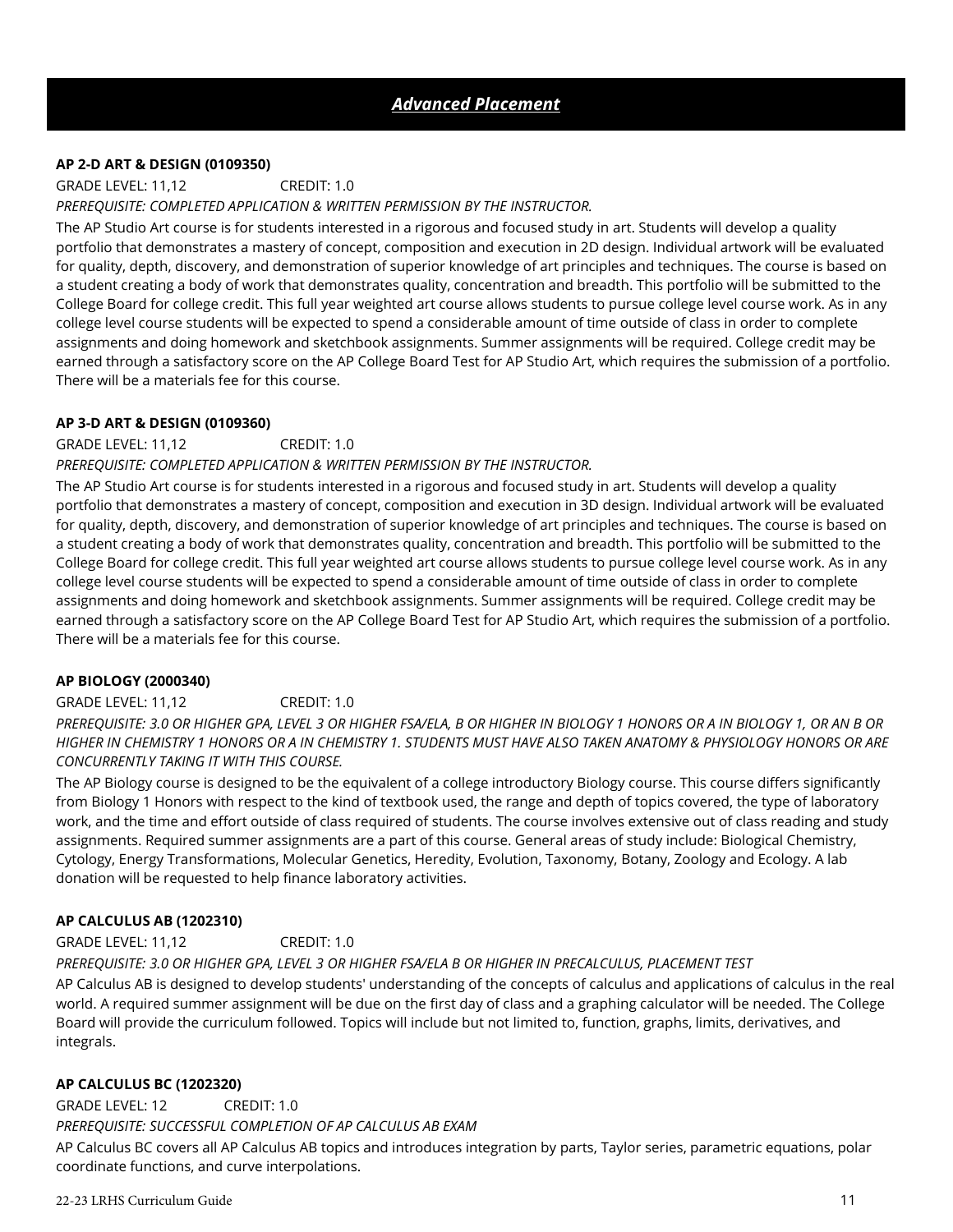#### **AP CHEMISTRY (2003370)**

GRADE LEVEL: 11,12 CREDIT: 1.0

*PREREQUISITE: 3.0 OR HIGHER GPA, LEVEL 3 OR HIGHER FSA/ELA, B OR HIGHER IN CHEMISTRY 2 HONORS, B OR HIGHER IN ALGEBRA 2 HONORS. PHYSICS 1 HONORS IS REQUIRED EITHER PRIOR TO OR CONCURRENTLY TAKEN WITH THIS COURSE.*

The AP Chemistry course is designed to be the equivalent of the general chemistry course usually taken the first year of college. Students attain a depth of understanding of fundamentals, and a reasonable competence in dealing with chemical problems. The course develops students' abilities to think clearly and to express their ideas, orally and in writing, with clarity and logic. This course differs from other chemistry courses offered in the high school with respect to the kind of textbook used, the topics covered, the emphasis on chemical calculations and the mathematical formulation of principles, and the type of laboratory work. Quantitative differences appear in the number of topics treated, the time spent on the course by students, and the nature and variety of experiments done in the laboratory. AP Students should spend at least five hours a week in individual study outside the classroom. A lab donation will be requested to help finance laboratory activities.

#### **AP COMPARATIVE GOVERNMENT (2106430)**

GRADE LEVEL: 12 CREDIT: .50

#### *PREREQUISITE: C OR HIGHER IN AP US GOVERNMENT & POLITICS*

Students will use a comparative approach to examine the political structures; policies; and political, economic, and social challenges of six selected countries: China, Iran, Mexico, Nigeria, Russia and the United Kingdom. Students will cultivate their understanding of comparative government and politics through analysis of data and text-based sources as they explore topics like power and authority, legitimacy and stability, democratization, internal and external forces, and methods of political analysis. This course is paired AP US Government & Politics.

#### **AP COMPUTER SCIENCE A (0200320)**

GRADE LEVEL: 10,11,12 CREDIT: 1.0

#### *PREREQUISITE: 3.0 OR HIGHER GPA, C OR HIGHER IN AP COMPUTER SCIENCE PRINCIPLES*

AP Computer Science A introduces students to computer science through programming. Fundamental topics in this course include the design of solutions to problems, the use of data structures to organize large sets of data, the development and implementation of algorithms to process data and discover new information, the analysis of potential solutions, and the ethical and social implications of computing systems. The course emphasizes object-oriented programming and design using the Java programming language.

#### **AP COMPUTER SCIENCE PRINCIPLES (0200335)**

GRADE LEVEL: 9,10,11,12 CREDIT: 1.0

*PREREQUISITE: 3.0 OR HIGHER GPA, A OR B IN ALGEBRA 1*

AP Computer Science Principles is an introductory level AP course for students who are strong in math and analytical thinking. The purpose of this course is to expose students to different aspects of computers. Students with no programming skills will learn how to program as they write games and apps that do specific tasks. This course will focus on 7 big ideas: The Internet, Programming, Algorithms, Data & Information, Abstraction, Creativity, and Global Impacts. Students will practice effective communication skills as they collaborate, connect computing to the world, create computational artifacts and abstractions, and analyze problems. See collegeboard.org/ CSP for more information.

#### **AP DRAWING (0104300)**

GRADE LEVEL: 11,12 CREDIT: 1.0

#### *PREREQUISITE: COMPLETED APPLICATION & WRITTEN PERMISSION BY THE INSTRUCTOR*

The AP Drawing course is for students interested in a rigorous and focused study in art. Students will develop a quality portfolio that demonstrates a mastery of concept, composition and execution in Drawing. Individual artwork will be evaluated for quality, depth, discovery, and demonstration of superior knowledge of art principles and techniques. The course is based on a student creating a body of work that demonstrates quality, concentration and breadth. This portfolio will be submitted to the College Board for college credit. This full year weighted art course allows students to pursue college level course work. As in any college level course students will be expected to spend a considerable amount of time outside of class in order to complete assignments and doing homework and sketchbook assignments. Summer assignments will be required. College credit may be earned through a satisfactory score on the AP College Board Test for AP Studio Art, which requires the submission of a portfolio. There will be a materials fee for this course.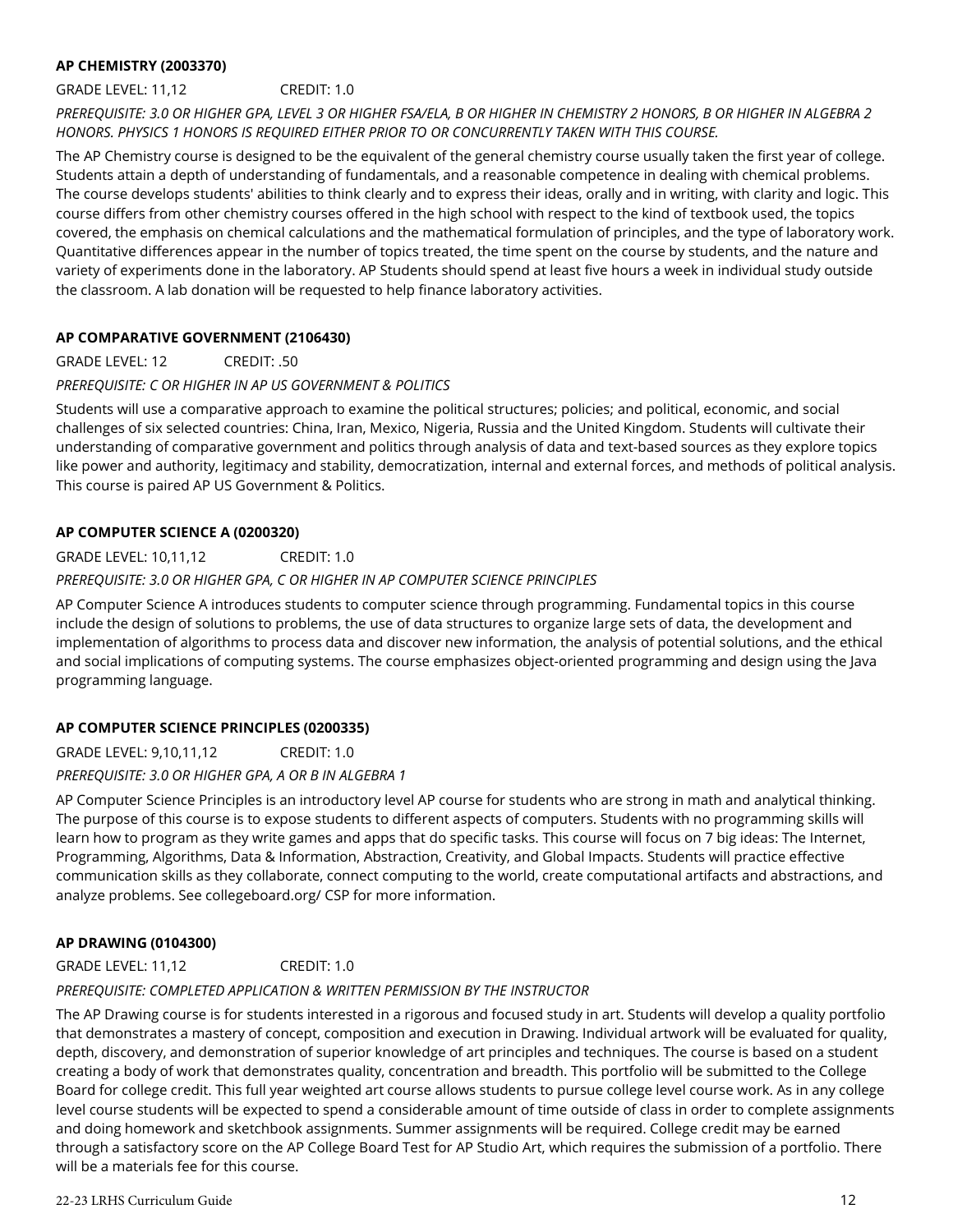#### **AP EUROPEAN HISTORY (2109380)**

GRADE LEVEL: 11,12 CREDIT: 1.0 *PREREQUISITE: 3.0 OR HIGHER GPA, LEVEL 3 ON MOST RECENT FSA/ELA.* 

AP European History is a college level survey course examining major developments in European history from 1450 C.E. - 2001 C.E. The major themes that will be discussed and studied in this course are intellectual and cultural history; political and diplomatic history; and social and economic history. Students will also be developing research, writing, and critical thinking skills necessary at the college level. Note taking from lectures and reading is required and students will be responsible for out of class reading.

#### **AP HUMAN GEOGRAPHY (2103400)**

GRADE LEVEL: 9,10,11,12 CREDIT: 1.0

*PREREQUISITE: 3.0 OR HIGHER GPA, LEVEL 3 OR HIGHER FSA/ELA, B OR HIGHER IN PREVIOUS SOCIAL STUDIES COURSES*  Are you interested in what's happening in your global community? Explore economic, social, political, and environmental issues through the lens of geography. By exploring human influences and patterns, you can better understand the world around you, make predictions, and propose solutions to current issues. In this course, you will investigate geographic perspectives and analyze historical and current patterns of migration, population, political organization of space, agriculture, food production, land use, industrialization and economic development.

#### **AP LANGUAGE AND COMPOSITION (1001420)**

GRADE LEVEL: 11,12 CREDIT: 1.0 PREREOUISITE: 3.0 OR HIGHER GPA, LEVEL 3 OR HIGHER ON THE FSA/ELA; B OR HIGHER IN AMERICAN LITERATURE HONORS OR ENGLISH 2

*HONORS.* 

The AP course in English Language and Composition will train students to become skilled readers of prose written in a variety of periods, disciplines, and rhetorical contexts. The objective of the course is to help students become flexible writers, proficient in a variety of modes for a variety of purposes through frequent practice and helpful, insightful criticism. Both reading and writing will make students aware of the interaction between authorial purpose, audience needs, the subject itself, generic conventions, and resources of language: syntax, diction, and tone. Students are expected to submit a summer reading and writing assignment the second day of English class. Likewise, students should be academically motivated to accept the rigor and challenge of college level work.

#### **AP LITERATURE AND COMPOSITION (1001430)**

GRADE LEVEL: 12 CREDIT: 1.0

PREREQUISITE: 3.0 OR HIGHER GPA, LEVEL 3 OR HIGHER ON THE FSA/ELA, B OR HIGHER IN AP LANGUAGE AND COMPOSITION. The AP course in English Literature and Composition demands close and insightful reading of literary texts and sophisticated written analysis of those texts. The study of literature focuses on three genres (the novel, drama, and poetry) and prepares students as mature readers and skilled writers through frequent practice. Particular attention will be devoted to diction, tone, syntax, figurative language and other literary devices as they influence and define authorial purposes and textual themes. The objective of the course is to promote proficient college-level writers through frequent practice and helpful, insightful criticism. Students are expected to submit a summer reading and writing assignment the second day of English class. Likewise, students should be academically motivated to accept the rigor and challenge of college level work.

#### **AP MACROECONOMICS (2102370)**

GRADE LEVEL: 12 CREDIT: .50

*PREREQUISITE: 3.0 OR HIGHER GPA, LEVEL 3 OR HIGHER FSA/ELA, A OR HIGHER IN US HISTORY OR B OR HIGHER IN AP US HISTORY OR AMH 1010/1020.* 

The purpose of this course is to give students a thorough understanding of the principles of economics that apply to an economics system. The course places emphasis on the study of national income and price-level determination, and develops student's familiarity with economic performance measures, the financial sector, stabilization policies, economic growth, and international economics. This course is paired with The American Economic Experience: Scarcity & Choice Honors.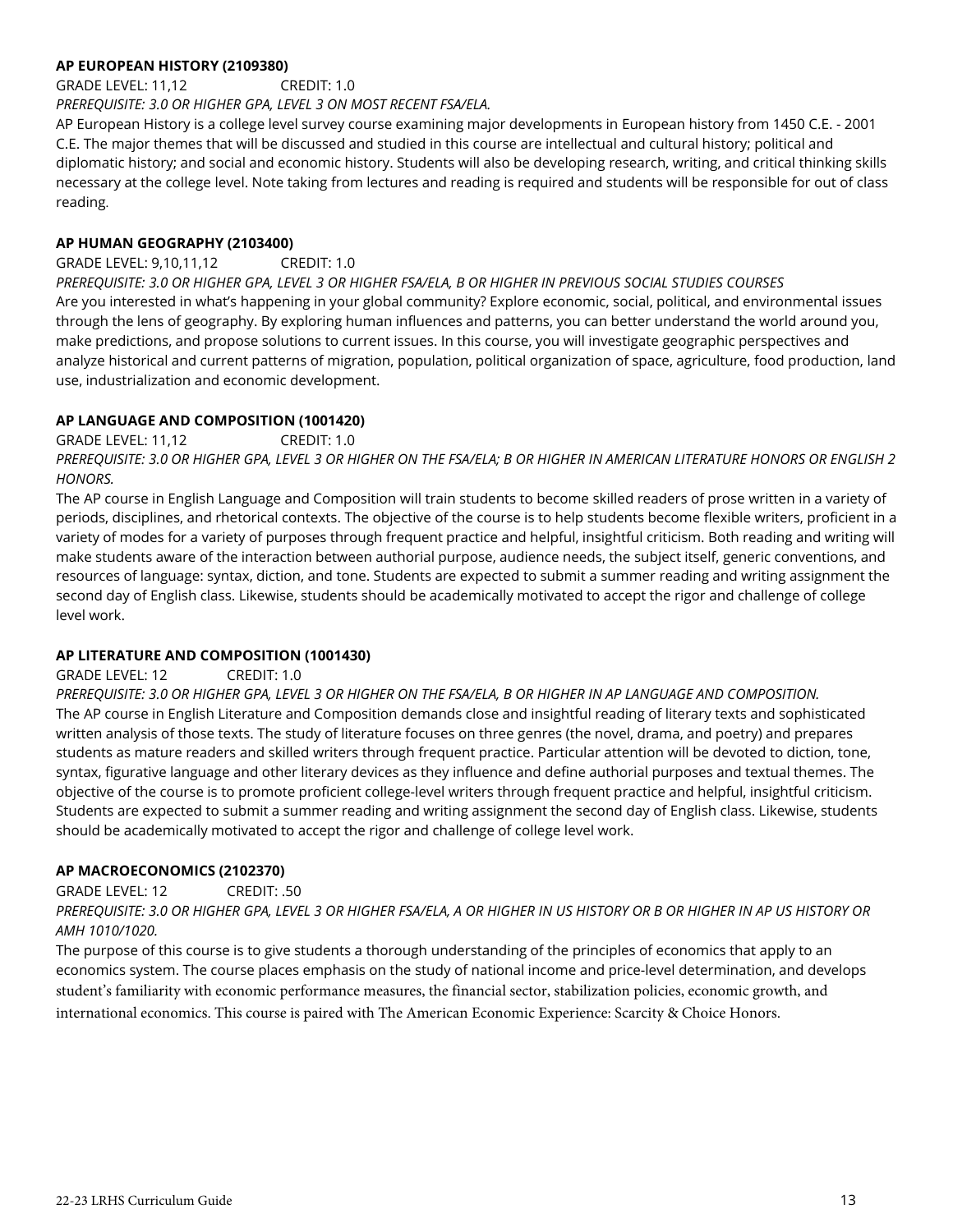#### **AP MUSIC THEORY (1300330)**

GRADE LEVEL: 9,10,11,12 CREDIT: 1.0 PREREQUISITE: 3.0 OR HIGHER GPA, LEVEL 3 OR HIGHER FSA/ELA, PREVIOUS AND CURRENT ENROLLMENT IN A HIGH SCHOOL MUSIC *PROGRAM AND AT LEAST TWO YEARS OF PERFORMANCE EXPERIENCE WITH AN INSTRUMENT OR VOICE. REQUIRES DIRECTOR APPROVAL.*  This course is designed to parallel the music theory curriculum that is required by all first-year music major and minor degrees at the university level. In order to successfully complete this course, students are expected to have several years of formal performance experience and education with an instrument or voice. This course will cover all the AP Music Theory defined scoring components. Students must already possess a basic working knowledge of pitch and rhythm and be proficient in reading at least one musical clef.

#### **AP PHYSICS 1: ALGEBRA BASED (2003421)**

#### GRADE LEVEL: 11,12 CREDIT: 1.0

PREREOUISITE: 3.0 OR HIGHER GPA, LEVEL 3 OR HIGHER FSA/ELA, B OR HIGHER IN GEOMETRY, MUST BE CONCURRENTLY TAKING *HONORS ALGEBRA 2. AP PHYSICS IS NOT RECOMMENDED FOR STUDENTS WHO HAVE ALREADY TAKEN PHYSICS 1 HONORS.*  This is an algebra-based, introductory college-level physics course designed to be taken in lieu of Honors Physics. Students cultivate their understanding of Physics through inquiry-based investigations as they explore topics such as Newtonian mechanics (including rotational motion); work, energy, and power; mechanical waves and sound; and introductory, simple circuits. This course requires that 25 percent of the instructional time will be spent in hands-on laboratory work, with an emphasis on inquiry-based investigations that provide students with opportunities to apply science practices. A lab donation will be requested to help finance laboratory activities.

#### **AP PSYCHOLOGY (2107350)**

GRADE LEVEL: 11,12 CREDIT: 1.0 *PREREQUISITE: 3.0 OR HIGHER GPA, LEVEL 3 ON MOST RECENT FSA/ELA.* 

Students will explore the systematic and scientific study of the behavior and mental processes of human beings and other animals. Students will be expected to take notes from lecture, complete study packets from Textbook readings at home, participate in discussions, and work as individuals and in groups on various projects, such as the popular Sensation and Perception Fair. Students opting to take this course should possess analytical and interpretive skills, be able to express themselves with clarity and precision, and have the dedication to complete out of class reading and memory formation. Students will be expected to complete daily homework including but not limited to defining vocabulary, applying vocabulary, and completing online quizzes and tests.

#### **AP RESEARCH - CAPSTONE (1700510)**

GRADE LEVEL: 11 CREDIT: 1.0

#### *PREREQUISITE: 3.0 OR HIGHER GPA, SUCCESSFUL COMPLETION OF AP SEMINAR AND AP SEMINAR TEACHER RECOMMENDATION*

Build on what you learned in AP Seminar to deeply explore an academic topic, problem, or issue of individual interest. Through this exploration, you will design, plan, and conduct a year-long research-based investigation to address a research question. AP Research is an interdisciplinary course that encourages students to demonstrate critical thinking, learn research methodology, and use ethical research practices to explore a topic of the student's choosing. Research will culminate in the development of a 4000–5000-word academic paper and presentation with oral defense. To accommodate the wide range of student topics, typical college course equivalents for AP Research include introductory research or general elective courses.

#### **AP SEMINAR - CAPSTONE (1700500)**

#### GRADE LEVEL: 10 CREDIT: 1.0

*PREREQUISITE: 3.0 OR HIGHER GPA, A OR B IN AP HUMAN GEOGRAPHY & AP HUMAN TEACHER RECOMMENDATION.* AP Seminar is a year-long course that has students investigate real-world issues from multiple perspectives. Students learn to synthesize information from different sources, develop their own lines of reasoning in research-based written essays, and design and deliver oral and visual presentations, both individually and as part of a team.

#### **AP SPANISH LANGUAGE & CULTURE (0708400)**

GRADE LEVEL: 11,12 CREDIT: 1.0 PREREOUISITE: 3.0 OR HIGHER GPA, LEVEL 3 OR HIGHER FSA/ELA, B OR HIGHER IN SPANISH 4 HONORS, NATIVE SPEAKERS WILL BE GIVEN *AN ASSESSMENT TEST TO DETERMINE PLACEMENT.*

Emphasis will be placed on speaking, reading, and writing fluently as related to the six AP Spanish themes. Students will be required to complete a summer assignment based on the six themes. Students will be expected to take the AP Spanish Language exam in May. This course will be demanding because it is a college level class. Students will be required to complete research and create presentations based on the themes outside of the class setting for classroom presentations.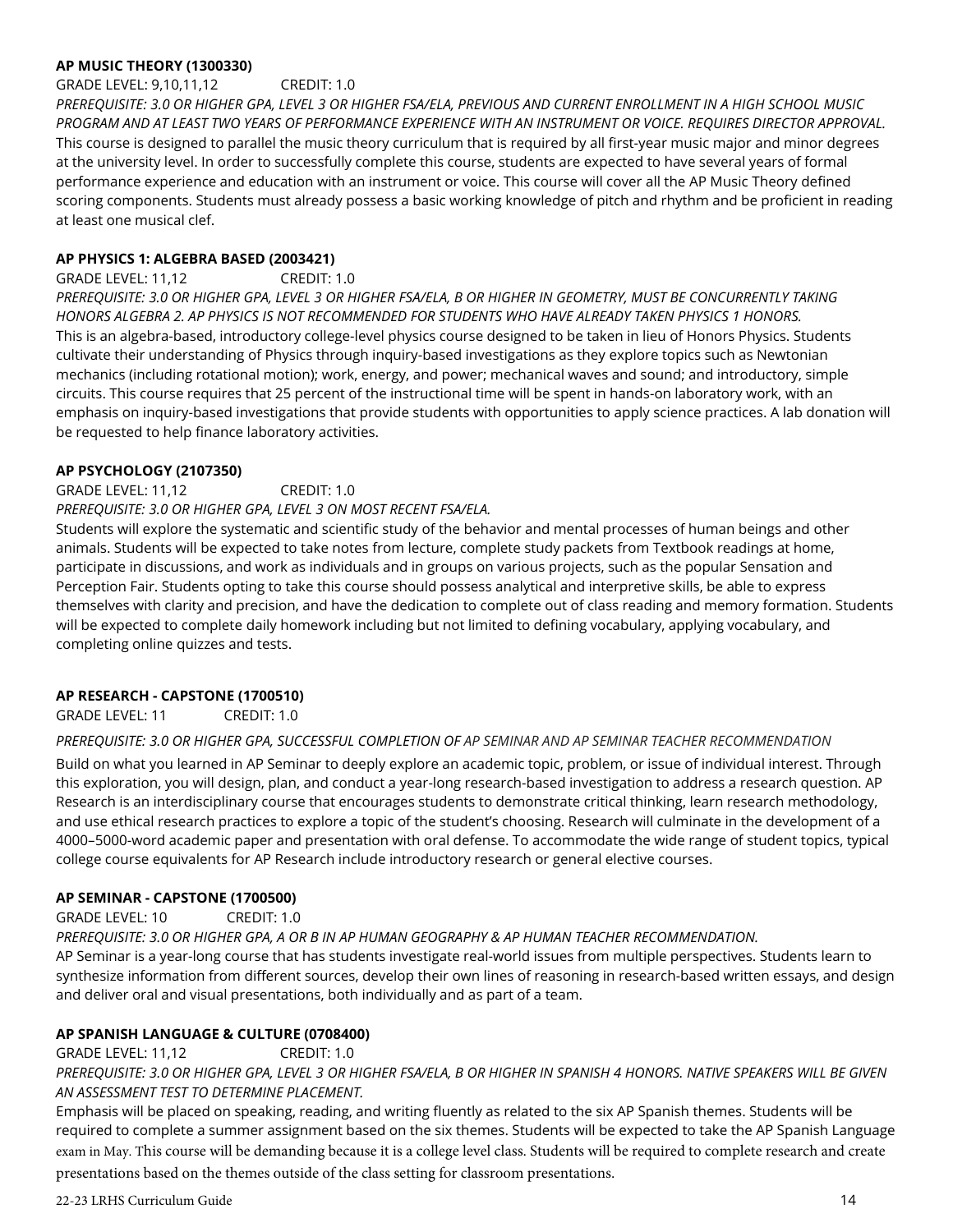#### **AP STATISTICS (1210320)**

GRADE LEVEL: 10,11,12 CREDIT: 1.0 PREREQUISITE: 3.0 OR HIGHER GPA, LEVEL 3 OR HIGHER FSA/ELA, A OR HIGHER EACH SEMESTER OF ALGEBRA 2 OR B OR HIGHER EACH *SEMESTER OF ALGEBRA 2 HONORS.* 

AP Statistics is based on an introductory college statistics class. The College Board provides the curriculum. Topics include but are not limited to, univariate data, normal distributions, bivariate data, probability and statistical inference. The summer assignment is due the first week of school. Writing is an essential part of this course.

#### **AP WORLD HISTORY (2109420)**

GRADE LEVEL: 10 CREDIT: 1.0

PREREQUISITE: 3.0 OR HIGHER GPA, LEVEL 3 OR HIGHER FSA/ELA, A OR HIGHER IN WORLD GEOGRAPHY OR B OR HIGHER IN AP HUMAN *GEOGRAPHY.* 

AP World History is designed to develop greater understanding of the evolution of global processes and contacts in different types of human societies. This understanding is advanced through a combination of selective factual knowledge and appropriate analytical skills. The course highlights the nature of change in global frameworks and their causes and consequences, as well as comparisons among major societies. It emphasizes relevant factual knowledge, leading interpretive issues, and skills in analyzing types of historical evidence. Specific themes provide further organization to the course, along with consistent attention to contacts among societies that form the core of world history as a field of study. Students should expect nightly reading, daily lecture notes, class discussions on reading, and completion of study guides, projects, essays and short answer questions. This is one of the only AP courses offered to sophomores, and students are provided with support and resources to help transition them during this college level course.

#### **AP UNITED STATES GOVERNMENT AND POLITICS (2106420)**

GRADE LEVEL: 12 CREDIT: .50

*PREREQUISITE: 3.0 OR HIGHER GPA, LEVEL 3 OR HIGHER FSA/ELA, A OR HIGHER IN US HISTORY OR B OR HIGHER IN AP US HISTORY OR AMH 1010/1020.* 

Students will acquire a critical perspective of politics and government in the United States. Students learn concepts used to interpret U.S. politics and analyze specific case studies. Students become familiar with the various institutions, groups, beliefs and ideas that constitute the U.S. political perspective. Content includes federalism and separation of powers, the Constitution, political processes and opinions, the role of political parties and other agents of political influence, and the development of civil rights and liberties. This course is paired AP Comparative Government.

#### **AP UNITED STATES HISTORY (2100330)**

GRADE LEVEL: 11 CREDIT: 1.0 PREREOUISITE: 3.0 OR HIGHER GPA, LEVEL 3 OR HIGHER FSA/ELA, A OR HIGHER IN WORLD HISTORY OR B OR HIGHER IN WORLD HISTORY

#### *HONORS OR AP WORLD HISTORY.*

This course provides students with the analytical skills and factual knowledge necessary to deal critically with documents and key issues in U.S. history. Students learn to assess historical materials and weigh the evidence presented in any historical era. Students will be required to analyze and interpret primary sources and will be expected to take notes from printed materials and lectures or discussions. Students will write essay examinations and demonstrate other writing styles. This course will also link events from the past with current events.

## *Dual-Enrollment*

#### **WRITTEN COMMUNICATION I/II (ENC1101)/(ENC1102)**

GRADE LEVEL: 11,12 CREDIT: 2.0

*PREREQUISITE: MUST HAVE MET ALL REQUIREMENTS FOR USF DUAL-ENROLLMENT. B OR HIGHER IN AMERICAN LITERATURE HONORS OR B OR HIGHER IN ENGLISH 2 HONORS.*

ENC1101 encompasses grammar and diction review, composition, expository writing, work with both primary and multiple source themes, instruction in the use of the library and writing the research paper, as well as practice in oral communication. ENC1102 includes an introduction to literature with an emphasis on reading critically and analytically, understanding literary terminology and techniques, and writing about literature. Dual-Enrollment is a Gordon Rule course that requires a minimum of 6000 written words each semester. Likewise, students should be academically motivated to accept the rigor and challenge of college level work.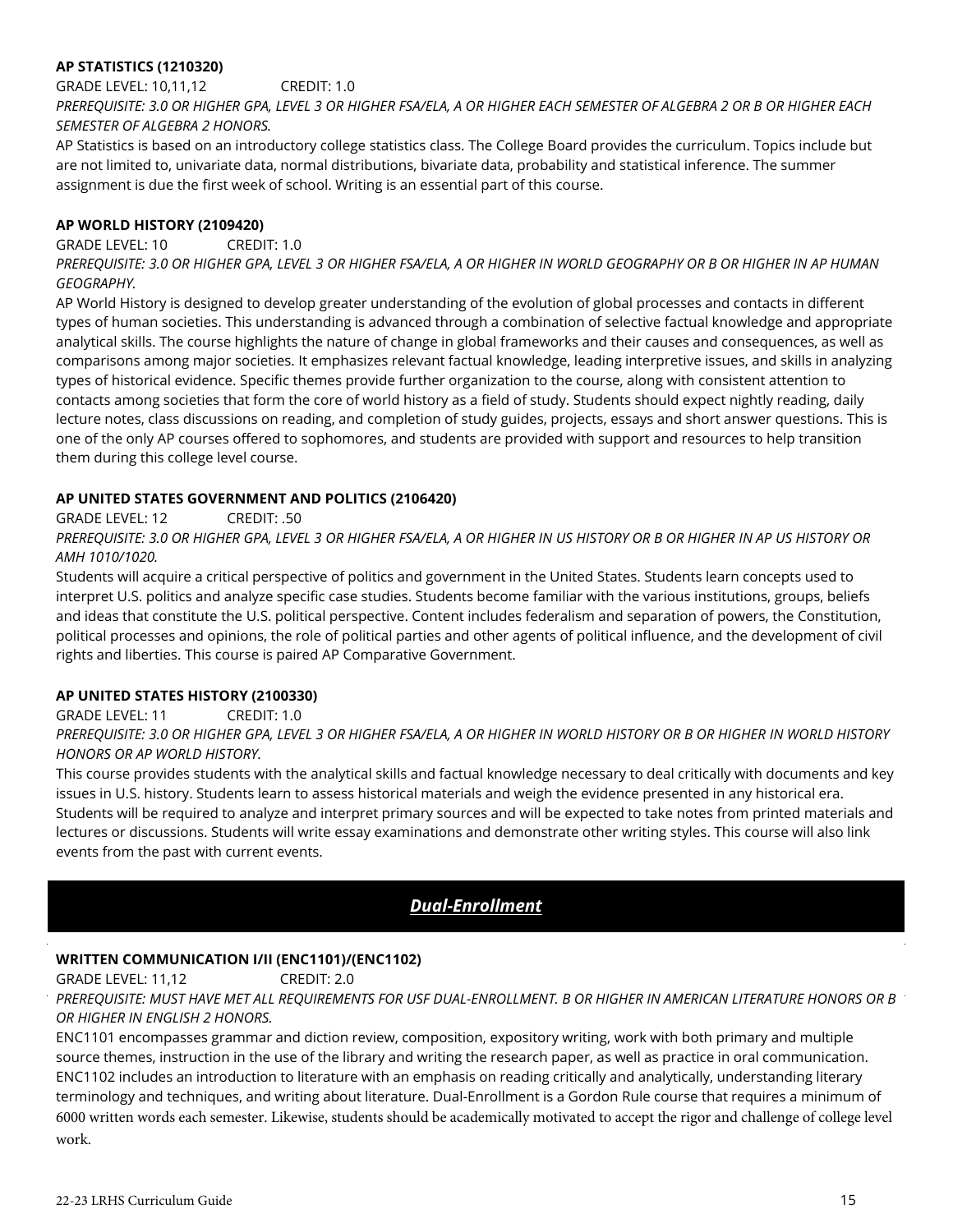#### **COLLEGE ALGEBRA (MAC1105)/PRECALCULUS (MAC1140)**

GRADE LEVEL: 10,11,12 CREDIT: 1.0

*PREREQUISITE: MUST HAVE MET ALL REQUIREMENTS FOR USF DUAL-ENROLLMENT.* 

College Algebra will be paired with Precalculus. College Algebra is a rigorous introduction to the math concepts necessary for successful study of precalculus and trigonometry. This course is primarily a conceptual study of functions and graphs, their applications and of systems of equations and inequalities. Linear, quadratic, rational, absolute value, radical, exponential and logarithmic functions will be investigated. The use of a graphing calculator is integrated throughout the course.

#### **US HISTORY I/II (AMH2010/AMH2020)**

GRADE LEVEL: 11 CREDIT: 1.0

#### *PREREQUISITE: MUST HAVE MET ALL REQUIREMENTS FOR USF DUAL-ENROLLMENT.*

AMH2010 covers the European discoveries of the Western Hemisphere to the end of Reconstruction. Emphasis is on historical study to determine the social, economic, and political issues through Reconstruction. AMH2020 covers the end of Reconstruction to the present. Emphasis is placed on historical study to determine the social, economic, and political problems of the 20th and 21st centuries.

#### **EDUCATION, DIVERSITY AND GLOBAL SOCIETY (EDF2085)**

GRADE LEVEL: 11,12 CREDIT: .50 *PREREQUISITE: MUST HAVE MET ALL REQUIREMENTS FOR USF DUAL-ENROLLMENT.*  The course explores the role of formal and informal education within an increasingly diverse and global society. The course covers sociocultural approaches to education with a focus on immigration, race, gender, language, sexuality, and ability.

#### **INTRODUCTION TO TECHOLOGY FOR EDUCATORS (EME2040)**

GRADE LEVEL: 11,12 CREDIT: .50

#### *PREREQUISITE: MUST HAVE MET ALL REQUIREMENTS FOR USF DUAL-ENROLLMENT.*

Designed as an introduction to computer technology and its role in teaching and learning processes. Topics include educational software, ethical and social issues, hardware, interactive multimedia, models for integrating technology into instruction, productivity tools and telecommunications.

#### **INTRODUCTION TO THE TEACHING PROFESSION (EDF2005)**

GRADE LEVEL: 11,12 CREDIT: .50

#### *PREREQUISITE: MUST HAVE MET ALL REQUIREMENTS FOR USF DUAL-ENROLLMENT.*

Introductory survey course required for admission into the College of Education. A broad overview of the history, sociology and philosophy of education in the United States focuses on education as a field of study and teaching as a profession. Includes lecture and field experience.

*English*

#### **ENGLISH 1 (1001310)**

GRADE LEVEL: 9 CREDIT: 1.0

This Language Arts Florida Standards course provides 9th grade students integrated language arts study skills in reading, writing, speaking, listening, and language for college and career preparation and readiness. The content includes the active reading of text, analysis of literature and informational text from varied literary periods and writing for varied purposes. The course also includes understanding strategies for effective listening and speaking with emphasis on the use of evidence to support or refute claims.

#### **ENGLISH HONORS 1 (1001320)**

GRADE LEVEL: 9 CREDIT: 1.0

PREREQUISITE: B OR HIGHER IN 8TH GRADE ADVANCED LANGUAGE ARTS OR A IN 8TH GRADE LANGUAGE ARTS; LEVEL 3 OR HIGHER ON *THE FSA/ELA.* 

This Language Arts Florida Standards course provides 9th grade students integrated language arts study skills in reading, writing, speaking, listening, and language for college and career preparation and readiness. Content includes the active reading of text, analysis of literature and informational text from varied literary periods and writing for varied purposes. Through the application, analysis, evaluation, and creation of complex ideas that are often abstract and multi-faceted, students are challenged to think and collaborate critically on the content they are learning. The course also includes understanding strategies for effective listening and speaking with emphasis on the use of evidence to support or refute claims.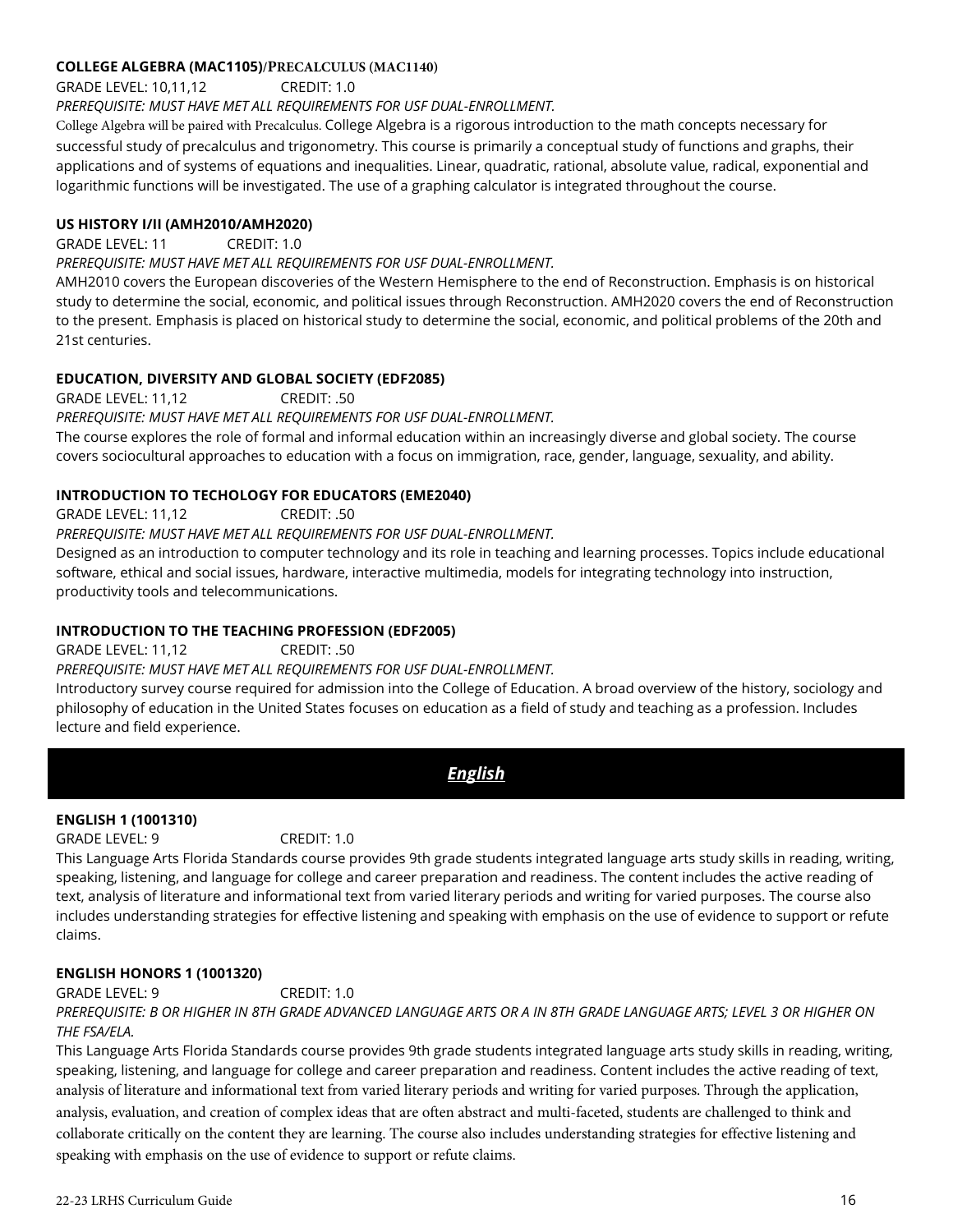#### **WORLD LITERATURE HONORS (1020850)**

GRADE LEVEL: 9 CREDIT: 1.0

*PREREQUISITE: B OR HIGHER IN ENGLISH HONORS 1 TAKEN IN 8TH GRADE; LEVEL 3 OR HIGHER ON THE FSA/ELA.*  This course is designed exclusively for 9th grade students who have successfully completed English I Honors at the 8th grade level and is the equivalent of English 2 Honors for freshmen. This course provides instruction in universal themes found in World Literature as well as the critical analysis of various genres in that literature. Composition instruction emphasizes the creative, logical, and critical aspects of the writing process. This course is designed to prepare students for American Literature Honors(10th), Advanced Placement Language and Composition (11th), and Advanced Placement Literature and Composition (12th).

#### **ENGLISH 2 (1001340)**

#### GRADE LEVEL: 10 CREDIT: 1.0

This Language Arts Florida Standards course provides 10th grade students integrated language arts study skills in reading, writing, speaking, listening, and language for college and career preparation and readiness. The content includes the active reading of literary and informational text, particularly pertaining to Greek mythology, the Renaissance period, and selections from world literature. The course also includes understanding strategies for effective listening and speaking with emphasis on the use of evidence to support or refute claims.

#### **ENGLISH HONORS 2 (1001350)**

#### GRADE LEVEL: 10 CREDIT: 1.0

*PREREQUISITE: B OR HIGHER IN ENGLISH 1 HONORS OR A OR HIGHER IN ENGLISH 1; LEVEL 3 OR HIGHER ON THE FSA/ELA.*  This Language Arts Florida Standards course provides 10th grade students integrated language arts study skills in reading, writing, speaking, listening, and language for college and career preparation and readiness. The content includes the active reading of literary and informational text, particularly pertaining to Greek mythology, the Renaissance period, and selections from world literature. Through the application, analysis, evaluation, and creation of complex ideas that are often abstract and multi-faceted, students are challenged to think and collaborate critically on the content they are learning. This course is designed to prepare students for AP Language and Composition or Dual Enrollment ENC 1101 and 1102.

#### **AMERICAN LITERATURE HONORS (1020810)**

GRADE LEVEL: 10,11 CREDIT: 1.0

*PREREQUISITE: B OR HIGHER IN WORLD LITERATURE HONORS OR ENGLISH 2 HONORS; A OR HIGHER IN ENGLISH 2; LEVEL 3 OR HIGHER ON THE FSA/ELA.* 

This course provides an integrated and accelerated investigation of major literary works in the American tradition. Literature study consists of written and oral analysis of the traditional literary canonical American works that make up the historical and contemporary American experience. While analyzing a variety of genres representing the Colonial Period to present, students will practice complex written analyses, visual and oral presentations, and research projects and papers in preparation for AP Language and Composition, AP Literature and Composition, or Dual Enrollment ENC 1101 and ENC 1102.

#### **ENGLISH 3 (1001370)**

GRADE LEVEL: 11 CREDIT: 1.0

This Language Arts Florida Standards course provides 11th grade students integrated language arts study skills in reading, writing, speaking, listening, and language for college and career preparation and readiness. This course includes an examination of significant literary works and informational text from the American experience. Instruction will parallel and compliment the course of study in American History. Students will produce a major project and documented paper on a topic that connects both subjects.

#### **AICE GENERAL PAPER (1009400)**

GRADE LEVEL: 12 CREDIT: 1.0

*PREREQUISITE: ENGLISH 3 AND PROFICIENT ON FSA/ELA*

The purpose of this course is to encourage students to make cross-curricular links to develop a maturity of thought, appropriate to students at this level and to achieve an understanding and usage of the English language. These skills enable them to express arguments, ideas, and opinions in a reflective and academic manner. An awareness of the wider implications of issues will enhance the quality of the students; responses to the questions. General Paper is not a test of general knowledge. The key objective is for students to convey information and/or opinions in a way that is thoughtful, perceptive, and intelligent to the reader.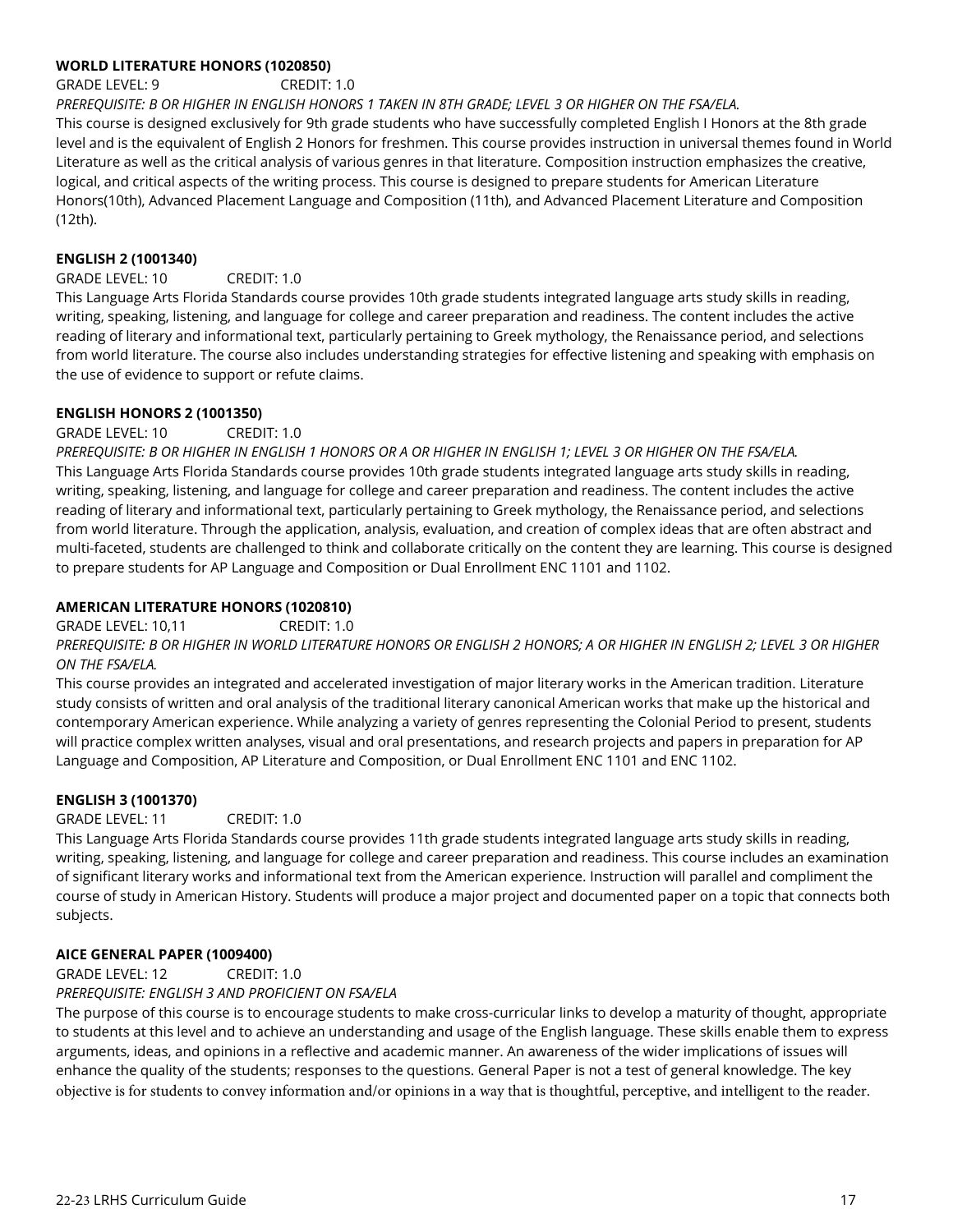#### **ENGLISH 4 (1001400)**

GRADE LEVEL: 12 CREDIT: 1.0

This Language Arts Florida Standards course is the thematic study of literature from ancient classics to modern selections. The course targets student learning by using reading strategies to construct meaning from the text and acquire vocabulary; using writing strategies; using student inquiry and self-monitoring techniques; using speaking, listening and viewing strategies; understanding and responding to a variety of literary forms and a variety of media; and understanding and using language successfully.

#### **ENGLISH 1 – 4 THROUGH ESOL (1002300-1002520)**

GRADE LEVEL: 9,10,11,12 CREDIT: 1.0 *PREREQUISITE: ESOL TEACHER APPROVAL.* 

These courses provide instruction to speakers whose first language is not English. The main goal of these courses is the acquisition of the English communication skills needed for success in an academic setting. Emphasis will be placed on literature, writing skills, and English grammar. These courses will meet graduation requirements for English 1 through 4.

## *Mathematics*

#### **ALGEBRA 1A (1200370)**

GRADE LEVEL: 9 CREDIT: 1.0 *PLACEMENT IS BASED ON ACADEMIC HISTORY.*

This course is the first half of a two-year Algebra 1 program. Fundamental concepts of algebra will be presented at a more gradual pace than in a traditional Algebra 1 course. The fundamental purpose of this course is to formalize and extend the mathematics that students learned in the middle grades. The primary focus of Algebra 1A will be on deepening the understanding of the relationships between quantities and reasoning with equations as well as linear and exponential relationships. Successful completion of both Algebra 1A and Algebra 1B will satisfy the Algebra 1 graduation requirement and students will take the Algebra 1 FSA/EOC at the conclusion of Algebra 1B, which will count for 30% of their grade.

#### **ALGEBRA 1B (1200380)**

GRADE LEVEL: 10 CREDIT: 1.0 *PREREQUISITE: CREDIT IN ALGEBRA 1A.* 

This course is the second half of a two-year Algebra 1 program. The primary focus of this course will be on descriptive statistics, expressions and equations, and quadratic functions and modeling. Successful completion of both Algebra 1A and Algebra 1B will satisfy the Algebra 1 graduation requirement and students will take the Algebra 1 FSA/EOC at the conclusion of Algebra 1B, which will count for 30% of their grade.

#### **ALGEBRA 1 (1200310)**

GRADE LEVEL: 9 CREDIT: 1.0

*PREREQUISITE: PLACEMENT IS BASED ON ACADEMIC HISTORY.* 

The fundamental purpose of this course is to formalize and extend the mathematics that students learned in the middle grades. The critical areas, called units, deepen and extend understanding of linear and exponential relationships by contrasting them with each other and by applying linear models to data that exhibit a linear trend, and students engage in methods for analyzing, solving, and using quadratic functions. The Standards for Mathematical Practice apply throughout each course, and, together with the content standards, prescribe that students experience mathematics as a coherent, useful, and logical subject that makes use of their ability to make sense of problem situations. Students will take the Algebra 1 FSA/EOC at the conclusion of Algebra 1, which will count for 30% of their grade.

#### **GEOMETRY (1206310)**

GRADE LEVEL: 9-11 CREDIT: 1.0

*PREREQUISITE: C OR HIGHER IN ALGEBRA 1 AND A PASSING SCORE ON THE ALGEBRA 1 EOC OR CREDIT IN LIBERAL ARTS MATH 1 OR CREDIT IN ALGEBRA 1A/1B.*

The fundamental purpose of the course in Geometry is to formalize and extend students' geometric experiences from the middle grades. Students explore more complex geometric situations and deepen their explanations of geometric relationships, moving towards formal mathematical arguments. Students will take the Florida Geometry FSA/EOC at the conclusion of the course, which will count for 30% of their grade.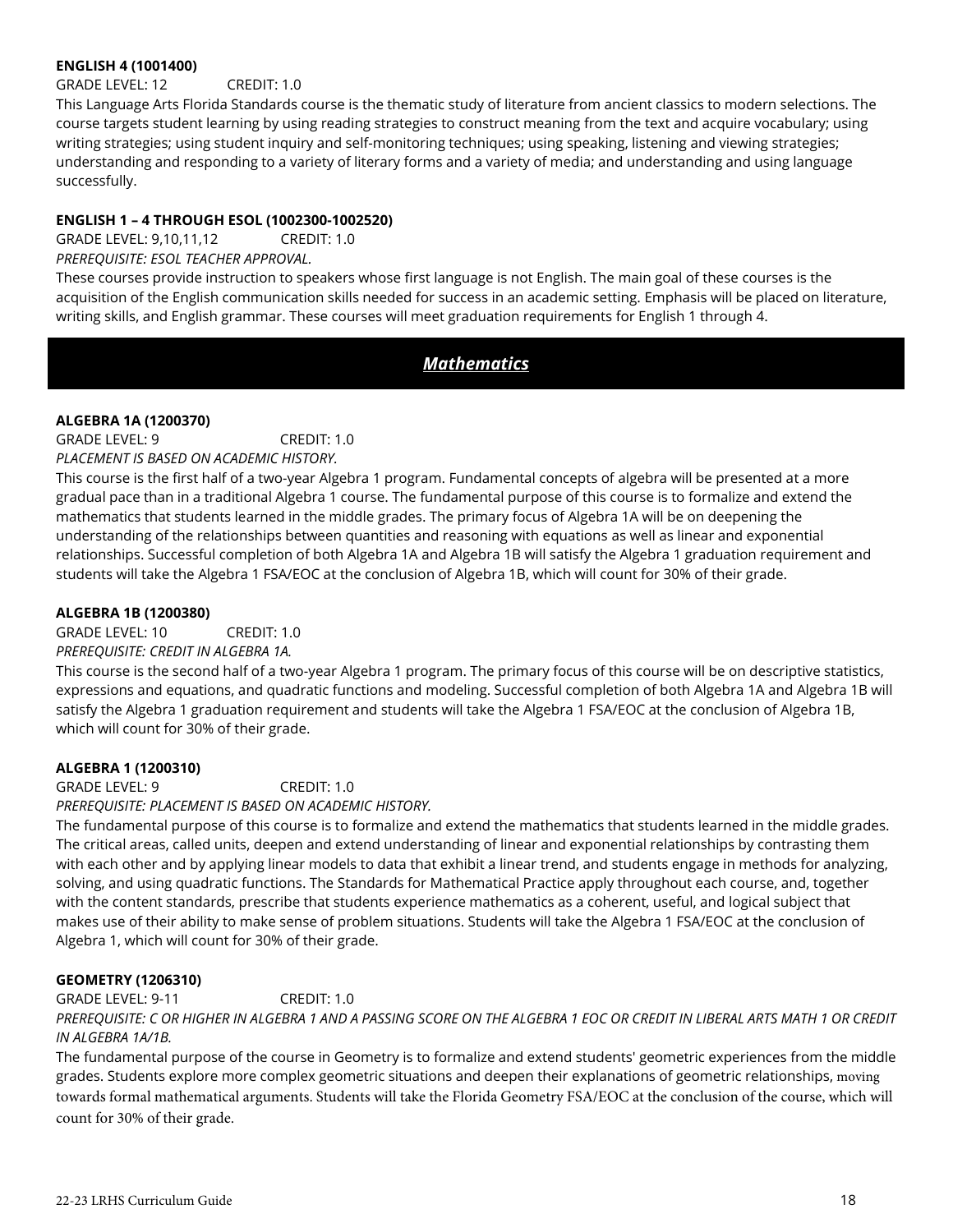#### **GEOMETRY HONORS (1206320)**

GRADE LEVEL: 9-10 CREDIT: 1.0

*PREREQUISITE: A OR HIGHER EACH SEMESTER IN ALGEBRA 1 OR B OR HIGHER EACH SEMESTER OF ALGEBRA 1 HONORS AND A PASSING SCORE ON THE ALGEBRA 1 EOC.* 

The fundamental purpose of the course in Geometry is to formalize and extend students' geometric experiences from the middle grades. Students explore more complex geometric situations and deepen their explanations of geometric relationships, moving towards formal mathematical arguments. Students will take the Florida Geometry FSA/EOC at the conclusion of the course, which will count for 30% of their grade. The honors course targets the highly motivated student who has mastered Algebra.

#### **MATHEMATICS FOR COLLEGE LIBERAL ARTS (1207350)**

GRADE LEVEL: 9,10,11,12 CREDIT: 1.0

*PREREQUISITE: CREDIT IN ALGEBRA 1 OR GEOMETRY OR HAVE NOT PASSED THE ALGEBRA 1 EOC.* 

In Mathematics for College Liberal Arts, instructional time will emphasize five areas: (1) analyzing and applying linear and exponential functions within a real-world context; (2) utilizing geometric concepts to solve real-world problems; (3) extending understanding of probability theory; (4) representing and interpreting univariate and bivariate data and (5) developing understanding of logic and set theory.

#### **ALGEBRA 2 (1200330)**

GRADE LEVEL: 9,10,11,12 CREDIT: 1.0

*PREREQUISITE: B OR ABOVE EACH SEMESTER OF ALGEBRA 1 AND GEOMETRY, OR C IN ALGEBRA 1 HONORS AND GEOMETRY HONORS & PLACEMENT TEST.* 

This course continues from Algebra 1. Topics covered include, linear functions and systems, quadratics, polynomials, radicals, rational expressions, graphing various functions and some basic probability, statistics and trigonometry.

#### **ALGEBRA 2 HONORS (1200340)**

GRADE LEVEL: 9,10,11 CREDIT: 1.0

*PREREQUISITE: B OR HIGHER EACH SEMESTER OF GEOMETRY HONORS & PLACEMENT TEST.* 

Strong background from basic skills to Algebra 1 skills. A deeper look at Algebra 1 skills with a greater focus on the foundations and relations to real world applications and word problems. Students will be required to describe, graph and transform algebraic parent functions. Students need to have an excellent work ethic both in class and at home, as homework is a vital part of the honors program.

#### **DISCRETE MATHEMATICS HONORS (1212300)**

GRADE LEVEL: 10,11,12 CREDIT: 1.0

*PREREQUISITE: C OR HIGHER EACH SEMESTER OF ALGEBRA 2 HONORS OR B OR HIGHER EACH SEMESTER OF ALGEBRA 2.* 

In Discrete Mathematics Honors, instructional time will emphasize five areas: (1) extending understanding of sequences and patterns to include Fibonacci sequences and tessellations; (2) applying probability and combinatorics; (3) extending understanding of systems of equations and inequalities to solve linear programming problems; (4) developing an understanding of Graph Theory, Election Theory and Set Theory and (5) developing an understanding of propositional logic, arguments and methods of proof.

#### **MATHEMATICS FOR DATA AND FINANCIAL LITERACY(1200384)**

GRADE LEVEL: 11,12 CREDIT: 1.0

*PREREQUISITE: B OR BELOW IN MATH FOR COLLEGE READINESS OR D OR BELOW IN ALGEBRA 2 OR C OR BELOW IN GEOMETRY AND NO CREDIT IN LIBERAL ARTS MATH.* 

In Mathematics for Data and Financial Literacy, instructional time will emphasize five areas: (1) extending knowledge of ratios, proportions and functions to data and financial contexts; (2) developing understanding of basic economic and accounting principles; (3) determining advantages and disadvantages of credit accounts and short- and long-term loans; (4) developing understanding of planning for the future through investments, insurance and retirement plans and (5) extending knowledge of data analysis to create and evaluate reports and to make predictions.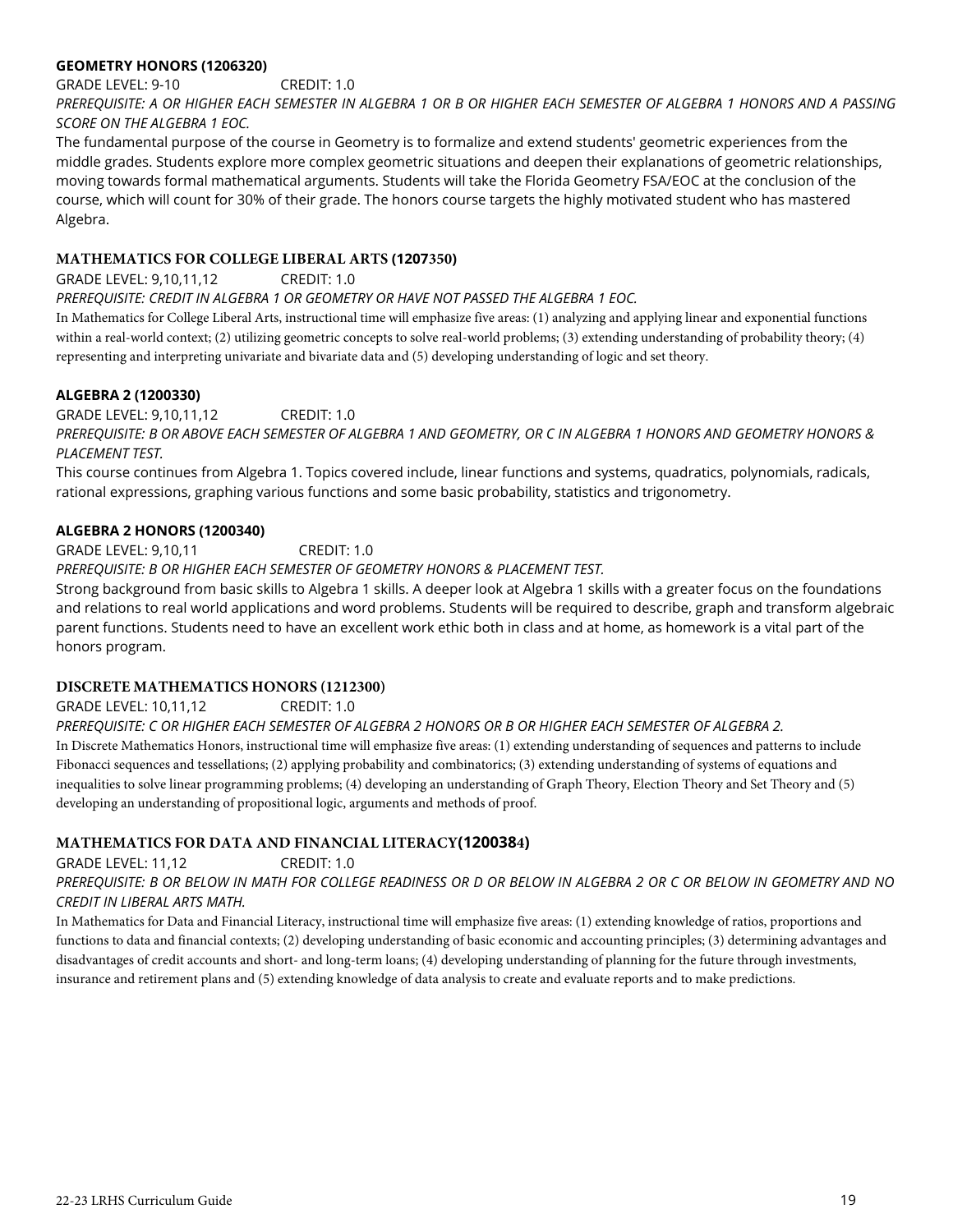#### **MATH FOR COLLEGE ALGEBRA (1200710)**

GRADE LEVEL: 11,12 CREDIT: 1.0

*PREREQUISITE: C OR HIGHER IN BOTH ALGEBRA 1 AND GEOMETRY AND NO CREDIT IN LIBERAL ARTS OR BELOW C IN ALGEBRA 2.*  In Mathematics for College Algebra, instructional time will emphasize five areas: (1) developing fluency with the Laws of Exponents with numerical and algebraic expressions; (2) extending arithmetic operations with algebraic expressions to include rational and polynomial expressions; (3) solving one-variable exponential, logarithmic, radical and rational equations and interpreting the viability of solutions in real-world contexts; (4) modeling with and applying linear, quadratic, absolute value, exponential, logarithmic and piecewise functions and systems of linear equations and inequalities; (5) extending knowledge of functions to include inverse and composition.

#### **PRECALCULUS HONORS (1202340)**

GRADE LEVEL: 10,11,12 CREDIT: 1.0 *PREREQUISITE: A IN ALGEBRA 2, B OR HIGHER IN ALGEBRA 2 HONORS OR B OR HIGHER IN BOTH MATH ANALYSIS HONORS & TRIG HONORS* 

Topics include the study of the following functions: polynomial, rational, radical, absolute value, trigonometric functions, trigonometric equations vectors, exponential and logarithmic. An emphasis will be placed on solving applications by mathematical modeling. This course is intended for students who will follow the calculus sequence. Use of a graphing calculator is integrated throughout this course.

*Science*

#### **AGRISCIENCE FOUNDATIONS 1 (8106810)**

Grade Level: 9,10,11,12 CREDIT: 1.0

This science course is designed to develop competencies in the areas of agricultural history and the global impact of agriculture; career opportunities; scientific and research concepts; biological and physical science principles; environmental principles; agriscience safety; principles of leadership; and agribusiness, employability, and human relations skills in agriscience. Laboratory-based activities are an integral part of this course. This course is a per-requisite for all other agricultural courses unless otherwise stated.

#### **BIOLOGY 1 HONORS (2000320)**

GRADE LEVEL: 9,10 CREDIT: 1.0

#### *PREREQUISITE: B OR HIGHER IN PREVIOUS SCIENCE COURSES & LEVEL 3 OR HIGHER ON THE FSA/ELA.*

In addition to the Biology 1 requirements, this course covers the content at a faster rate and in more depth. Extensive use of lab equipment and conducting experiments are an integral part of this course. Significant projects are required of students in most of the units. Students at the end of this course take the Biology End of Course Exam that counts as 30% of their course grade. A lab donation will be requested to help finance laboratory activities.

#### **ENVIRONMENTAL SCIENCE (2001340)**

GRADE LEVEL: 9,10,11,12 CREDIT: 1.0 *NO COURSE PREREQUISITE*

This course is a laboratory-based science class emphasizing the function of the Earth's systems. Emphasis is placed on the human interactions with the Earth's geologic and environmental systems, predictability of a dynamic Earth, origin and evolution of the Earth system and universe, geochemical cycles and energy in the Earth system. A lab donation will be requested to help finance laboratory activities.

#### **MARINE SCIENCE (2002500)**

GRADE LEVEL: 10,11,12 CREDIT: 1.0

*PREREQUISITE: CREDIT IN ENVIRONMENTAL SCIENCE.* 

This course provides students with a basic survey of the Marine Biome, including the origin of oceans, ecological issues, diversity of organisms and marine habitats, and the chemical, physical, geological aspects of the marine environment. Laboratory investigations that include the use of scientific inquiry, research, measurement, problem solving, experimental procedures and safety are an integral part of this course. Homework and cooperative interdisciplinary projects are required for this course. A lab donation will be requested to help finance laboratory activities.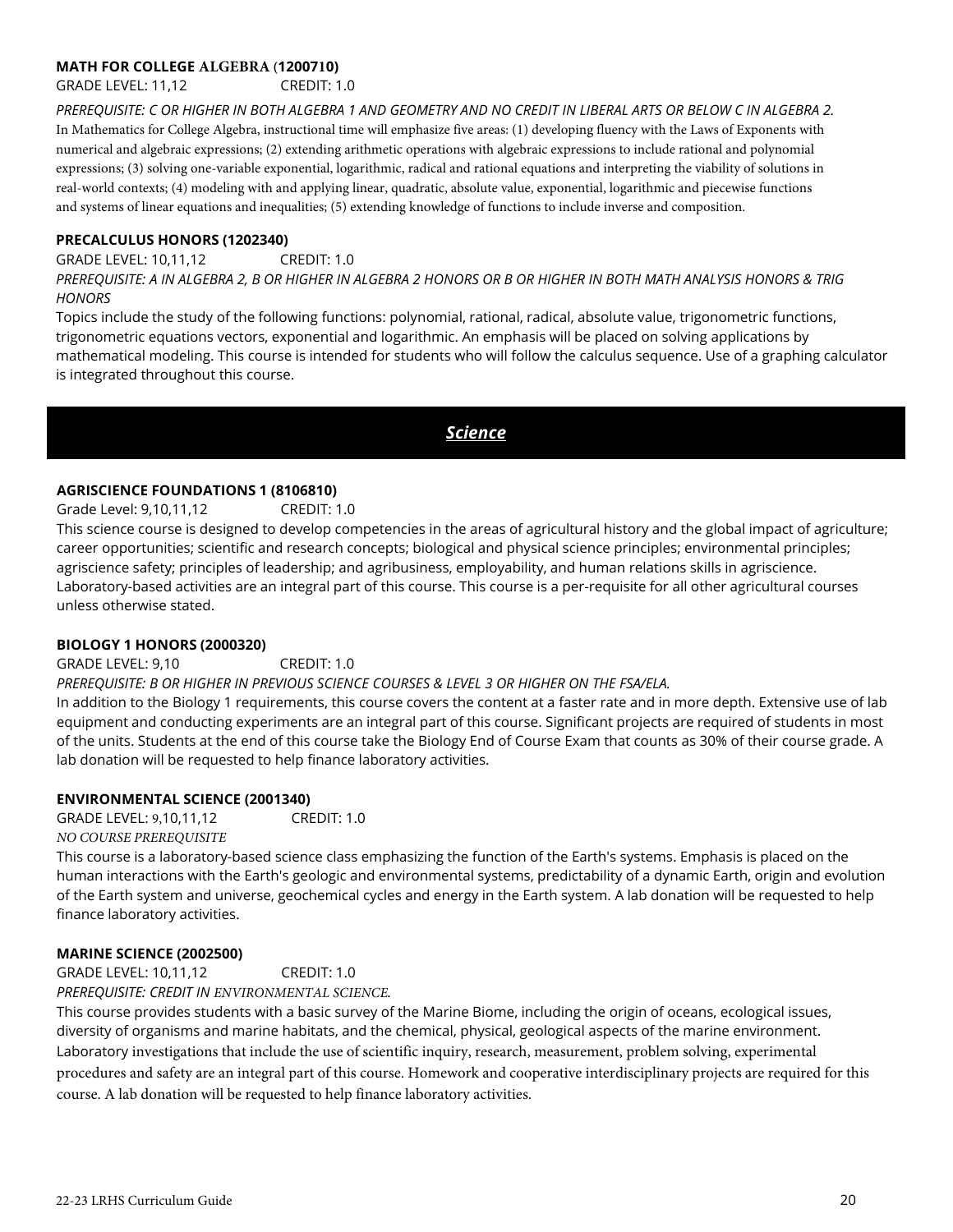#### **BIOLOGY 1 (2000310)**

GRADE LEVEL: 10\* - 11 CREDIT: 1.0

#### *PREREQUISITE: PASSED PREVIOUS SCIENCE COURSES & \*MUST HAVE SCORED LEVEL 3 OR HIGHER ON FSA/ELA*

Biology begins by developing and extending the understanding of and skills in the scientific process, which will be used to evaluate scientific studies and experiments in the context of biochemistry. Students will conduct an in-depth examination of the biological concepts around ecology, cells, genetics, evolution, classification, and anatomy & physiology. Throughout the course students will also examine how science, technology, and science interact. Students take the Biology End of Course Exam that counts as 30% of their course grade. A lab donation will be requested to help finance laboratory activities.

#### **CHEMISTRY 1 (2003340)**

GRADE LEVEL: 10,11,12 CREDIT: 1.0

*PREREQUISITE: B OR HIGHER IN BIOLOGY 1, OR C OR HIGHER IN BIOLOGY 1 HONORS, AND B OR HIGHER IN ALGEBRA 1 OR ALGEBRA 2, C OR HIGHER IN ALGEBRA 1 HONORS OR ALGEBRA 2 HONORS* 

This course appeals to the college-bound non-science major, and to those students interested in technical training. This course relates chemistry to real world decisions required of business executives, social scientists, technical and health field's workers, and informed citizens in general. Skills are developed through reading assignments, laboratory activities, problem solving and homework. A lab donation will be requested to help finance laboratory activities.

#### **CHEMISTRY 1 HONORS (2003350)**

GRADE LEVEL: 10,11,12 CREDIT: 1.0

*PREREQUISITE: B OR HIGHER IN BIOLOGY 1 HONORS & B OR HIGHER IN ALGEBRA 1 HONORS OR ALGEBRA 2 HONORS OR A OR HIGHER IN ALGEBRA 1 OR ALGEBRA 2.* 

This advanced level course is designed to cover the theme that properties of matter are a consequence of its structure. Some of the specific topics covered are scientific method, density, chemical and physical changes, formulas, molecular relationships, electron arrangements, periodic table, chemical bonding, ionic compounds, stoichiometry, oxidation/reduction, organic and nuclear chemistry. Good laboratory skills are essential. This course is strongly recommended for all students planning on receiving a college degree or entering a scientific field. A lab donation will be requested to help finance laboratory activities.

#### **CHEMISTRY 2 HONORS (2003360)**

#### GRADE LEVEL: 11,12 CREDIT: 1.0

#### *PREREQUISITE: A OR HIGHER IN CHEMISTRY 1 OR B OR HIGHER IN CHEMISTRY 1 HONORS*

This course will allow students to proceed in their science path through a more in-depth study of Chemistry, focusing on objectives not covered in Chemistry 1 or Chemistry 1 Honors. This course will be an option for students wishing to better prepare for AP Chemistry and AP Biology. Quarter 1 will review Chemistry 1 material: stoichiometry, oxidation/reduction, organic and nuclear chemistry. Quarters 2-4 will allow for an in-depth study of equilibrium, thermochemistry, Acids/Bases, redox and Organic Chemistry. Good laboratory skills are essential. A lab donation will be requested to help finance laboratory activities.

#### **ANATOMY & PHYSIOLOGY HONORS (2000360)**

GRADE LEVEL: 11,12 CREDIT: 1.0

#### *PREREQUISITE: A OR HIGHER IN CHEMISTRY 1 OR B OR HIGHER IN CHEMISTRY 1 HONORS.*

The purpose of this course is to provide students with exploratory and advanced activities in the structure and functions of components of the human body. The content includes anatomical terminology, cells and tissues, homeostasis, disease processes, immune response, heredity, and a survey of the following systems: integumentary, skeletal, muscular, nervous, endocrine, circulatory, respiratory, reproductive and excretory. Laboratory activities, including animal dissections, are an integral part of this course as well as scientific research. A lab donation will be requested to help finance laboratory activities.

#### **MARINE SCIENCE HONORS (2002510)**

GRADE LEVEL: 11,12 CREDIT: 1.0

## *PREREQUISITE: B OR HIGHER IN CHEMISTRY 1 OR CHEMISTRY 1 HONORS AND B OR HIGHER IN ALGEBRA 1.*

This course provides students with an in-depth survey of the marine biome. Content includes the origins of the oceans, ecology of sea zones, marine communities, diversity of organisms, characteristics of major marine ecosystems, characteristics of major marine phyla/divisions as well as the chemical, physical and geological aspects of the marine environment. The interrelationships between people and the ocean is a universal theme in this course. Local flora and fauna will be emphasized with potential offcampus projects and activities. Homework and cooperative interdisciplinary projects are required for this course as well as a science research project completed outside of class. A lab donation will be requested to help finance laboratory activities.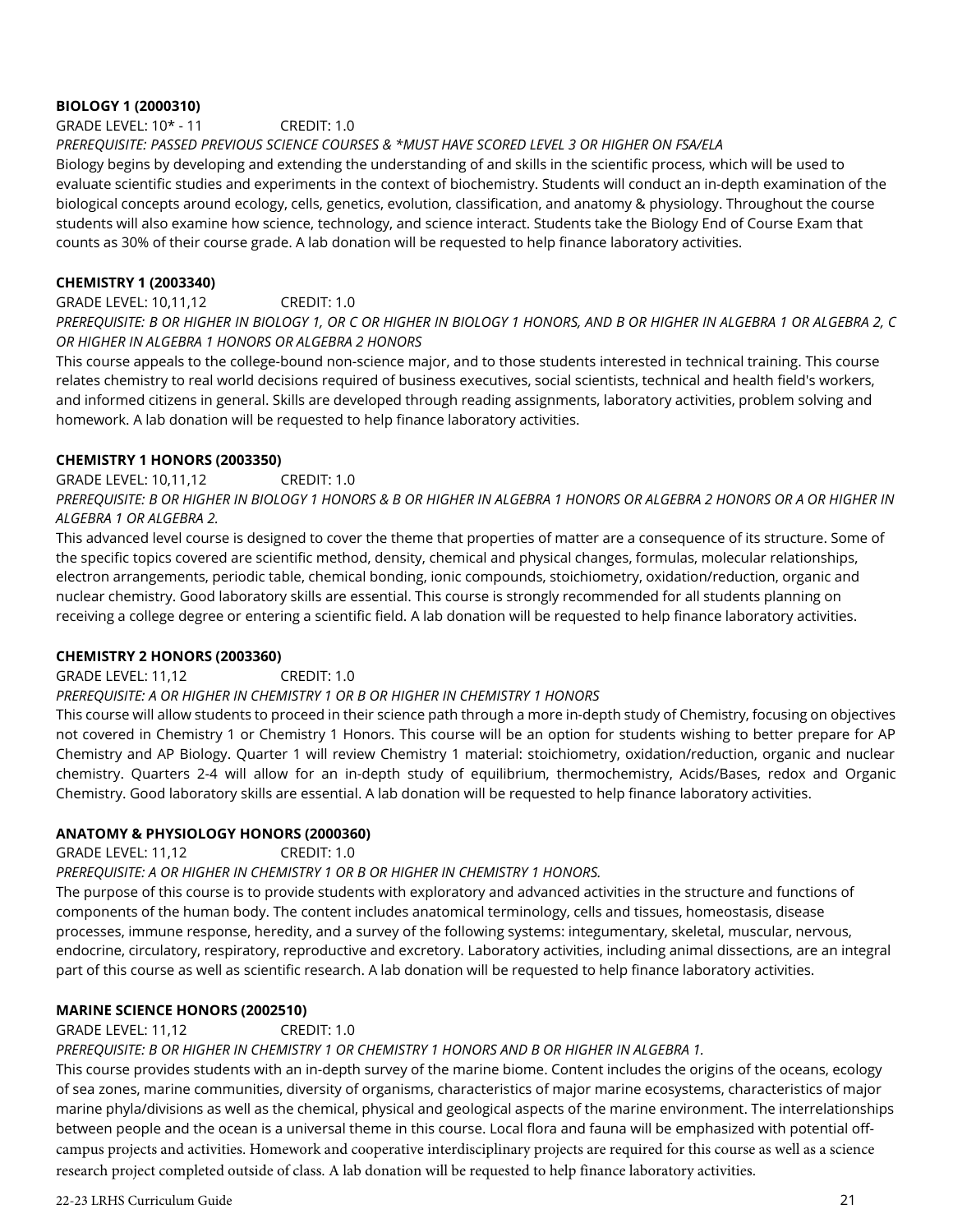#### **PHYSICS 1 HONORS (2003390)**

GRADE LEVEL: 11,12 CREDIT: 1.0

*PREREQUISITE: B OR HIGHER IN CHEMISTRY 1 HONORS AND B OR HIGHER IN GEOMETRY HONORS. ALGEBRA 2 CAN BE TAKEN CONCURRENTLY.* 

This course is designed for university bound students and is especially appropriate for students whose career may be in medicine, engineering, architecture, physical therapy or other sciences. The course emphasizes Newtonian Mechanics, fluid mechanics and thermal physics, electricity and magnetism, waves and optics, and atomic and nuclear physics. Laboratory activities are thorough and require considerable data processing and understanding of the concepts. A lab donation will be requested to help finance laboratory activities.

## *Social Studies*

#### **WORLD CULTURAL GEOGRAPHY (2103300)**

GRADE LEVEL: 9 CREDIT: 1.0

This course is the study of people, places, and possibilities around the world. It is a passport to discovering the mysteries, culture, traditions, and differences among groups of people. Information is used to promote increased cultural tolerance and ethnic sensitivity, as we analyze the triumphs and the tragedies of other countries and civilizations to improve our own lives. Students use geographic and cultural themes to achieve perspective and focus in an ever-changing world and to compete and contribute in a more global society in the 21st century. This is a required course of all 9th graders unless otherwise determined by administration.

#### **WORLD HISTORY (2109310)**

#### GRADE LEVEL: 10 CREDIT: 1.0

World History provides a framework of history and geography that encourages students to investigate the impact and contributions of ancient civilizations on modern society as well as taking an active role in the global community. Students will gain an understanding of how individuals shape history, how history impacts the individual, how the past can help to make future decisions, and how personal experience impacts the interpretation of events, issues, and people.

#### **WORLD HISTORY HONORS (2109320)**

GRADE LEVEL: 10 CREDIT: 1.0

#### *PREREQUISITE: A OR HIGHER IN WORLD CULTURAL GEOGRAPHY OR B OR HIGHER IN AP HUMAN GEOGRAPHY.*

In addition to the content in World History, this Honors course provides opportunities for students to follow advanced pathways in the curriculum. Significant projects include but are not limited to analyzing artifacts and evaluating their impact, participating in seminar discussions, and conducting a major research project.

#### **UNITED STATES HISTORY (2100310)**

GRADE LEVEL: 11 CREDIT: 1.0

United States History allows students to examine U. S. History from Reconstruction to the 21st century. Students will analyze the historical development of the United States and prepare to be active citizens in a democratic nation and their role in a global community. Students will gain an understanding of how geography impacted political and economic development, the ideals of democracy and freedom, how internal and external conflicts led to opportunities, and the uniqueness of Florida's diverse history. Students will take the US History End of Course Exam which counts as 30% of their final course grade.

#### **UNITED STATES HISTORY HONORS (2100320)**

GRADE LEVEL: 11 CREDIT: 1.0

*PREREQUISITE: A OR HIGHER IN WORLD HISTORY OR B OR HIGHER IN WORLD HISTORY HONORS OR AP WORLD HISTORY.* 

This course examines U.S. History from pre-Reconstruction to the 21st century. It offers opportunities to develop the critical skills of analysis, synthesis and evaluation in a more rigorous and reflective academic setting. Students are empowered to perform at higher levels as they engage in analyzing historical documents and supplementary readings, working in context of thematically categorized information, becoming proficient in note-taking, participating in Socratic seminars/discussions, emphasizing freeresponse and document-based writing, contrasting opposing viewpoints, solving problems, etc. Projects may include extended research-based paper/project, history fair submission, presentation for a debate or mock Congressional hearing, etc. Students take the US History End of Course Exam which counts as 30% of their final course grade.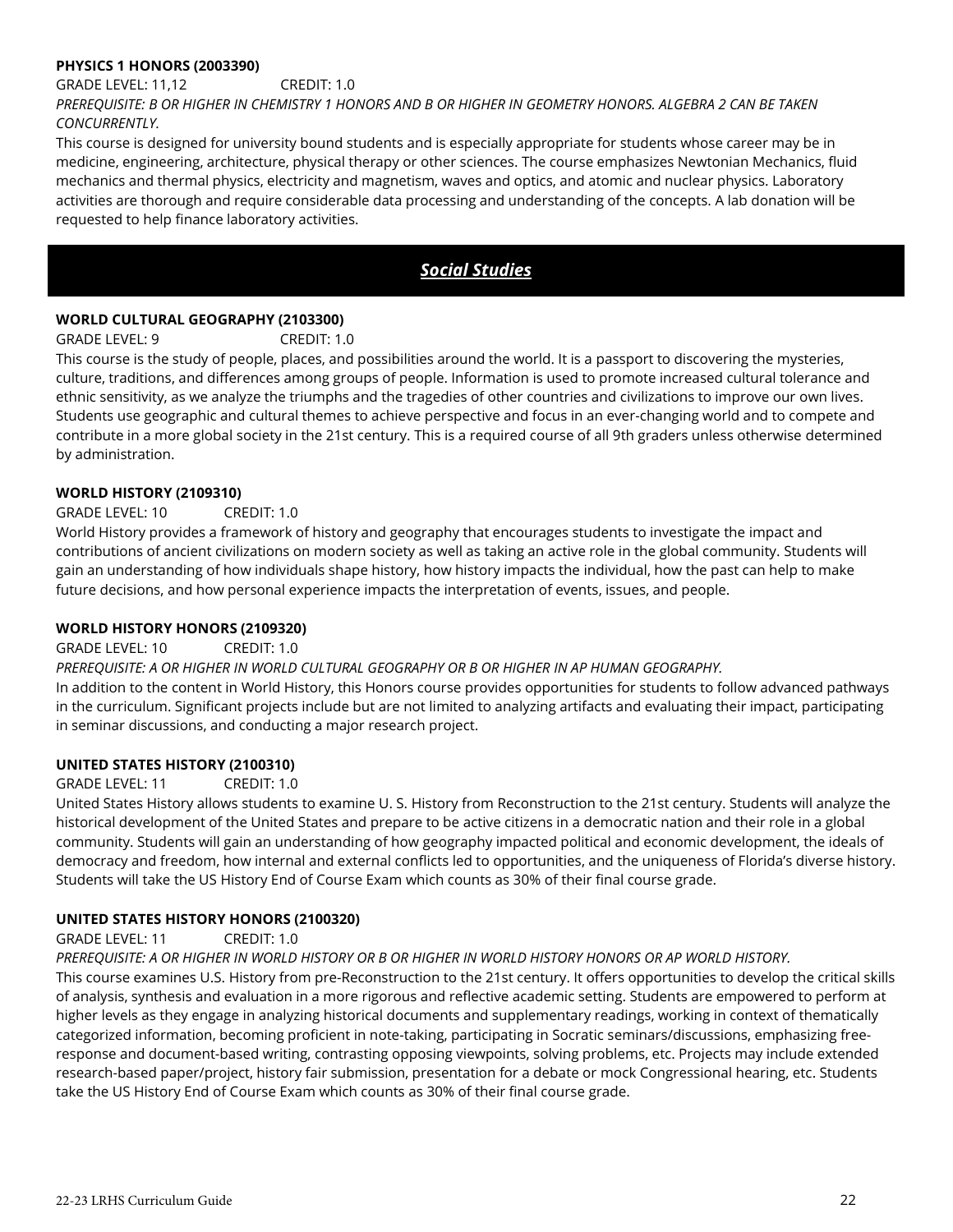#### **ECONOMICS WITH FINANCIAL LITERACY (2102335)**

GRADE LEVEL: 12 CREDIT: .50

The primary content emphasis for this course pertains to the study of the concepts and processes of the national and international economic systems. Content includes, but is not limited to, currency, banking, and monetary policy, the fundamental concepts relevant to the major economic systems, the global market and economy, major economic theories and economists, the role and influence of the government and fiscal policies, economic measurements, tools, and methodology, financial and investment markets, and the business cycle. This course is paired with US Government.

#### **ECONOMICS WITH FINANCIAL LITERACY HONORS (2102345)**

GRADE LEVEL: 12 CREDIT: .50

*PREREQUISITE: A OR HIGHER IN US HISTORY OR B OR HIGHER IN AP US HISTORY OR AMH 1010/1020.*

This course helps students gain knowledge and decision-making tools necessary to understand how society organizes its limited resources to satisfy its wants. Students will understand choices they must make as producers, consumers, investors, and taxpayers. Content includes economic reasoning, productive resources, scarcity-based choices, opportunity costs, interdependence, contemporary and historical economic issues, the role of money, the actions of the market along with government and financial institutions. This course is paired with United States Government Honors.

#### **THE AMERICAN ECONOMIC EXPERIENCE: SCARCITY & CHOICE HONORS (2102390)**

GRADE LEVEL: 12 CREDIT: .50

*PREREQUISITE: C OR HIGHER IN AP MACROECONOMICS.*

This second semester course is a companion to AP Macroeconomics. This course will examine the relationship of individuals, firms and governments interact and deal with scarcity, unemployment, and the efficient allocation of goods and services. This course is paired with AP Macroeconomics.

#### **UNITED STATES GOVERNMENT (2106310)**

GRADE LEVEL: 12 CREDIT: .50

The primary content pertains to the study of government institutions and political processes and their historical impact on American society. Content includes, but is not limited to, the functions and purpose of government, the function of the state, the constitutional framework, federalism, separation of powers, functions of the three branches of government at the local, state and national level, and the political decision-making process. This course is paired with Economics with Financial Literacy.

#### **UNITED STATES GOVERNMENT HONORS (2106320)**

GRADE LEVEL: 12 CREDIT: .50

#### *PREREQUISITE: A OR HIGHER IN US HISTORY OR B OR HIGHER IN AP US HISTORY OR AMH 1010/1020.*

This course consists of the following content area strands: Geography, Civics and Government. The primary content pertains to the study of government institutions and political processes and their historical impact on American society. Content includes the functions and purpose of government, the function of the state, the constitutional framework, federalism, separation of powers, and functions of the three branches of government at the local, state and national level. This course is paired with Economics with Financial Literacy Honors.

## *Arts/Visual Arts*

#### **2-D STUDIO ART 1 (0101300)**

GRADE LEVEL: 9,10,11,12 CREDIT: 1.0

This is an entry-level art class where students experiment with the media and techniques used to create a variety of twodimensional (2-D) artworks through the development of skills in drawing, painting, printmaking, collage, and/or design. Students practice, sketch, and manipulate the structural elements of art to improve mark making and/or the organizational principles of design in a composition from observation, research, and/or imagination. Through the critique process, students evaluate and respond to their own work and that of their peers. This course incorporates hands-on activities and consumption of art materials, plus a materials fee. Students should expect to work bell to bell and have weekly homework.

#### **2-D STUDIO ART 2 (0101310)**

GRADE LEVEL: 11,12 CREDIT: 1.0 *PREREQUISITE: THIS COURSE REQUIRES PRIOR COMPLETION OF AN ENTRY LEVEL AND LEVEL 1 COURSE.* Students develop and refine technical skills and create 2-D compositions with a variety of media in drawing, painting, printmaking, collage, and/or design. Student artists sketch, manipulate, and refine the structural elements of art to improve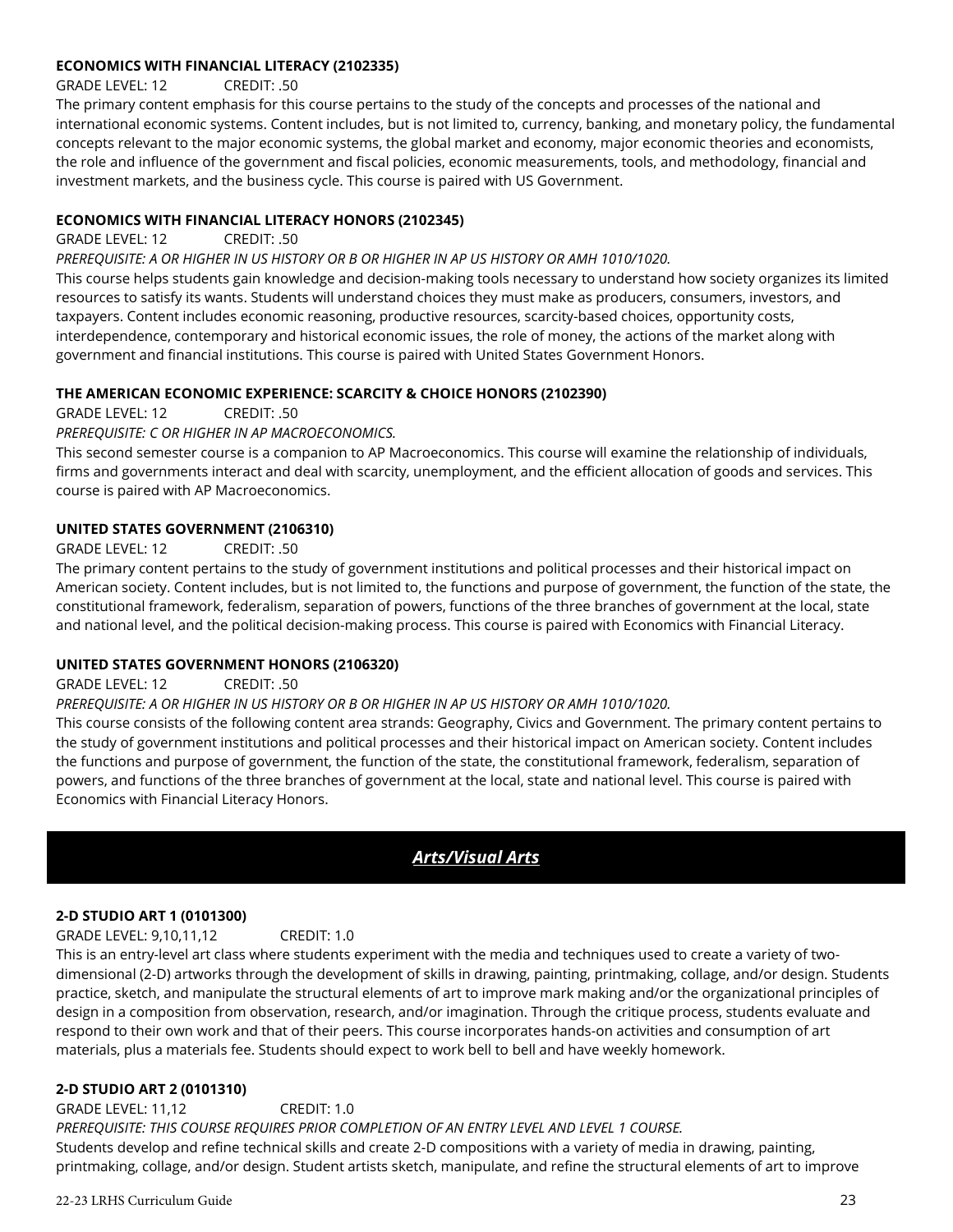mark making and/or the organizational principles of design in a composition from observation, research, and/or imagination. Through the critique process, students evaluate and respond to their own work and that of their peers. This course incorporates hands-on activities and consumption of art materials. Students should expect to work bell to bell and have weekly homework.

#### **3-D STUDIO ART 1 (0101330)**

GRADE LEVEL: 10,11,12 CREDIT: 1.0 *PREREQUISITE: PRIOR ENTRY LEVEL COURSE*

Students explore how space, mass, balance, and form combine to create aesthetic forms or utilitarian products and structures. Instruction may include, but is not limited to, content in green or industrial design, sculpture, or building arts. Media may include, but are not limited to, wood, plaster, and paper maché with consideration of the workability, durability, cost, and toxicity of the media used. Student artists consider the relationship of scale (i.e., hand-held, human, monumental) using positive and negative space or voids, volume, visual weight, and gravity to create low/high relief or freestanding structures for personal intentions or public places. They explore sharp and diminishing detail, size, position, overlapping, visual pattern, texture, implied line, space, and plasticity, reflecting craftsmanship and quality in the surface and structural qualities of the completed art forms. Students in the 3-D art studio focus on use of safety procedures for process, media, and techniques. Student artists use an art criticism process to evaluate, explain, and measure artistic growth in personal or group works. This course incorporates hands-on activities and consumption of art materials.

#### **CERAMICS/POTTERY 1 (0102300)**

#### GRADE LEVEL: 9,10,11,12 CREDIT: 1.0

Students explore how space, mass, balance, and form combine to create aesthetic forms or utilitarian products and structures. Instructional focus will be on ceramics and/or pottery. Media may include, but are not limited to, clay and/or plaster, with consideration of the workability, durability, cost, and toxicity of the media used. Student artists consider the relationship of scale (i.e., hand-held, human, monumental) using positive and negative space or voids, volume, visual weight, and gravity to create low/high relief or freestanding structures for personal intentions or public places. They explore sharp and diminishing detail, size, position, overlapping, visual pattern, texture, implied line, space, and plasticity, reflecting craftsmanship and quality in the surface and structural qualities of the completed art forms. Students in the ceramics and/or pottery art studio focus on use of safety procedures for process, media, and techniques. Student artists use an art criticism process to evaluate, explain, and measure artistic growth in personal or group works. This course incorporates hands-on activities and consumption of art materials, plus a materials fee. Students should expect to work bell to bell and have weekly homework.

#### **CERAMICS/POTTERY 2 (0102310)**

GRADE LEVEL: 10,11,12 CREDIT: 1.0

#### *PREREQUISITE: PRIOR CERAMICS COURSE*

Students explore spatial relationships using nonobjective, abstract, or representational forms, products, or structures. Instructional focus should be on ceramics and/or pottery. Processes and techniques for substitution may include, but are not limited to, wheel-thrown clay, glaze formulation and application. Media may include, but are not limited to, clay and/or plaster with consideration of the workability, durability, cost, and toxicity of the media used. Ceramic and/or pottery artists experiment with and manipulate space-producing devices, including overlapping, transparency, interpenetration, vertical and horizontal axis, inclined planes, disproportionate scale, fractional or abstracted representation, and spatial properties of the structural art elements. Craftsmanship and quality are reflected in the surface and structural qualities of the completed art forms. Students in the ceramics and/or pottery art studio focus on use of safety procedures for process, media, and techniques. Student artists use an art criticism process to evaluate, explain, and measure artistic growth in personal or group works. This course incorporates hands-on activities and consumption of art materials, plus a materials fee. Students should expect to work bell to bell and have weekly homework.

#### **FINE CRAFT STUDIO ART 1 (0101440)**

#### GRADE LEVEL: 9,10,11,12 CREDIT: 1.0

This course is designed for students interested in creating fine craft materials through sewing, jewelry making, and crafting. Students will create well-designed work that is utilitarian, purposeful, wearable, and/or sculptural in nature. This course may include, but is not limited to, content in metals, jewelry, glass, fabrics/fibers, clay, fashion design, and/or objects for interior or architectural design/embellishment. Students should be able to work independently and use analytical and problem-solving skills to improve personal work and help with that of their peers. An activity fee is required for this class as it incorporates hands-on activities and consumption of art materials. Students should expect to work bell to bell.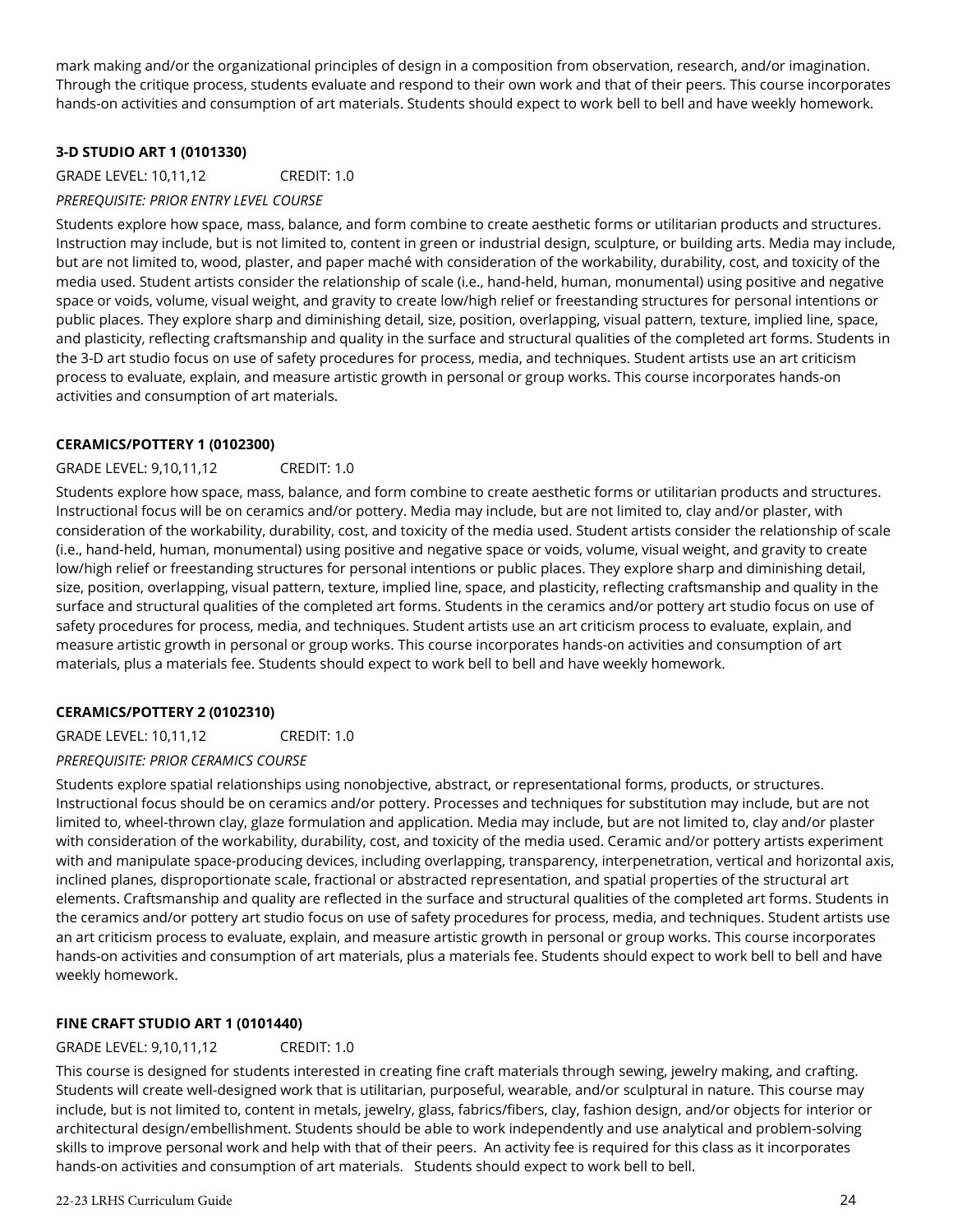#### **FINE CRAFT STUDIO ART 2 (0101450)**

GRADE LEVEL: 10,11,12 CREDIT: 1.0 *PREREQUISITE: FINE CRAFT STUDIO ART 1.*

This class is a continuation of Fine Craft Studio 1. Students that would like to enhance the skills learned in the previous course may take this class to further hone their craft. As an upper level course, students are expected to create well designed and individually conceptualized work that is utilitarian, purposeful, wearable, and/or sculptural in nature. This course may include, but is not limited to, content in metals, jewelry, glass, fabrics/fibers, clay, fashion design, and/or objects for interior or architectural design/embellishment. Student artisans reflect on aesthetics and visual issues related to media and organizational principles of design, manipulating them to create works of art that are progressively more innovative. This course incorporates hands-on activities and consumption of art materials. Due to the nature of the course a materials fee is required. Students should expect to work bell to bell.

#### **DRAW 1 (0104340)**

GRADE LEVEL: 10,11,12 CREDIT: 1.0 *PREREQUISITE: PRIOR ENTRY LEVEL COURSE*

Students experiment with the media and techniques used to create a variety of two-dimensional (2-D) artworks through the development of skills in drawing. Students practice, sketch, and manipulate the structural elements of art to improve mark making and/or the organizational principles of design in a composition from observation, research, and/or imagination. Through the critique process, students evaluate and respond to their own work and that of their peers. This course incorporates handson activities and consumption of art materials, plus a materials fee. Students should expect to work bell to bell and have weekly homework.

#### **PAINT 1 (0104370)**

GRADE LEVEL: 10,11,12 CREDIT: 1.0 *PREREQUISITE: PRIOR ENTRY LEVEL COURSE*

Students experiment with the media and techniques used to create a variety of two-dimensional (2-D) artworks through the development of skills in painting. Students practice and manipulate the structural elements of art to improve mark making and/or the organizational principles of design in a composition from observation, research, and/or imagination. Through the critique process, students evaluate and respond to their own work and that of their peers. This course incorporates hands- on activities and consumption of art materials, plus a materials fee. Students should expect to work bell to bell and have weekly homework.

#### **DIGITAL ART IMAGING 1 (0108370)**

GRADE LEVEL: 9,10,11,12 CREDIT: 1.0

Students explore the fundamental concepts, terminology, techniques, and applications of digital imaging to create original work. Students produce digital still images through the single or combined use of computers, digital cameras, scanners, photo-editing software, drawing and painting software, graphic tablets, printers, new media, and emerging technologies. Through the critique process, students evaluate and respond to their own work and that of their peers to measure artistic growth. This course incorporates hands-on activities, the use of technology, and consumption of art materials.

#### **DIGITAL ART IMAGING 2 (0108380)**

GRADE LEVEL: 10,11,12 CREDIT: 1.0

#### *PREREQUISITE: DIGITAL ART IMAGING 1*

Students explore and develop concepts, terminology, techniques, and applications to design, create, print, and display original two-dimensional graphic and fine works of art. As they become more adept at using the tools and techniques available to them, students design digital still images through the single or combined use of computers, digital cameras, scanners, photo-editing software, drawing and painting software, graphic tablets, printers, new media, and emerging technologies. Through the critique process, students evaluate and respond to their own designs and images and those of their peers to measure artistic growth with increasing sophistication. This course incorporates hands-on activities, the use of technology, and consumption of art materials.

#### **CREATIVE PHOTOGRAPHY 1 (0108310)**

GRADE LEVEL: 9,10,11,12 CREDIT: 1.0

Students explore the aesthetic foundations of art making using beginning photography techniques. This course may include, but is not limited to, color and/or black and white photography via digital media. Students become familiar with the basic mechanics of a camera, including lens and shutter operation, compositional foundations and evaluating a successful print. Student photographers may use a variety of media and materials, such as single lens reflex camera, digital camera, computer application, filters, various papers, digital output, photogram and the Sabatier effect. Craftsmanship and quality are reflected in the surface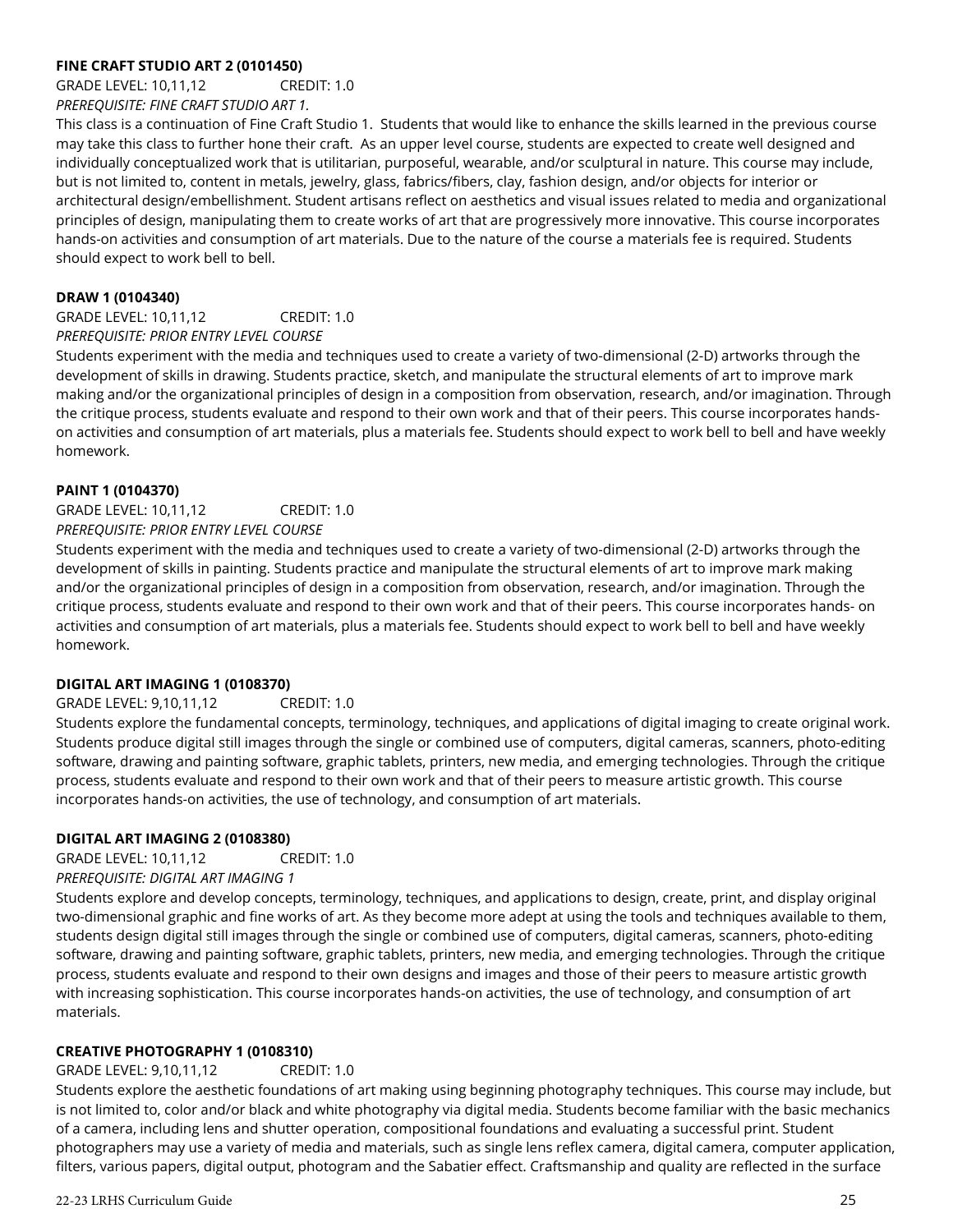of the prints and the care of the materials. Photographers use an art criticism process to evaluate, explain, and measure artistic growth in personal or group works.

#### **CREATIVE PHOTOGRAPHY 2 (0108320)**

GRADE LEVEL: 10,11,12 CREDIT: 1.0

*PREREQUISITE: CREATIVE PHOTOGRAPHY 1 OR WRITTEN PERMISSION BY INSTRUCTOR*

Students experiment with a variety of photographic media and techniques and make connections with historical and contemporary photographers to develop a focused body of work. This course may include, but is not limited to, researching the history of photography, making connections to contemporary and community photographers, critiquing with varied techniques, and experimenting with a variety of photographic media. Processes and techniques include, but are not limited to, handcrafted pinhole cameras, hand-tinted photographs, mixed media, cyanotypes, medium format, photo collage, cross-processing, creative filters, infrared and slide film, night photography, macro, panoramic, and/or digital output via a variety of media. Craftsmanship and quality are reflected in the surface of the prints, care of the materials, attention to compositional conventions, and expression of ideas and feelings. Photographers use an art criticism process to evaluate, explain, and measure artistic growth in personal or group works. This course incorporates hands-on activities and consumption of art materials. Students will need to have daily access to camera other than cell phone camera.

#### **YEARBOOK (0108370-390Y)**

GRADE LEVEL: 9,10,11,12 CREDIT: 1.0 *PREREQUISITE: COMPLETED APPLICATION, SUCCESSFUL PARTICIPATION IN PRIOR YEARBOOK PRODUCTION AND TEACHER APPROVAL.* 

This course provides experiences in the application of computer-generated imagery to the fields of graphic design and desktop publishing. Students design and produce the LRHS Yearbook through Adobe Photoshop and eDesign, an online desktop publishing application. Students are required to lay out pages, create graphics, take and edit photographs, create and sell advertisements, write stories and conduct interviews.

## *CTE: Agriculture, Food & Natural Resources*

#### **AGRISCIENCE FOUNDATIONS 1 (8106810)**

Grade Level: 9,10,11,12 CREDIT: 1.0

This science course is designed to develop competencies in the areas of agricultural history and the global impact of agriculture; career opportunities; scientific and research concepts; biological and physical science principles; environmental principles; agriscience safety; principles of leadership; and agribusiness, employability, and human relations skills in agriscience. Laboratory-based activities are an integral part of this course. This course is a per-requisite for all other agricultural courses unless otherwise stated.

#### **INTRODUCTORY HORTICULTURE 2 (8121510)**

GRADE LEVEL: 9,10,11,12 CREDIT: 1.0

*PREREQUISITE: AGRISCIENCE FOUNDATIONS*

This elective and practical art course is designed to develop competencies in the areas of career opportunities; global importance of agriculture; plant classification; propagation; growing media; nutritional needs; fertilization; irrigation; pest identification; pest control.

#### **HORTICULTURE SCIENCE 3 (8121520)**

GRADE LEVEL: 10,11,12 CREDIT: 1.0

#### *PREREQUISITE: AGRISCIENCE FOUNDATIONS & INTRODUCTORY HORTICULTURE 2.*

This elective and practical art course is designed to develop competencies in the areas of industry regulations; plant classification; plant transportation; soil sampling and analysis; fertilizer calculations; recording keeping; irrigation components, water quality; drainage; integrated pest management; pesticide safety and regulations; equipment calibration; chemical growth regulators; xeriscaping; integrated landscape management; safe use of power equipment; record keeping; and employability skills. Students will work toward and take the FNGLA Horticulture Professional (FCHP) Certification.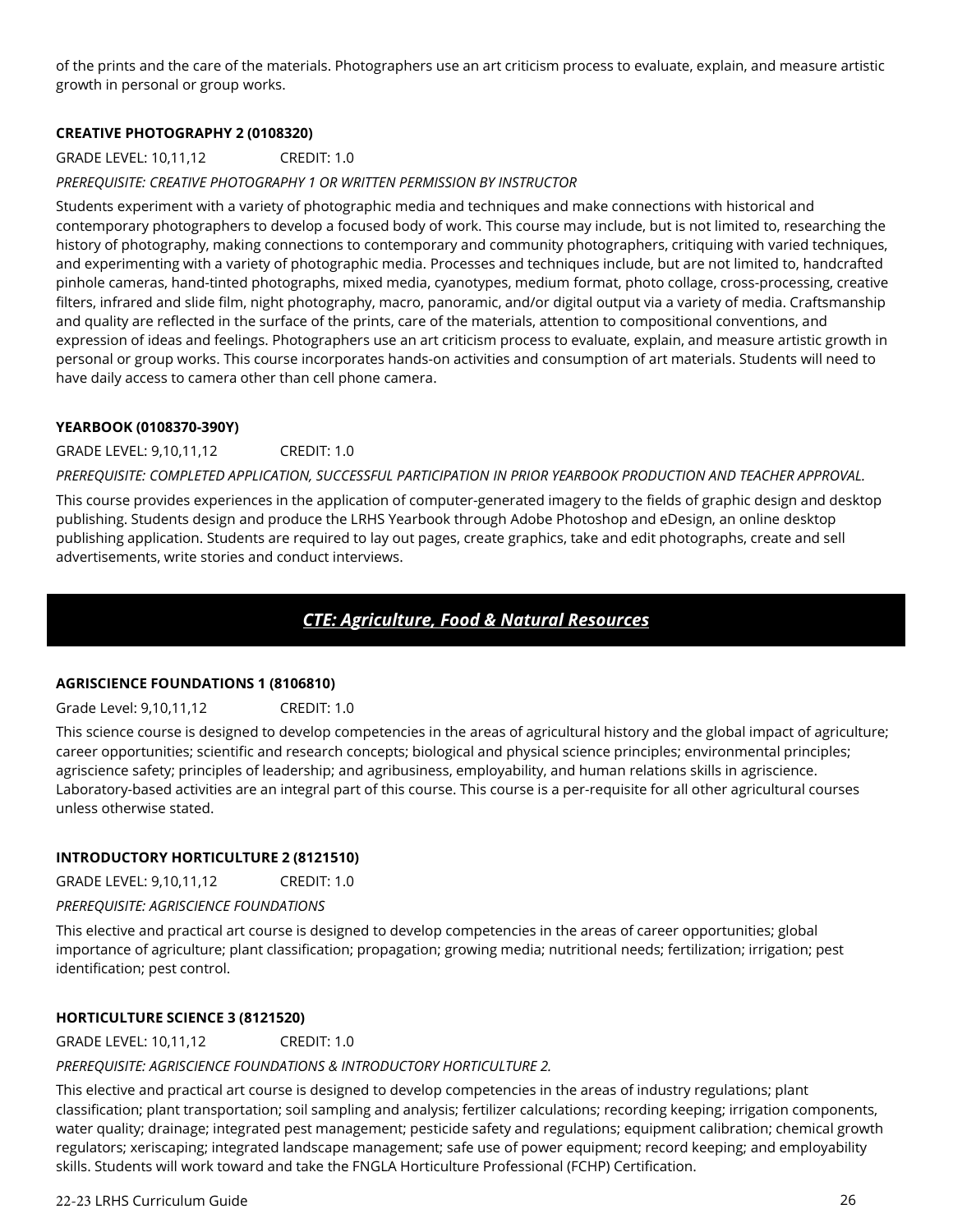#### **HORTICULTURE SCIENCE AND SERVICES 4 (8121610)**

GRADE LEVEL: 11,12 CREDIT: 1.0

*PRE-REQUISITE: COMPLETED & PASSED AGRISCIENCE FOUNDATIONS, INTRODUCTORY HORTICULTURE 2, AND HORTICULTURE SCIENCE & SERVICES 3.* 

This course is designed to further develop competencies in the areas of plant identification and classification; growing media; irrigation system set up; and maintaining and analyzing records including production costs.

#### **HORTICULTURE SCIENCE & SERVICES 5 (8121620)**

GRADE LEVEL: 12 CREDIT: 1.0

*PREREQUISITE: SUCCESSFUL COMPLETION OF HORTICULTURE 2,3 & 4*

This course is designed to further develop competencies in the areas of identifying and evaluating IPM practices; maintaining and repairing irrigation systems; analyzing and evaluating fertilizer usage. Students will be required to have a year-long project

#### **ANIMAL SCIENCE & SERVICES 2 (8106210)**

GRADE LEVEL: 9,10,11,12 CREDIT: 1.0

*PREREQUISITE: AGRISCIENCE FOUNDATIONS*

This course is designed to develop competencies in the areas of safety, animal behavior, animal welfare, animal control, and employability skills. Instruction will take place both inside the classroom and outdoor labs. A \$10 lab fee will be requested.

#### **ANIMAL SCIENCE & SERVICES 3 (8106220)**

GRADE LEVEL: 10,11,12 CREDIT: 1.0

*PREREQUISITE: AGRISCIENCE FOUNDATIONS & ANIMAL SCIENCE & SERVICES 2.* 

This course is designed to develop competencies in the areas of animal digestive systems, animal breeding, preventative medicine and disease control; animal marketing and analyzing records. Instruction will take place both inside the classroom and outdoor labs. A \$10 lab fee will be requested.

#### **ANIMAL SCIENCE & SERVICES 4 (8106230)**

GRADE LEVEL: 11,12 CREDIT: 1.0 *PREREQUISITE: SUCCESSFUL COMPLETION OF ANIMAL SCIENCE 3, STUDENTS SHOULD HAVE AN ANIMAL RELATED SUPERVISED AGRICULTURAL EXPERIENCE PROJECT, \$10 LAB FEE REQUESTED.*

The content includes but is not limited to health, safety and environmental issues, animal health and nutrition, animal breeding and selection, emerging animal technologies, and the use and care of animal health-care instruments, animal grooming equipment, animal restraining equipment, and laboratory equipment.

#### **ANIMAL SCIENCE & SERVICES 5 (8106240)**

GRADE LEVEL: 12 CREDIT: 1.0

*PREREQUISITE: SUCCESSFUL COMPLETION OF ANIMAL SCIENCE 2,3 & 4*

This course is designed to develop competencies in the areas of nutrition; grooming, exhibiting and marketing animals; operation, maintenance and repair of equipment. Students will be required to have a year-long project.

#### **AGRICULTURE, FOOD & NATURAL RESOURCES COOPERATIVE EDUCATION - OJT (8100410)**

GRADE LEVEL: 11,12 CREDIT: 1.0

*PREREQUISITE: BE A PROGRAM COMPLETER AND/OR JUNIOR OR SENIOR ENROLLED IN ANY AGRICULTURE CLASS.*

Provides on-the-job training in an agriculturally related area. Student must obtain a job by the end of the second week of school. Students must work 7.5 hours for each class period assigned to OJT. The student may not work for a family member and compensation must be paid to the student. Quarterly observations are required by the supervising teacher.

#### **AGRICULTURE, FOOD & NATURAL RESOURCES DIRECTED STUDY (8100100)**

GRADE LEVEL: 11,12 CREDIT: 1.0

*PREREQUISITE: BY APPLICATION ONLY. MUST BE IN UPPER LEVEL, ADVANCED AGRICULTURE CLASS AND AN FFA LEADERSHIP STUDENT.*

The content of this course is prescribed by the instructor based upon the individual's assessed needs for directed study. A student may earn multiple credits in this course. The selected standards that the student must master to earn credit, must be outlined in an instructional plan developed by the student, teacher, and parents.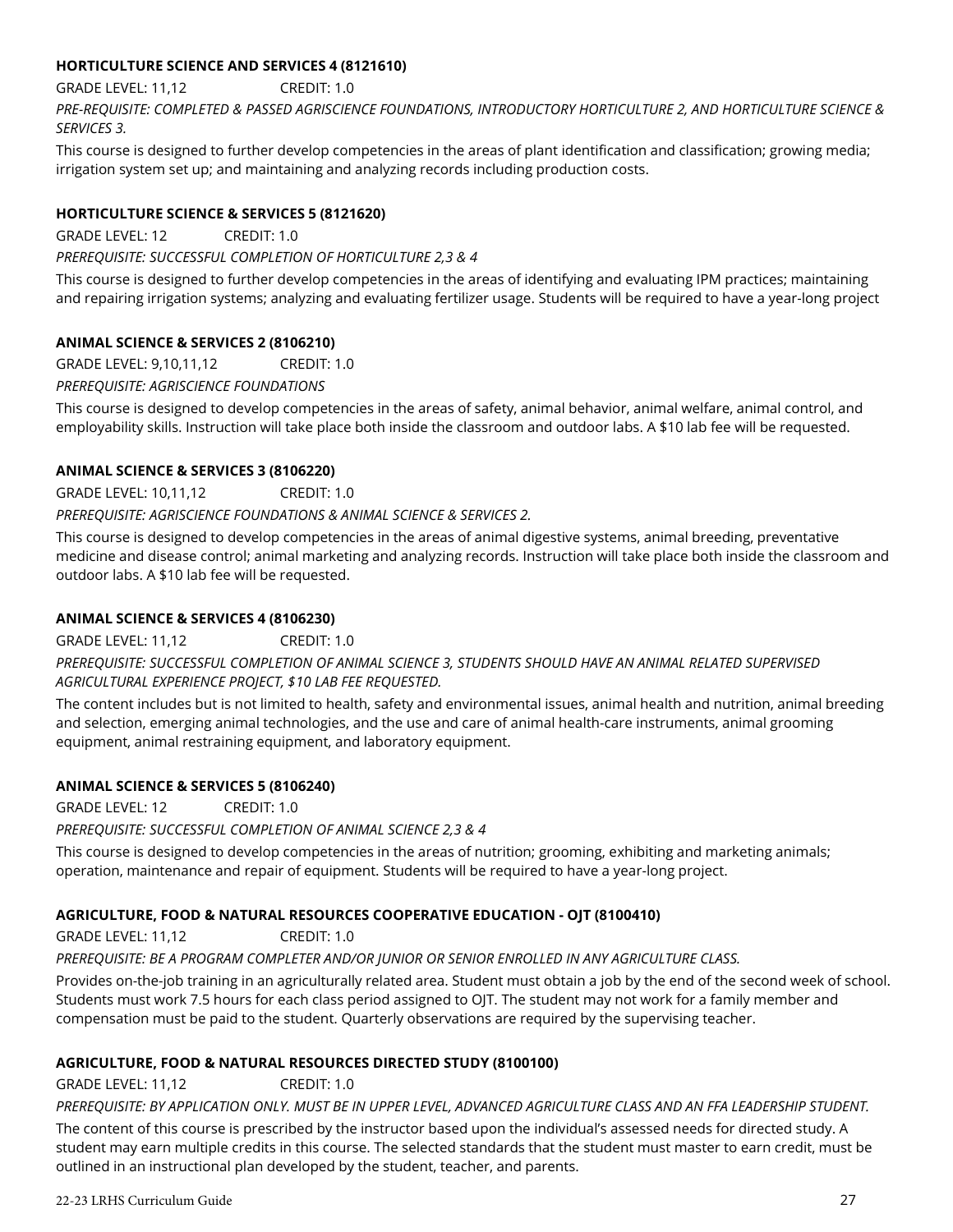## *CTE: Arts, A/V Technology & Communication*

#### **TELEVISION PRODUCTION TECHNOLOGY 1 (8201510)**

GRADE LEVEL: 9,10,11,12 CREDIT: 1.0

*PREREQUISITE: NO MAJOR DISCIPLINE INFRACTIONS, BASIC COMPUTER KNOWLEDGE PREFERRED.* 

Level 1 TV Production is designed for the novice or beginning Visual Communications student. Students will learn basic studio operations, HD camera skills, script writing basics, as well as Premiere Pro editing techniques. Learning the industry terminology, studio jargon, and editing principles are essential for success in this class.

#### **TELEVISION PRODUCTION TECHNOLOGY 2 (8201520)**

GRADE LEVEL: 10,11,12 CREDIT: 1.0

*PREREQUISITE: C OR HIGHER IN TV PRODUCTION 1, NO MAJOR DISCIPLINE INFRACTIONS & TEACHER APPROVAL.* 

Level 2 TV Production students will continue to master skills using Premiere Pro. Students will produce a variety of video projects designed to enhance their skill set with non-linear editing and HD video camera operation. This includes original script productions, videography, with final edits and exports. Students will also prepare for taking over a variety of roles on the Lakewood Live News Crew.

#### **TELEVISION PRODUCTION TECHNOLOGY 3/4 (8201530/8201540)**

GRADE LEVEL: 11,12 CREDIT: 1.0

*PREREQUISITE: B OR HIGHER IN TV PRODUCTION 2 OR 3, NO MAJOR DISCIPLINE INFRACTIONS & TEACHER APPROVAL.* This is an advanced level program preparing students for college and the workforce. Advanced TV Production (Level 3-4) students are responsible for producing the daily news program "LRHS-TV". Students may serve as talent or crew on the show and rotate into production cycles to create seasonal news show elements and commercials for LRHS events. Advanced knowledge of Premiere Pro editing software is essential as we will build on those skills. At this stage, students should be proficient in working with HD video cameras, proper shot composition skills, and scriptwriting techniques.

## *CTE: Education & Training*

#### **EARLY CHILDHOOD EDUCATION 1 (8405110)**

GRADE LEVEL: 9 CREDIT: 1.0

#### *PREREQUISITE: SIGNATURE OF DEAN OR SSS VERIFYING NO MAJOR DISCIPLINE INFRACTIONS.*

This course is the first in a series of four preparing students to work with young children. Students begin their certification process through the Florida Department of Children and Families (DCF) while studying child growth and development; health safety and nutrition; child abuse and neglect; and the rules and regulations for Florida. Students will be introduced to our Mini Mustang VPK class as they help in the preschool setting. A donation will be requested to help offset the fees for testing.

#### **EARLY CHILDHOOD EDUCATION 2 (8405120)**

GRADE LEVEL: 10 CREDIT: 1.0

#### *PREREQUISITE: B OR HIGHER IN ECE 1, NO MAJOR DISCIPLINE INFRACTIONS, PASS 75% OF THEIR DCF HOURS FROM ECE 1.*

This course prepares students to work as preschool teachers in our VPK program with 4-year olds. Students will continue their DCF certification as they observe children, study guidance techniques, and lesson preparation in various areas for preschoolers. Students will experience hands-on learning by teaching small groups in the preschool setting. The students will also complete their ServSafe certification. A donation will be requested to help offset the fees for testing.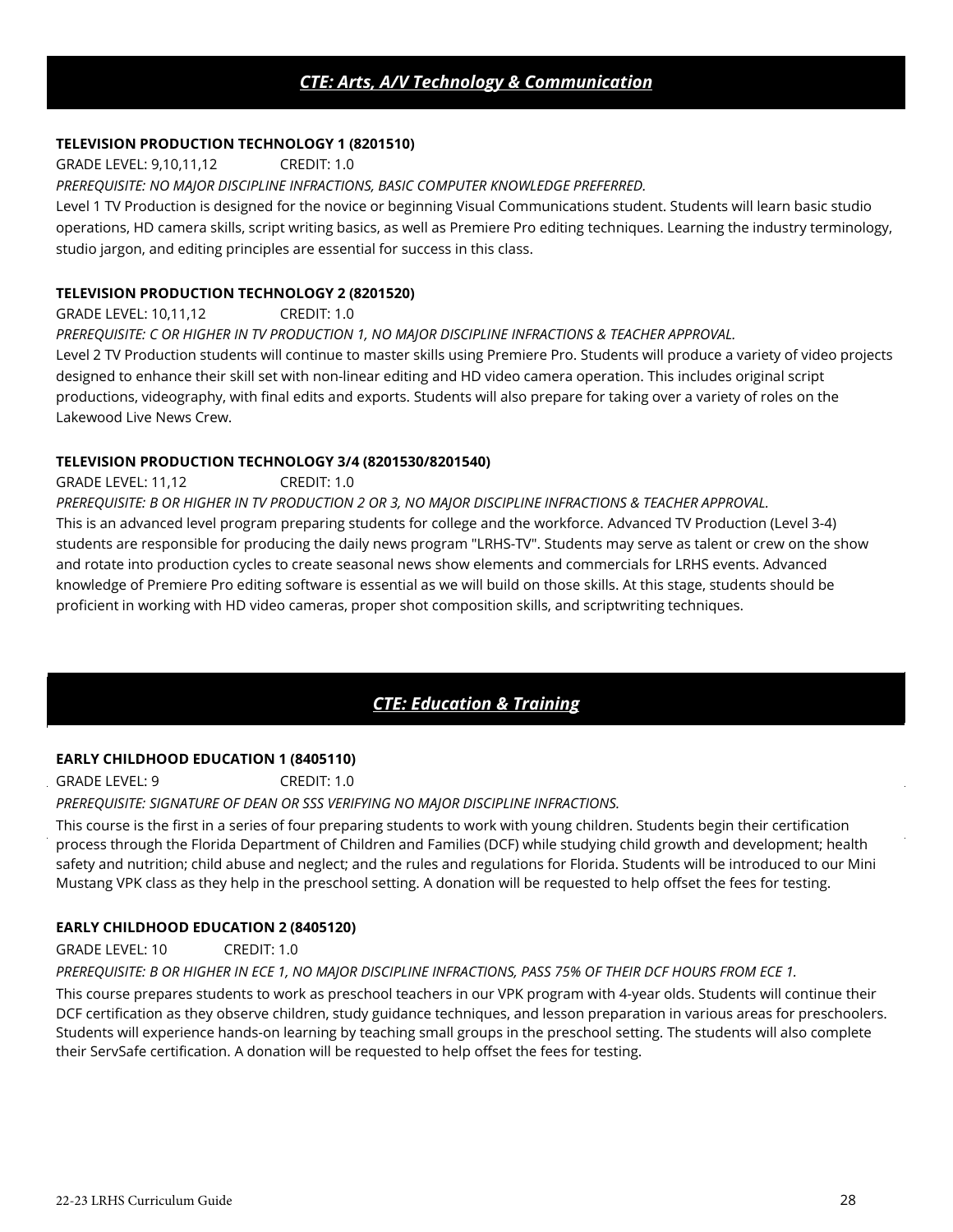#### **EARLY CHILDHOOD EDUCATION 3 (8405130)**

GRADE LEVEL: 11 CREDIT: 1.0

*PREREQUISITE: B OR HIGHER IN ECE 2, NO MAJOR DISCIPLINE INFRACTIONS, COMPLETION OF ALL DCF MODULES AND SERVSAFE CERTIFICATION.*

This course allows students to work as teacher aide interns in off-campus settings. This will include local elementary schools and childcare centers. Students must provide their own transportation to these locations. The final DCF certifications will be completed as well as certification of Infant/Child First Aid and CPR. The hours worked with children will be applied toward the Child Development Associate National Credential (CDA). A donation will be requested to help offset the fees for testing.

#### **EARLY CHILDHOOD EDUCATION 4 (8405140)**

GRADE LEVEL: 12 CREDIT: 1.0 *PREREQUISITE: B OR HIGHER IN ECE 3, COMPLETION OF DCF HOURS, SERVSAFE, AND VALID CPR CERTIFICATION, NO MAJOR DISICIPLINE INFRACTIONS.*

This course allows students to work as teachers in our VPK classroom emphasizing STEAM lessons. The students will complete the Child Development Associates National Credential (CDA). Students may also earn articulation credit through the State College of Florida (3 to 9 hours).

## *CTE: Engineering & Technology Education*

#### **TECHNICAL DESIGN 1 (8401010)**

GRADE LEVEL: 9 CREDIT: 1.0

*PREREQUISITE: MUSTANG STEAM ACADEMY ONLY*

Technical Design is the first required course in the Mustang Steam Academy. This course will be and introduction to STEAM and design, with the focus being centered around design-based thinking - giving students the opportunity to create solutions to real world problems using both traditional hand drawing and computer aided design techniques. This course also has multiple opportunities for industry certifications with potential for college credit articulation.

#### **APPLIED ENGINEERING TECHOLOGY I (8401110)**

GRADE LEVEL: 9,10,11,12 CREDIT: 1.0

Engineering is basically solving problems. In Applied Engineering Technology 1, students learn how to solve problems through many different hands on and computer-based activities. Students will learn the fundamentals of engineering including the Engineering Design Process, 3D Modeling (SOLIDWORKS), vector based graphic design (Adobe Illustrator) and tool safety. Students will have the opportunity to take the Certified SOLIDWORKS Associate and the Adobe Certified Associate Industry Certifications (can count for three college credits). Some past projects include laser engraving, crash test cars, 3D printing, and trebuchets.

#### **APPLIED ENGINEERING TECHNOLOGY II (8401120)**

GRADE LEVEL: 10,11,12 CREDIT: 1.0

*PREREQUISITE: B OR HIGHER IN ENGINEERING TECHNOLOGY 1.* 

Applied Engineering Technology 2 is a continuation of Applied Engineering Technology 1. Students will continue to solve problems using the Engineering Design Process. Students will apply the knowledge learned from Applied Engineering 1 to complete more advanced projects, such as Co2 cars, construction of individual designs, and hydraulic and pneumatic projects. Students will learn the safety of more advanced tools. Such as table saw, compound miter saw, and mill. Students can also begin the Manufacturing Skills Standards Council Industry Certification (15 college credits).

#### **APPLIED ENGINEERING TECHNOLOGY III (8401130)**

GRADE LEVEL: 11,12 CREDIT: 1.0

*PREREQUISITE: B OR HIGHER IN ENGINEERING TECHNOLOGY 2.* 

Applied Engineering Technology 3 is a continuation of Applied Engineering Technology 2. Students will continue to solve problems using the Engineering Design Process. Students will apply the knowledge learned from Applied Engineering 1 and 2 to complete more advanced projects. Students will work in groups and individually on larger scale projects and solutions to problems. Students will learn how to weld and complete metal design projects. Students may also complete the Manufacturing Skills Standards Council Industry Certification (15 college credits).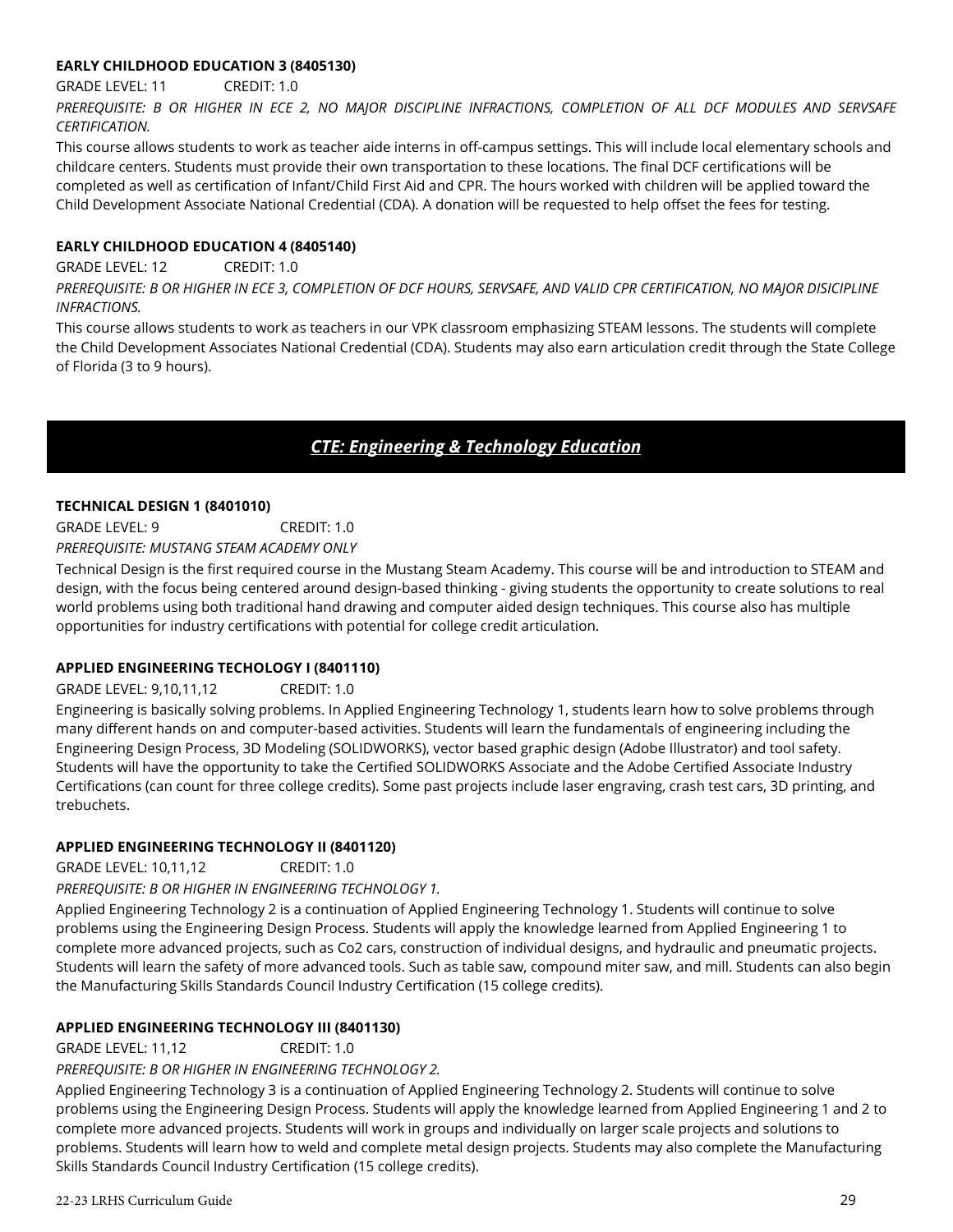#### **FOUNDATIONS OF ROBOTICS (9410110)**

#### GRADE LEVEL: 9,10,11,12 CREDIT: 1.0

Foundations of Robotics is an introductory course to the fascinating world of robotics. This course will introduce fundamental robotic topics such as robot design, construction, and programming. Students will use skills learned in other engineering, math and science courses to design robots to solve problems. Some solutions will be autonomous, and others will require human interaction. Students will follow the engineering design process and create 3D models of their robotic solutions.

#### **ROBOTIC DESIGN ESSENTIALS (9410120) ROBOTIC SYSTEMS (9410130)**

GRADE LEVEL: 10,11,12 CREDIT: 1.0 *PREREQUISITE: B OR HIGHER IN FOUNDATIONS OF ROBOTICS.* 

Robotic Design Essentials and Robotic Systems are the second and third courses in the applied robotics program. These courses will continue to develop skills needed to design and create functioning robots that solve problems. This course provides students the opportunity to take the Pre-Engineering and Robotics Industry Certifications. Robotic Design Essentials will also introduce students into the amazing world of competitive robotics. (Vex VRC)

#### **ADVANCED TECHNOLOGY APPLICATIONS (8601900)**

GRADE LEVEL: 11,12 CREDIT: 1.0 *PREREQUISITE: TEACHER APPROVAL*

Advanced Technology Applications is for the advanced engineering student who wants to independently follow the engineering design process to solve problems and create products. Students will apply skills from all engineering classes offered at Lakewood Ranch. This course will allow students the freedom to design, create, and produce and endless possibility of solutions and products. Students will also have the chance to take multiple industry certifications.

## *CTE: Information Technology*

#### **DIGITAL INFORMATION TECHNOLOGY (8207310)**

GRADE LEVEL: 9,10,11,12 CREDIT: 1.0

This course is designed to provide a basic overview of current business and information systems and trends, and to introduce students to fundamental skills required for today's business and academic environments. Emphasis is placed on developing fundamental computer skills. The intention of this course is to prepare students to be successful both personally and professionally in an information-based society. Digital Information Technology includes the exploration and use of databases, the internet, spreadsheets, presentation applications, management of personal information and email, word processing and document manipulation, HTML, web page design, and the integration of these programs using software that meets industry standards.

#### **FOUNDATIONS OF WEB DESIGN (9001110)**

GRADE LEVEL: 9,10,11,12 CREDIT: 1.0

This course is designed to provide students with opportunities to acquire and apply foundational skills related to web design using the Adobe Dreamweaver and Photoshop software programs. This is a Level 3 course: it is designed to require a higher level of student responsibility for the quality of their work, and to provide a direct transfer of knowledge and skills to work-based situations.

#### **USER INTERFACE DESIGN (9001120)**

GRADE LEVEL: 10,11,12 CREDIT: 1.0

#### *PREREQUISITE: B OR HIGHER IN FOUNDATIONS OF WEB DESIGN.*

This course provides advanced concepts used in interface design. The content includes principles of human computer interface, advanced page design using cascading style sheets (css), advanced html commands, multimedia applications, internet/intranet tools, and web site promotion. . Students will have the opportunity to obtain Industry Certifications in some of the software programs being used. This is a Level 3 course: it is designed to require a higher level of student responsibility for the quality of their work, and to provide a direct transfer of knowledge and skills to work-based situations.

#### **MEDIA INTEGRATION ESSENTIALS (9001140)**

GRADE LEVEL: 11,12 CREDIT: 1.0 *PREREQUISITE: B OR HIGHER IN USER INTERFACE DESIGN.*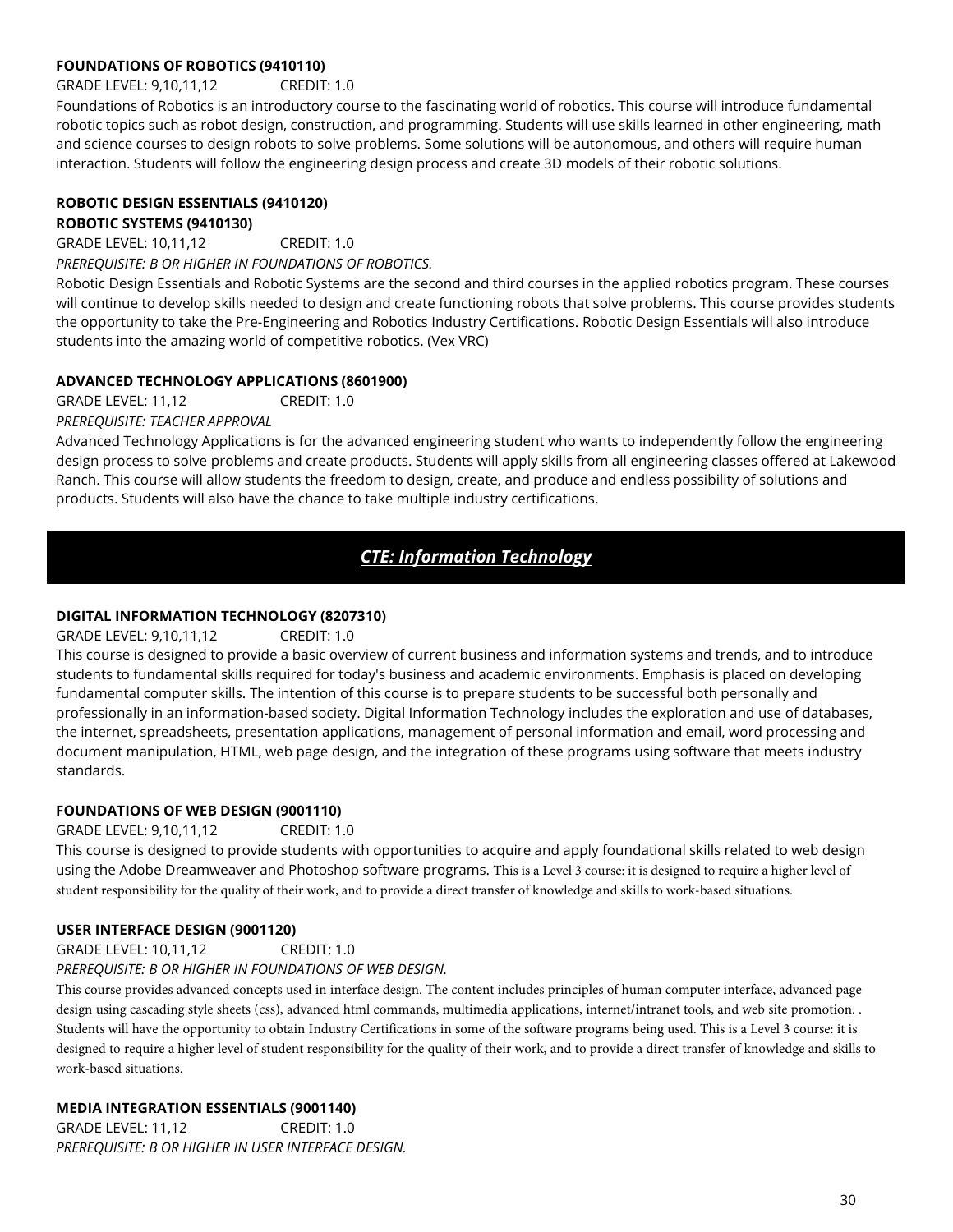This class is the capstone of the Web Design program. Web designers must understand software functionality, graphic design skills, client communication, and marketing as well as time management to create successful web pages. Through various software programs, students will create interactive products that are usable for a memorable experience and a professional portfolio. Students will demonstrate techniques for integrating various forms of media onto webpages with attention for consumer "usability" (website navigation, efficiency, memorability), along with their skills in Adobe and other software programs. . Students will also have the opportunity to obtain Industry Certifications in some of the software programs being used. This is a Level 3 course: it is designed to require a higher level of student responsibility for the quality of their work, and to provide a direct transfer of knowledge and skills to work-based situations.

#### **GAME & SIMULATION FOUNDATIONS (8208110)**

GRADE LEVEL: 10,11,12 CREDIT: 1.0

*PREREQUISITE: FOUNDATIONS OF WEB DESIGN OR DIGITAL IMAGING 1.* 

This course is designed to introduce game and simulation concepts and basic game/simulation design concepts. We will cover strategies, processes, and methods for conceptualizing a game or simulation application; storyboarding techniques; and development tools. Hands-on activities using professional software game development tools such as Toon Boom's Flip Boom and Storyboard, and digital graphic software such as Photoshop. Studio includes stop-motion animation, making it the perfect animation software students to discover and create in all techniques with ease for spectacular results.

#### **GAME & SIMULATION DESIGN (8208120)**

GRADE LEVEL: 11,12 CREDIT: 1.0 *PREREQUISITE: GAME & SIMULATION FOUNDATIONS* 

Using sound and animation, design tools, and implementation considerations, this course helps you take an idea and translate it into a visual story that will become a complete production. Deliver rich looking products instantly and effortlessly to everyone. Emphasis is placed on the techniques needed to develop well-documented, structured game or simulation programs. Extensive use is made of evaluating and analyzing existing games or simulations.

## *CTE: Marketing, Sales & Services*

#### **MARKETING ESSENTIALS (8827110)**

GRADE LEVEL: 9,10,11,12 CREDIT: 1.0

Marketing Essentials blends theory and practice to facilitate immediate implementation and impact. Students will learn to develop strategic marketing with sales and customer plans. A review of the marketing environment is used to help develop the segmentation, targeting and market positioning strategy for implementation along with the marketing mix (product, price, place and promotion). The goal is the identification and delivery of organizational competitive advantage and customer satisfaction key to long-term revenue growth, profitability and success.

#### **INTERNATIONAL MARKETING (8839110)**

GRADE LEVEL: 10,11,12 CREDIT:1.0

*PREREQUISITE: C OR HIGHER IN MARKETING ESSENTIALS*

This program prepares students to explore and understand marketing practices in a global environment with respect to trade, global economics, and basic import/export principles. Students will explore aspects of marketing from a global perspective to better respond to international opportunities and competitive situations. Building on concepts that were introduced in previous marketing classes, International Marketing broadens student awareness and understanding of how businesses operate in a global environment, and how they grow and thrive in our ever-changing world. As a part of year 2/3 of International Marketing, students will participate in the Incubator program. This program offers an authentic entrepreneurship experience as students build a business. Throughout the course, students design, develop, and create their own product or service startup, to gain investment funds in a final pitch event. Real entrepreneurs and business experts serve as volunteer coaches and mentors that will guide student teams through the processes of developing ideas about a business concept, testing those ideas, adapting, and continually learning and improving. Students leave the course with a completed Business Model Canvas, competitive analysis, financial model, minimum viable product, pitch deck, future communications plan, and future funding plan.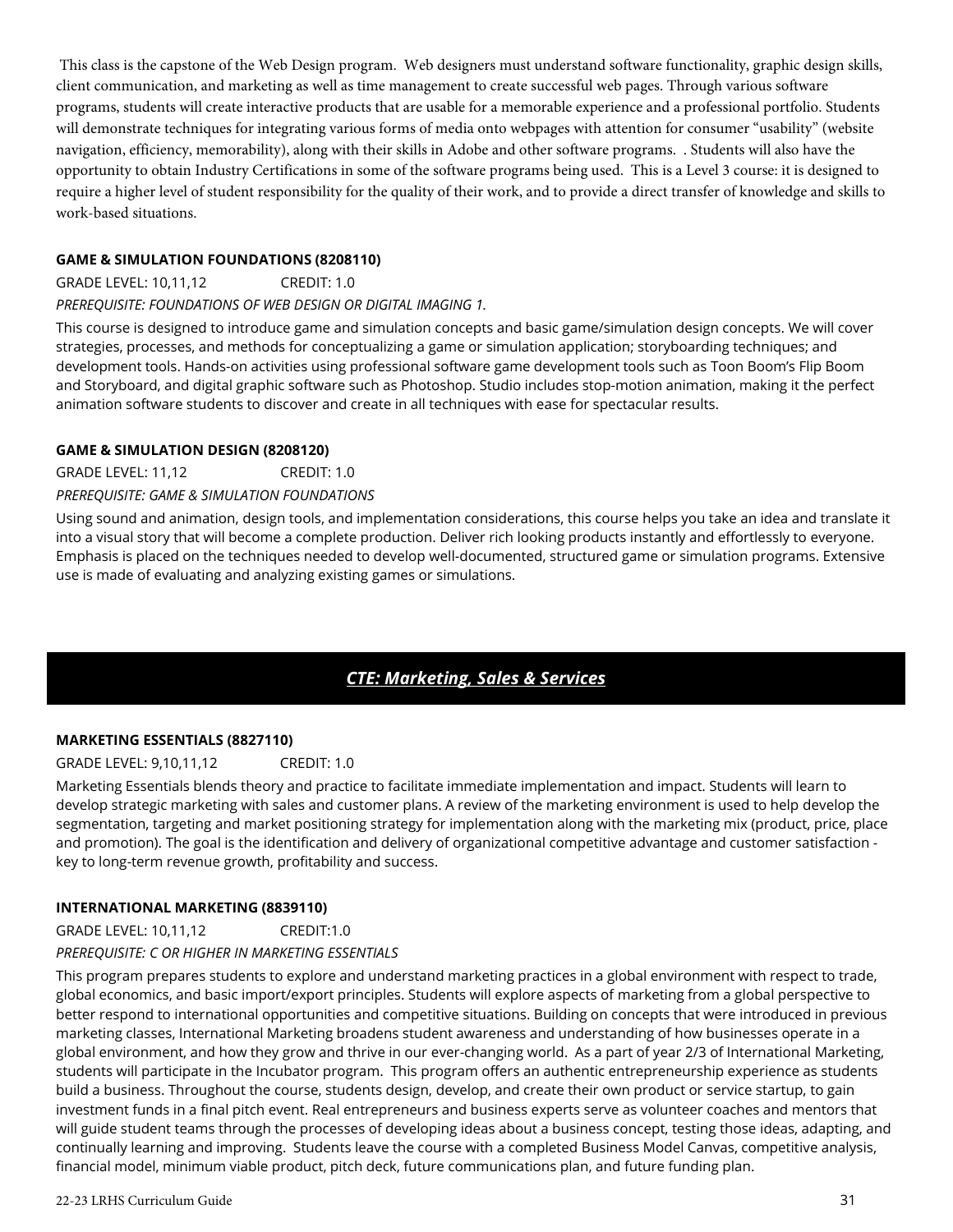## *CTE: On the Job Training (OJT)*

#### **DIVERSIFIED CAREER TECHNOLOGY PRINCIPLES (8303010)**

GRADE LEVEL: 11,12 CREDIT: 1.0

*PREREQUISITE: COMPLETE APPLICATION (PICKED UP IN GUIDANCE) AND APPROVAL OF INSTRUCTOR.*

*MUST HAVE THREE OR MORE CLASS PERIODS AVAILABLE IN WHICH TO EARN ELECTIVE CREDITS (A DCT PRINCIPLES COURSE AND A* 

*MINIMUM OF TWO CLASS PERIODS RELEASED TO WORK)* 

*NO REFERRALS OR EXCESSIVE ABSENCES*

*EMPLOYED OR GAIN EMPLOYMENT IN A CURRICULUM APPROPRIATE COMPANY*

*ACTIVE MEMBERSHIP IN ONE OF THE FOLLOWING BUSINESS/VOCATIONAL ORGANIZATIONS: FBLA, FCCLA, HOSA OR TSA.* The DCT Principles course is required for all student enrolled in OJT. This course is designed to enable each student to demonstrate employability skills; environmental, health, and safety skills; professional, legal, and ethical responsibilities; financial skills; leadership skills; communication skills; human resources and labor skills. A directed study is included to increase knowledge of the specific careers in which the student is employed outside of school. Students will master Word, PowerPoint, and Excel to complete certification testing. Participation in the vocational organization CECF (Career Education Clubs of Florida) is required.

#### **DIVERSIFIED CAREER TECHNOLOGY - OJT (8300410)**

GRADE LEVEL: 11,12 CREDIT: 1.0

*PREREQUISITE: ACCEPTANCE INTO OJT PROGRAM* 

DCT/OJT is a four-way partnership between the student, parent, school, and job site. This program is designed for students who have made a career path decision and are prepared to seriously pursue this path. Students must be concurrently enrolled in the DCT Principles course. Students must demonstrate basic employability skills before they can be considered for this program.

## *Drama/Theatre Arts*

#### **THEATRE 1 (0400310)**

#### GRADE LEVEL: 9,10,11,12 CREDIT: 1.0

This is a performance-based course designed for students interested in mastering basic principles of acting, improvisation, playwriting, movement, and theatre history. Students will be required to participate and perform in cooperative classroom activities/projects including theatre games, improvisation, and performance. Prior theatre and performance experience are not necessary, but an interest in theatre and the performing arts is important in order to be successful in this course. Student will be required to participate in some very limited rehearsals/end of year performance outside of school hours to support, extend, and assess learning in the classroom.

#### **THEATRE 3/4 HONORS (0400330/0400340)**

GRADE LEVEL: 10,11,12 CREDIT: 1.0

*PREREQUISITE: THEATRE 1 OR ACTING 1 & TEACHER APPROVAL*

This is an advanced level performance course designed for students with previous experience in theatre promoting lifelong appreciation and preparation for college and career through teacher assigned and self-directed study and performance, with an emphasis in all areas of the performing arts including acting/musical theatre/technical theatre. The emphasis will be to sharpen and develop advanced skills through hands-on performance activities and develop a respect and knowledge for all aspects of technical theatre through integration with performance. Students are required to participate in rehearsals/performances/activities outside of school to support, extend, and assess learning in the classroom.

#### **COSTUME MAKEUP & HAIR (0400409)**

#### GRADE LEVEL: 10,11,12 CREDIT: 1.0

The purpose of this course is to enable students to develop the fundamental knowledge and skills necessary to design costumes and correctly use makeup for stage and screen. Students learn the functions of makeup, the techniques, tools, and materials necessary for creating schematics, proper application, hygiene, and career opportunities. Students also learn to develop renderings, and to develop and demonstrate knowledge of costume design and its role in the theatrical process. Although prior visual art experience is not necessary, students spend a great deal of time sketching and designing, and a willingness to be artistic is necessary in order to be successful in this course. Students will be required to purchase their own makeup/disposable items.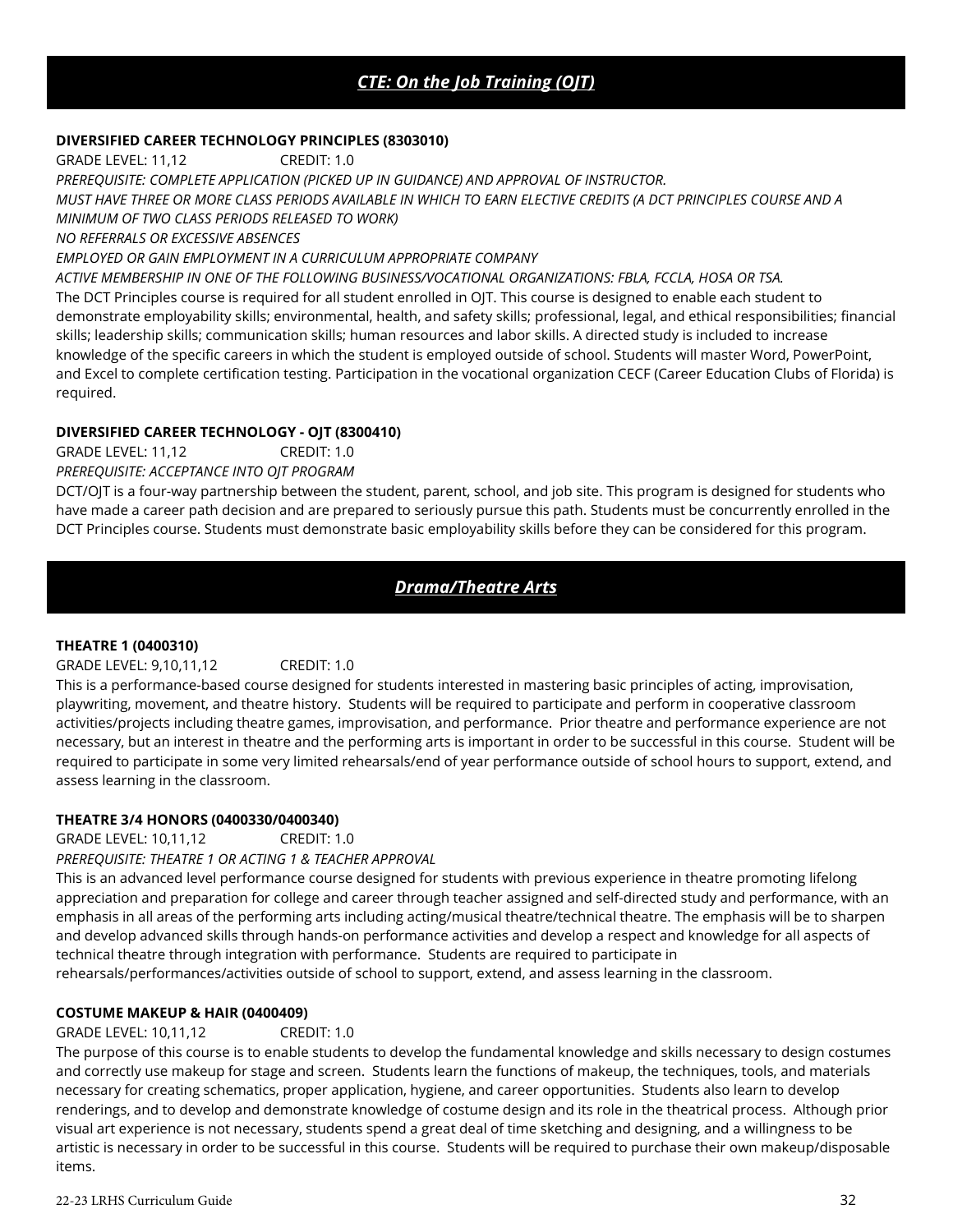#### **DRIVER EDUCATION CLASS/LAB (1900310)/INDIVIDUAL & DUAL SPORTS 3 (1502430)**

GRADE LEVEL: 10,11,12 CREDIT: 1.0

#### *PREREQUISITE: MUST BE 15 YEARS OLD*

This is a two-phase course consisting of classroom study and driving in the car. Statistics prove that drivers who have had Driver Education have 50 percent fewer accidents than those who have not had it. Therefore, many insurance companies give discounts on insurance plans for students who successfully complete the class. As of Jan. 1, 2005, students taking Driver Education will be given a DMV-approved road test to earn their driver's licenses through instructors who are DELAP certified. This course will be paired with Individual & Dual Sports 3. Requests for changes out of the PE portion of the course will not be considered.

## *Humanities*

#### **HUMANITIES 1 HONORS (0900310)**

GRADE LEVEL**:** 10,11,12 CREDIT: 1.0

*PREREQUISITE: B OR HIGHER IN ENGLISH*

The purpose of this course is to enable students to examine the influence and impact of history, literature, philosophy, and religion on the arts, analysis of ideas and artistic expression across varied cultures, and understand and respond to creative efforts of individuals and societies from early civilizations to 1500, including ancient Greece and Rome, the Byzantine empire, medieval European society, and the Renaissance. Students are challenged to think, write, and collaborate critically on the content they are learning.

## *JROTC & Military Training*

#### **LEADERSHIP EDUCATION & TRAINING 1 (1801300)**

GRADE LEVEL: 9,10,11,12 CREDIT: 1.0

Junior Reserve Officer Training Corps is a high school program instructed by retired military personnel whose mission is to motivate student cadets to become better citizens. The curriculum requires wearing a uniform once a week, which is provided by the department at no expense to the student. Students will also participate in weekly Physical Training (exercise) focused on successful completion of the Cadet Challenge (Presidential Fitness Test). Taught in accordance with the Cadet Command Regulation 145-2 (CCR145-2), course content includes: Character and Leadership Development; Wellness, Fitness and First Aid; Drug Abuse Prevention; Geography and Earth Science; Citizenship and American History; Career Opportunities; Role of the Armed Forces; Technology Awareness; Command and Staff Procedures; Consumer Education and Budgeting; Unlocking Your Potential; and Senior Army Instructor Designated Optional Subjects, as coordinated with Lakewood Ranch High School. JROTC offers extra-curricular competitive team participation after school in Drill (precision marching), Marksmanship (utilizing Daisy air rifles), Orienteering (competitive land navigation) and Raiders (physically demanding; e.g. 5k run, 1-mile Litter Carry, Obstacle Course, One Rope Bridge, Tire Flip, etc.). Competition is within the county, district, state, and national levels. Community service involvement is strongly encouraged, and student cadets receive community service hours for their support on and off campus. Highlights of the school year are the military ball, extracurricular competitions, community service events, and attending the Junior Cadet Leadership Challenge (JCLC) summer camp, which is usually held in late June of each year. JCLC involves approximately 15% of the school's cadet enrollment to conduct training in land navigation, negotiating obstacle courses, water and safety techniques, first aid, and rappelling. THERE IS ABSOLUTELY NO OBLIGATION TO JOIN THE MILITARY SERVICE, however, if a student cadet desires to join the military after high school, he or she may enter the service at a much higher pay scale due to their successful participation in JROTC and with the recommendation of the Senior Army Instructor. Students who complete LET1 and LET2 course work receive HOPE graduation credit. A donation of \$60 will be requested to help finance the Physical Training Uniform, LRHS Formal ticket, and Expendable Uniform components.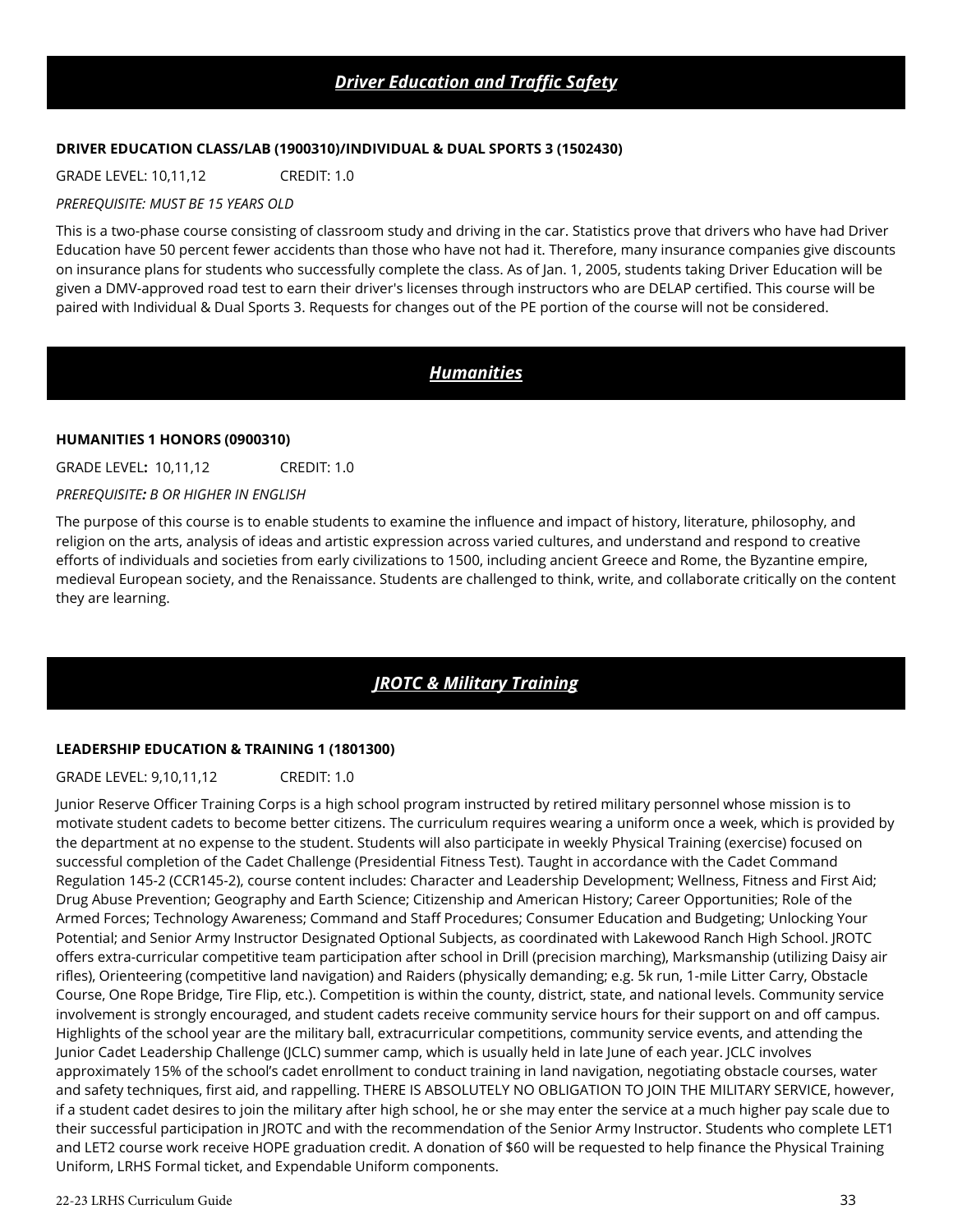#### **LEADERSHIP EDUCATION & TRAINING 2 (1801310)**

GRADE LEVEL: 10,11,12 CREDIT: 1.0 *PREREQUISITE: C OR HIGHER IN LET 1, NO DOCUMENTED SCHOOL DISCIPLINE ISSUES (SUSPENSIONS).* Continuation of Leadership Education & Training 1. Completion of LET 2 course work completes HOPE alternative graduation requirement. A donation of \$60 will be requested to help finance the Physical Training Uniform, LRHS Formal ticket, and Expendable Uniform components.

#### **LEADERSHIP EDUCATION & TRAINING 3 (1801320)**

GRADE LEVEL: 11,12 CREDIT: 1.0 *PREREQUISITE: C OR HIGHER IN LET 2, NO DOCUMENTED SCHOOL DISCIPLINE ISSUES (SUSPENSIONS).* Continuation of Leadership Education & Training 2. A donation of \$60 will be requested to help finance the Physical Training Uniform, LRHS Formal ticket, and Expendable Uniform components.

#### **LEADERSHIP EDUCATION & TRAINING 4 (1801330)**

GRADE LEVEL: 12 CREDIT: 1.0 *PREREQUISITE: C OR HIGHER IN LET 3, NO SCHOOL SUSPENSIONS.* Continuation of Leadership Education & Training 3. A donation of \$60 will be requested to help finance the Physical Training Uniform, LRHS Formal ticket, and Expendable Uniform components.

#### **JROTC BATTALION STAFF (1801310-330)**

GRADE LEVEL: 10,11,12 CREDIT: 1.0

*PREREQUISITE: INSTRUCTOR SELECTION, COMPLETION OF LET 1, NO SCHOOL SUSPENSIONS. APPLICATION WILL CONSIST OF A WRITTEN APPLICATION (RESUME & COVER LETTER) FOR THE CADET WISHING TO HOLD THE POSITION. IN THE EVENT THERE ARE MULTIPLE HIGHLY QUALIFIED APPLICATIONS, THE CADRE AND EXISTING CADET BN CDR WILL FORM A BOARD TO SELECT THESE POSITIONS.* Cadet Battalion Staff is the group of students responsible for planning, developing and executing the JROTC programs annual activities. They organize community service events, program and oversee extracurricular teams, account for and document logistical resources. They ensure promotion, selection and awards process for the cadets. They serve as the customer service organization providing all necessary resources for the cadet leadership to accomplish established goals and standards. THIS COURSE FILLS REQUIREMENTS AND SUBSTITUTES FOR LEADERSHIP EDUCATION & TRAINING 2, 3, or 4. Required Fees: \$60 (This includes Physical Training Uniform, LRHS Formal ticket, Expendable Uniform components).

#### *Language Arts*

#### **JOURNALISM 1 (1006300)**

GRADE LEVEL: 9,10,11,12 CREDIT: 1.0 *PREREQUISITE: B OR HIGHER IN THE PREVIOUS ENGLISH COURSE.* 

Journalism 1 provides the instruction necessary to develop competency in writing news and sports stories as well as features and editorials. In addition to written work, students will receive instruction in the history and traditions of journalism as well as workshop experience in newspaper layouts, advertising, and other practical aspects of newspaper production.

#### **JOURNALISM 2 (1006310)**

GRADE LEVEL: 10,11,12 CREDIT: 1.0 *PREREQUISITE: B OR HIGHER IN JOURNALISM 1, COMPLETION OF THE APPLICATION.* 

This course provides the training necessary for successful production of either school news reports or the yearbook for first year staff members. Students receive practice in gathering information and in writing news copy, sports, features, and editorials. Students will be introduced to and have experience on the computer desktop publishing. Students must complete an application process to register for this course.

#### **JOURNALISM 3 (1006320)**

GRADE LEVEL: 11,12 CREDIT: 1.0 *PREREQUISITE: B OR HIGHER IN JOURNALISM 2, COMPLETION OF THE APPLICATION.*  Journalism 3 is a production class where students will create LRHS news stories on a regular basis. This includes gathering information from appropriate sources, especially personal interviews, to write the stories. All staff members will be required to

become proficient in graphic arts pertaining to page layout processes that include the placement of stories, photographs, artwork, and headlines. Each student will be assigned to a primary position or responsibility. Students should be aware that the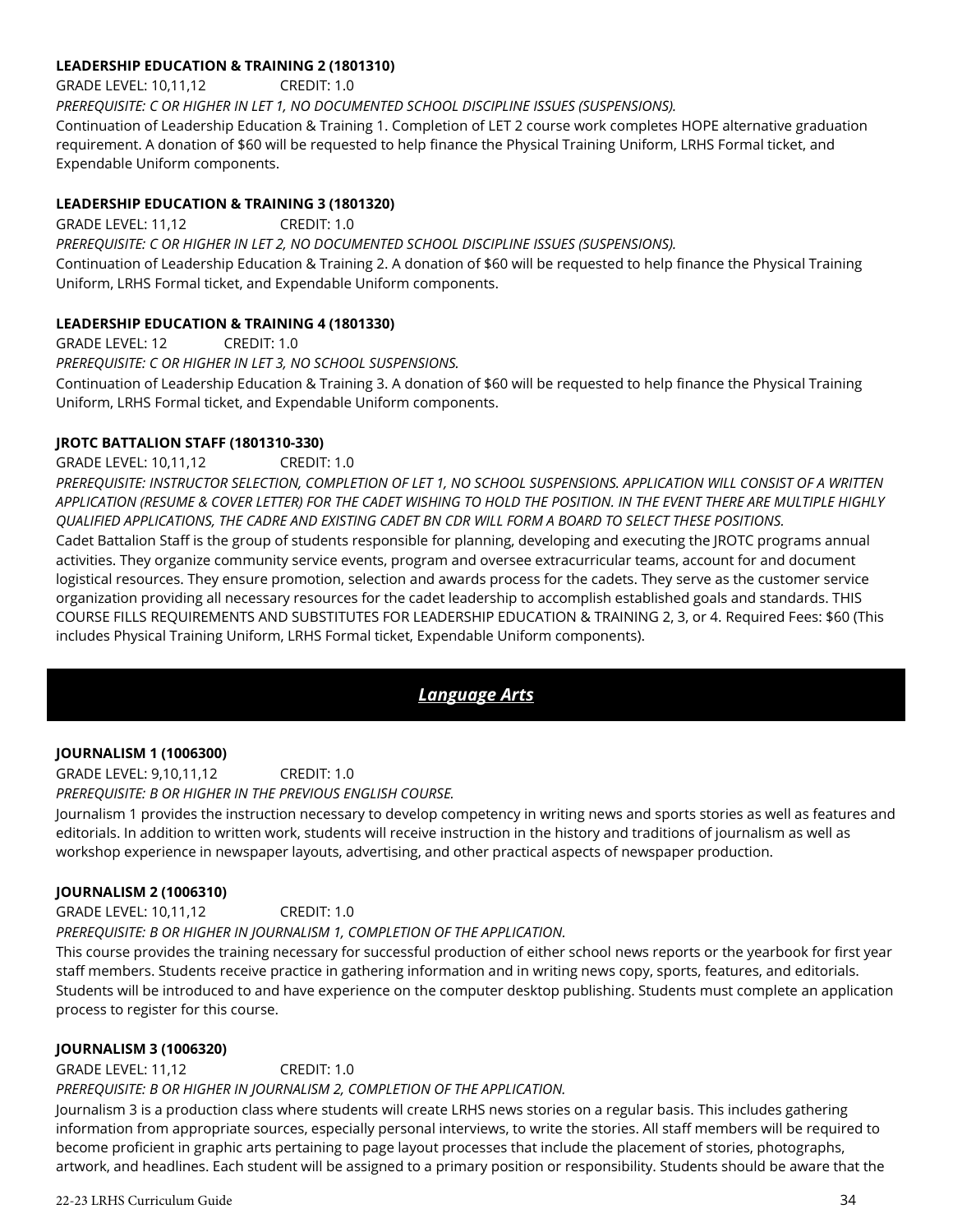quality of the products they produce is the basis for grading. Students must complete an application process to register for this course.

#### **JOURNALISM 4 (1006330)**

GRADE LEVEL: 12 CREDIT: 1.0

#### *PREREQUISITE: B OR HIGHER IN JOURNALISM 3, COMPLETION OF THE APPLICATION.*

This course is intended for advanced student-journalists who will take leadership roles in the publication of school news. Responsibilities will include, but are not limited to, assigning and supervising the production of stories, successful delivery of school news, professional outreach to local media outlets and other relevant and appropriate tasks. Students should be aware that the quality of the products they produce is the basis for grading. Students must complete an application process to register for this course.

#### **JOURNALISM 5 HONORS (1006331)**

GRADE LEVEL: 12 CREDIT: 1.0

#### *PREREQUISITE: TEACHER APPROVAL*

The purpose of this course is to perform advanced skills in the production of journalism across print, multimedia, web, and broadcast/radio platforms and to develop advanced knowledge of journalism history, ethics use, and management techniques related to the production of journalistic media.

#### **SPEECH 1 (1007300)**

GRADE LEVEL: 9,10,11,12 CREDIT: 1.0 *PREREQUISITE: C OR HIGHER IN PREVIOUS ENGLISH CLASS.* 

This course provides basic instruction in public speaking. Students write speeches and practice body language, inflection, eye contact, and overall effectiveness. Units cover the communication process, stage fright, extemporaneous and impromptu speaking, and all types of demonstrative, expository, and persuasive speeches. The second semester introduces students to parliamentary procedure and Student Congress.

#### **CREATIVE WRITING 1/2 (1009320/1009330)**

GRADE LEVEL: 10,11,12 CREDIT: 1.0

*PREREQUISITE: B OR HIGHER IN PREVIOUS ENGLISH CLASS.* 

The purpose of this course is to develop writing and language skills needed for individual expression in various genres. Instructional content will include reading, analyzing, and writing short stories and poetry in various forms; applying critical feedback to the revision of personal works; interacting critically with other students engaged in creative writing; preparing for oral interpretation of personal work; and participating in public performances.

#### **DEVELOPMENTAL LANGUAGE ARTS THROUGH ESOL (1002381)**

GRADE LEVEL: 9,10,11,12 CREDIT: 1.0

*PREREQUISITE: ESOL TEACHER APPROVAL.*

The purpose of this course is to provide instruction to native speakers of a language other than English in developmental language arts skills, including reading, writing, listening, and speaking. The main goal of the course is the acquisition of more integrated English communication skills. This course can be scheduled with the ESOL Listening/Speaking courses for students with LAS level of 1. This course earns elective credit only.

## *Leadership Skills Development*

#### **PEERS AS PARTNERS IN LEARNING – PIT CREW (1400340)**

Grade Level: 11.12 CREDIT: 1.0

*PREREQUISITE: MUST FILL OUT AN APPLICATION TO PARTICIPATE. ACCEPTANCE WILL BE BASED ON GPA, ATTENDANCE AND DISCIPLINE RECORDS.*

This course is designed to provide reciprocal academic and social benefits to students with disabilities and their peers without disabilities. Students enrolled in this course will learn and apply knowledge and skilled practices in the areas of academic engagement, communication, social barriers, leadership, problem solving, and other disability-related topics such as historical perspectives, inclusion, Universal Design for Learning, person-first language, presumed competence, social justice for minority populations, and media representation of diverse people.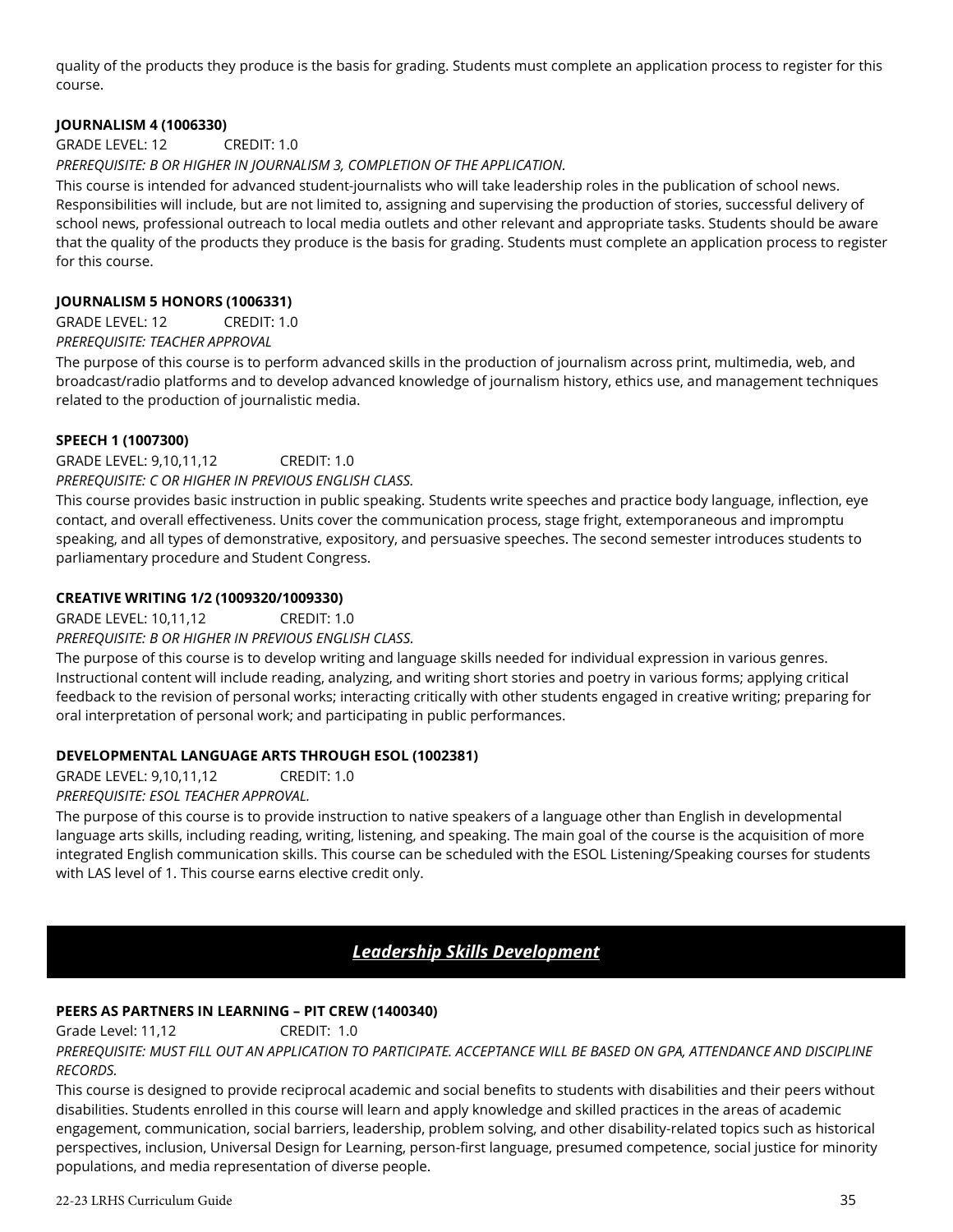#### **EXECUTIVE INTERNSHIP (0500300)**

GRADE LEVEL: 11,12 CREDIT: 1.0

*PREREQUISITE: MINIMUM GPA OF 3.0, MUST FILL OUT AN APPLICATION WHICH MUST BE APPROVED BY ADMINISTRATION. ACCEPTANCE WILL BE BASED ON GPA, ATTENDANCE AND DISCIPLINE RECORDS.*

The purpose of this course is to provide a practical introduction to the work environment through direct contact with professionals and collaboration with colleagues. Students work in an office atmosphere assisting students and staff. Successful student assistants possess good organizational skills, pay attention to detail, are creative, have a strong work ethic and work well both independently as well as with others. Strong communication skills are necessary as students will be required to interact with campus visitors, parents, and fellow students in person and on the telephone. Students will be assigned to work in multiple areas on campus including the front office, Student Services, attendance office, Media Center, and Technology Office.

#### **LEADERSHIP SKILL DEVELOPMENT (STUDENT GOVERNMENT ASSOCIATION) (2400300)**

GRADE LEVEL: 11,12 CREDIT:1.0 *PREREQUISITE: MINIMUM 3.0 GPA, COMPLETED APPLICATION (PICKED UP IN ROOM 602), INTERVIEW* The purpose of this course is to teach leadership skills, parliamentary procedure, problem solving, decision making, communication skills, group dynamics, time and stress management, public speaking, human relations, public relations, team building, and other group processes.

#### **LEADERSHIP TECHNIQUES (SGA) (2400310)**

GRADE LEVEL: 12 CREDIT: 1.0

*PREREQUISITE: MINIMUM 3.0 GPA, COMPLETED APPLICATION (PICKED UP IN ROOM 602), INTERVIEW*

This course will provide an in-depth study of the leadership techniques of decision making, problem solving, meeting skills, communication, group conflict reduction, time and stress management, evaluation, team building, group dynamics, motivational strategy, and the role of leadership in a democratic society.

## *Music Education*

#### **GUITAR 1 (1301320)**

| GRADE LEVEL: 9,10,11,12 | CREDIT: 1.0 |
|-------------------------|-------------|
|-------------------------|-------------|

Beginning guitar is a non-performing class intended for the beginning level guitar student. The primary goal of the course shall be to provide instruction in basic music theory and playing skills as related to guitar, including note reading, basic chords, and strumming. School guitars are available for student use.

#### **KEYBOARD 1 (1301360)**

GRADE LEVEL: 9,10,11,12 CREDIT: 1.0

Students build fundamental piano techniques while learning to read music, acquire and apply knowledge of basic music theory, and explore the role of keyboard music in history and culture. Beginning pianists develop skills in analytical listening and explore musical creativity in the form of basic improvisation and basis composition.

#### **KEYBOARD 2 (1301370)**

GRADE LEVEL: 10,11,12 CREDIT: 1.0 *PREREQUISITE: KEYBOARD 1 OR RELATIVE MUSIC EXPERIENCE*

Students build on previous piano techniques and skills through reading music, acquiring and applying knowledge of music theory, and exploring the role of keyboard music in history and culture. Students learn repertoire from various styles and time periods, exploring the historical influence keyboards have had on music performance and composition. Students explore the basic tools of music technology (i.e., MIDI keyboards). Public performances may serve as a culmination of specific instructional goals.

#### **KEYBOARD 3 (1301380)**

GRADE LEVEL: 11,12 CREDIT: 1.0 *PREREQUISITE: KEYBOARD 2 OR RELATIVE MUSIC EXPERIENCE*

Students further develop advanced knowledge of piano techniques, musical literacy, solo and ensemble performance skills, and related musical knowledge, using a variety of advanced piano literature. Students explore the historical influence keyboards have had on music performance and composition and apply criteria to assess their own and others' piano performances. Students extend their knowledge of music technology (i.e., MIDI keyboards) and its connection to the computer and other soundgenerating devices. Public performances may serve as a culmination of specific instructional goals.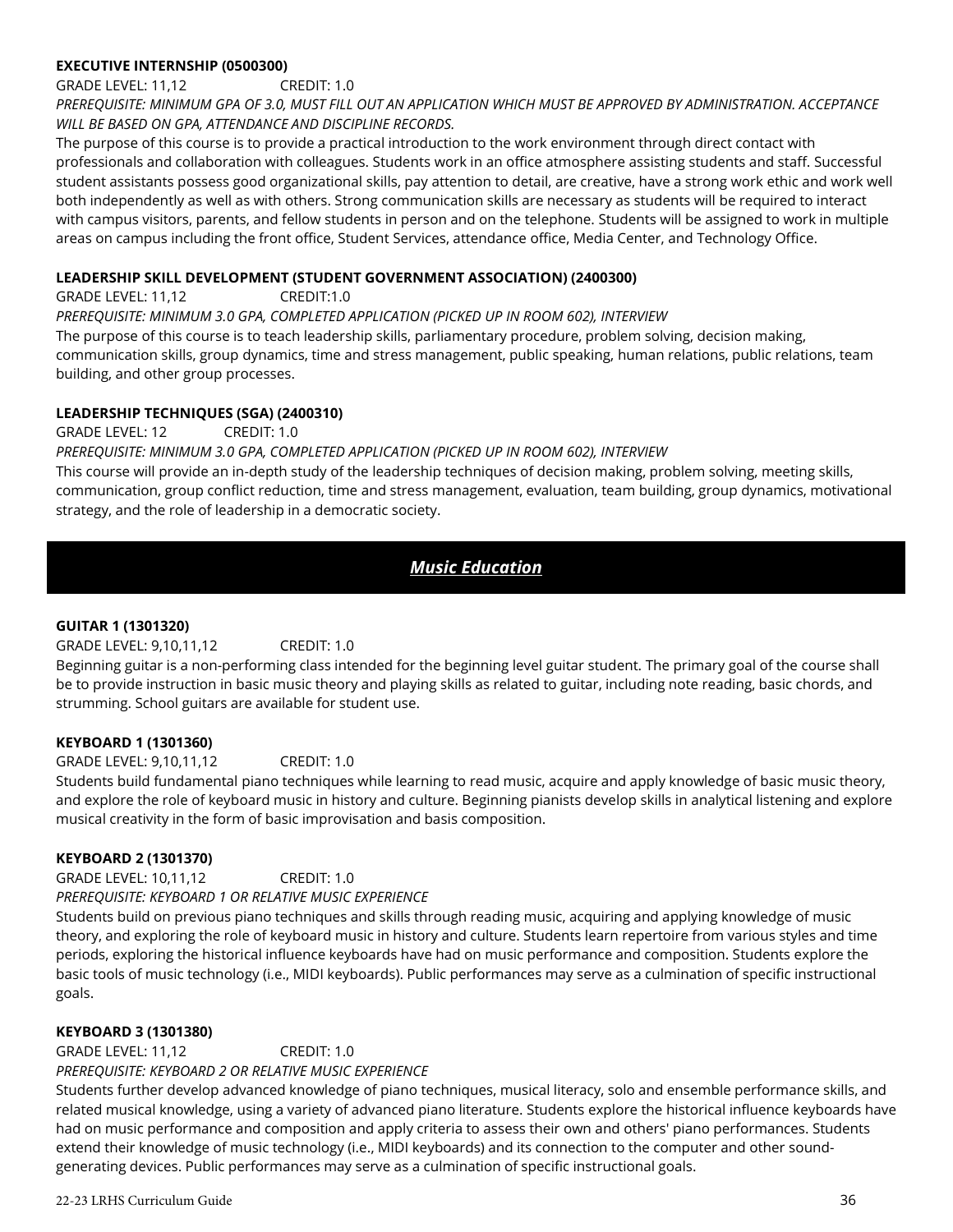#### **KEYBOARD 4 HONORS (1301390)**

GRADE LEVEL: 12 CREDIT: 1.0

*PREREQUISITE: KEYBOARD 3 OR RELATIVE MUSIC EXPERIENCE*

Students develop highly advanced piano techniques, music literacy, solo performance skills, and related musical knowledge through a variety of advanced piano literature. Students work toward greater musical independence through accompanying other musicians, performing solos, and/or creating original music compositions. In keeping with the rigor expected in an Honors course, students undertake independent study that includes synthesis of learning and experience. Public performances may serve as a culmination of specific instructional goals.

#### **MUSIC TECHNIQUES - KEYBOARD (1305500K)**

GRADE LEVEL: 10,11,12 CREDIT: 1.0

*PRERQUISITE: PREVIOUS ENROLLMENT IN A HIGH SCHOOL KEYBOARD PROGRAM OR RELATIVE MUSIC EXPERIENCE.*

In this course, students will focus on developing technical skills in instrumental performance, as well as in music literacy and sight reading through the study of a variety of music genres. Emphasis is placed on the development of musicianship through progressive technical studies, modern and classical solo and ensemble literature, public performance, and written assignments. Musical skills as well as aesthetic critique are assessed each quarter. Students will grow in their performance abilities on their individual keyboard skills as well as improve their practice routine, aural skills, music terminology and music symbol identification. Students will be presented with musical literature that represents different cultures, styles, and periods of music appropriate for their ability. Student are encouraged to seek private lessons.

#### **SYMPHONIC BAND (1302300-330)**

#### GRADE LEVEL: 9,10,11,12 CREDIT: 1.0

Symphonic Band is the second artistic concert band in the LRHS band program. Coursework is designed for the experienced, intermediate musician. Symphonic Band rehearses during its determined class periods; participation in some activities and several performances beyond regular school hours is also required. All LRHS Concert and Jazz Band students purchase formal wear their first year in the program, which they then own and use for the four years that they are enrolled. **LRHS Band students are encouraged to participate in the Mustang Marching Band.** Marching Band Registration is held in the spring every year following High School Registration.

#### **WIND ENSEMBLE (1302300-330W)**

GRADE LEVEL: 10,11,12 CREDIT: 1.0

*PREREQUISITE: PARTICIPATION IN LRHS SYMPHONIC BAND* 

Wind Ensemble is the premiere artistic concert band in the LRHS band program. Coursework is designed for students who have achieved an exceptional level of proficiency on their instrument. Wind Ensemble rehearses during its determined class period as well as pre-scheduled after school rehearsals; participation in some activities and several performances beyond regular school hours is also required. All LRHS Concert and Jazz Band students purchase formal wear their first year in the program, which they then own and use for the four years that they are enrolled. **LRHS Band students are encouraged to participate in the Mustang Marching Band.** Marching Band Registration is held in the spring every year following High School Registration.

#### **JAZZ BAND (1302500-530)**

GRADE LEVEL: 9,10,11,12 CREDIT: 1.0

A performing band ensemble specializing in Jazz; (Rock, Latin, and ballad style music). Improvisation skills are taught with coursework designed for the beginning/intermediate/advanced level jazz player. Participation in activities, rehearsals and performances beyond regular school hours is a required part of this course. All LRHS Concert and Jazz Band students purchase formal wear their first year in the program, which they then own and use for the four years that they are enrolled.

#### **PERCUSSION CLASS (1302460-490)**

#### GRADE LEVEL: 9,10,11,12 CREDIT: 1.0

Coursework is designed for students who have achieved or are developing an exceptional level of proficiency on varied percussion instruments. The Percussionists rehearse during the determined class period as well as scheduled after-school rehearsals; participation in activities (Solo and Ensemble festival is mandatory) and football game/competitive performances beyond regular school hours is also required. **LRHS Band students are encouraged to participate in the Mustang Marching Band.** Marching Band Registration is held in the spring every year following High School Registration.

#### **EURHYTHMICS – COLORGUARD (1305300-330)**

#### GRADE LEVEL: 9,10,11,12 CREDIT: 1.0

This course combines dance, drama, performance, and the manipulation of flags, sabers, and rifles into one magical artistry of pageantry. This is now one of the most popular activities in the high school curriculum. This outstanding performing group is an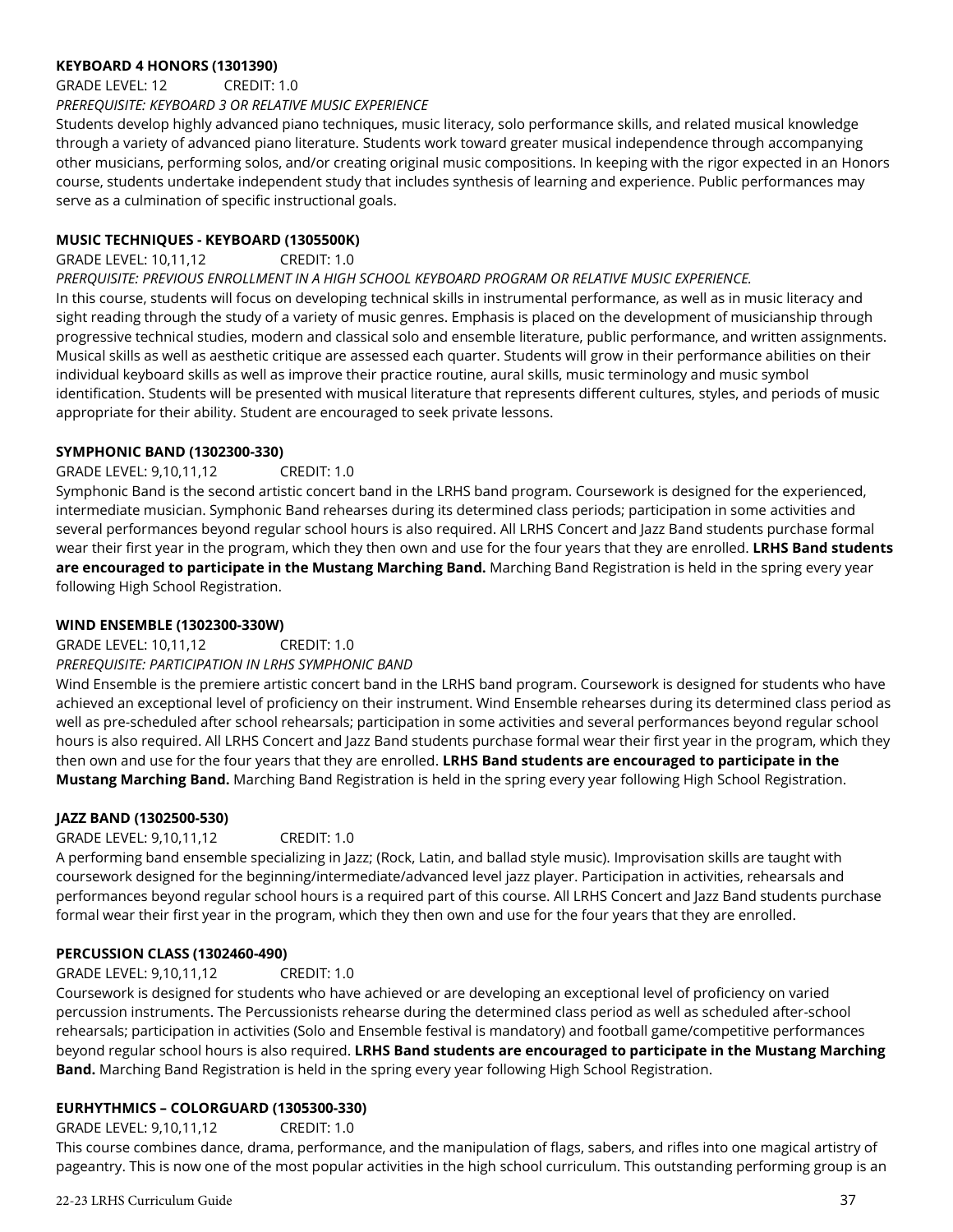important part of the Mustang Marching Band, which performs in the fall. In the spring, in addition to various dance recitals, these performers form a group called the Winter Guard, which performs a wide range of visual performance arts and choreography. **LRHS Eurythmics students are encouraged to participate in the Mustang Marching Band**. Marching Band Registration is held in the spring every year following High School Registration.

#### **CHORUS (1303300-330)**

#### GRADE LEVEL: 9,10,11,12 CREDIT: 1.0

Chorus promotes the enjoyment and appreciation of music through performance of choral repertoire from a variety of times and places. Rehearsals focus on the development of critical listening skills; foundational instrumental technique and skills, music literacy, and ensemble skills; and aesthetic musical awareness culminating in periodic public performances. It also focuses on enhancing these skills and students' engagement with music through a variety of high-quality three- and four-part choral literature, providing students with the means to learn how to reflect and use a combination of analytical, assessment, and problem-solving skills consistently to improve their own and others' performance. This course requires students to participate in extra rehearsals, performances and trips beyond the school day. Additional experiences with small ensembles and solo performance may be available.

#### **ORCHESTRA (1302360-410)**

GRADE LEVEL: 9,10,11,12 CREDIT: 1.0 *PRERQUISITE: DIRECTOR APPROVAL OR PREVIOUS ENROLLMENT IN A MIDDLE/HIGH SCHOOL ORCHESTRA PROGRAM WITH AT LEAST ONE YEAR OF PERFORMANCE EXPERIENCE ON A STRING INSTRUMENT.* 

This course is open to all returning string players. In this course orchestra students will focus on developing technical skills in bowing and left-hand facility, as well as in music literacy and sight-reading. Emphasis is placed on the development of musicianship through progressive technical studies, modern and classical orchestra literature, public performance, and written assignments. Musical skills as well as aesthetic critique are assessed each quarter. In orchestra, students will grow in their performance abilities on their individual instruments as well as improve their aural skills, musical terminology, and music symbol identification. Orchestra students will be presented with musical literature that represents different cultures, styles, and periods of music that is appropriate for their level of ability. Students are required to participate/attend all scheduled concerts/events. Fees may apply.

#### **MUSIC TECHNIQUES - BEGINNING CELLO/STRING BASS (1305500)**

GRADE LEVEL: 9,10,11,12 CREDIT: 1.0

This is a beginning course in string performance that will focus on the fundamentals of the cello/string bass, musicianship, and performance. Emphasis is placed on the development of musicianship through progressive technical studies, modern and classical orchestra literature, public performance, and written assignments. Students are required to participate/attend all scheduled concerts/events. Fees may apply.

#### **INSTRUMENTAL TECHNIQUES - BAND & ORCHESTRA (1302420-450)**

#### GRADE LEVEL: 9,10,11,12 CREDIT: 1.0

PREREQUISITE: DIRECTOR APPROVAL REQUIRED. CURRENT ENROLLMENT IN A HIGH SCHOOL BAND OR ORCHESTRA PROGRAM AND AT LEAST TWO YEARS OF PERFORMANCE EXPERIENCE ON A STRING OR WIND INSTRUMENT.

In this course students will focus on developing technical skills in instrumental performance, developing a practice routine, and developing music literacy and sight-reading through the independent study of chamber music. Emphasis is placed on the development of musicianship through progressive technical studies, modern and classical solo and chamber ensemble literature, public performances, recitals, and written assignments. Musical skills as well as aesthetic critique are assessed each quarter. This course is a supplement and not a substitute for a traditional school ensemble.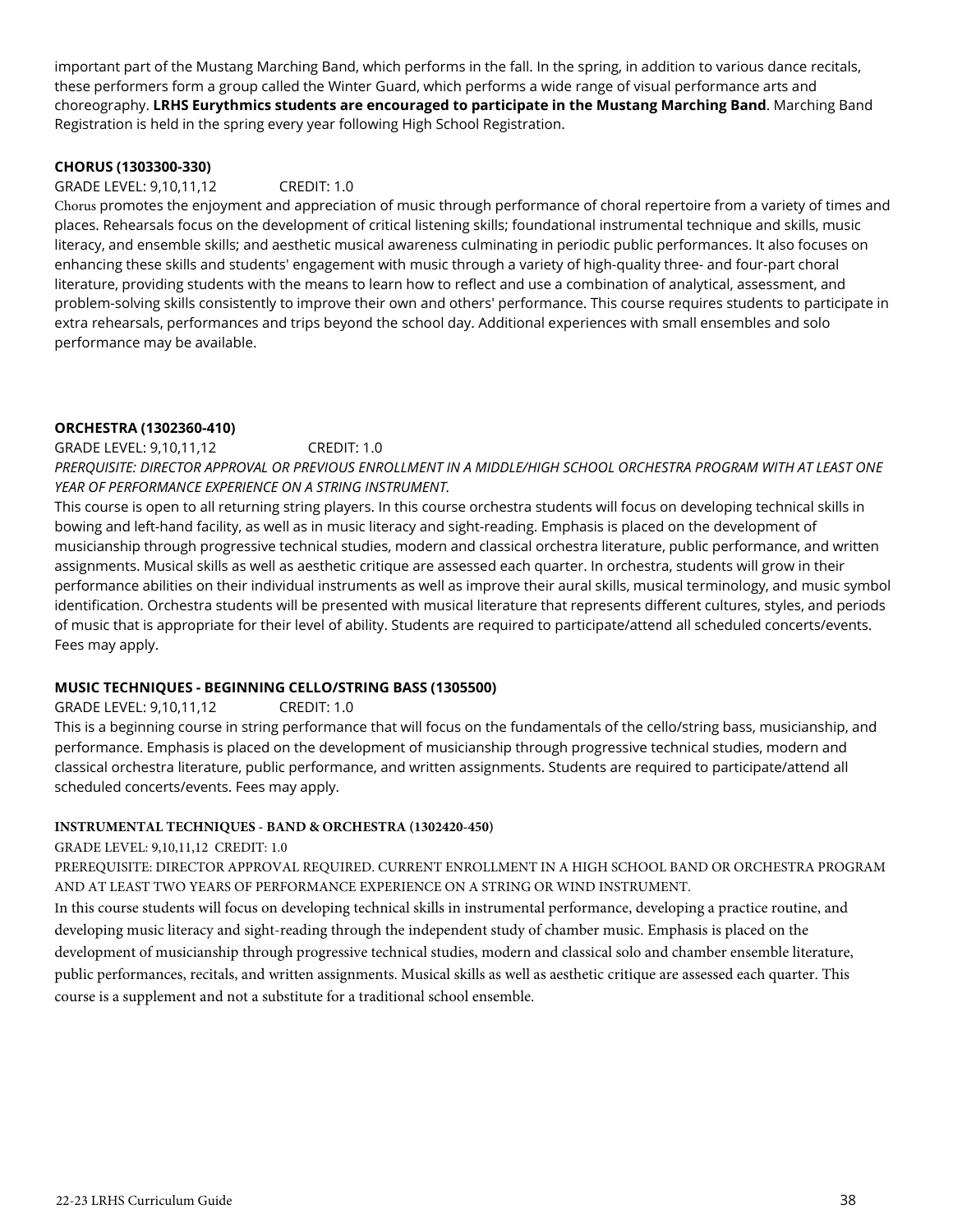#### **MUSIC TECHNIQUES - BEGINNING VIOLIN/VIOLA (1305500)**

This is a beginning course in string performance that will focus on the fundamentals of the violin/viola, musicianship, and performance. Emphasis is placed on the development of musicianship through progressive technical studies, modern and classical orchestra literature, public performance, and written assignments. Students are required to participate/attend all scheduled concerts/events. Fees may apply.

#### **Music Technology and Sound Engineering (1304300-310)**

Students explore the fundamental applications and tools of music technology and sound engineering. As they create and learn its terminology, students also learn the history and aesthetic development of technology used to capture, create, and distribute music. Public performances may serve as a resource for specific instructional goals. Students may be required to attend one or more performances outside the school day to support, extend, and assess learning in the classroom.

## *Physical Education*

#### **HOPE (3026010)**

#### GRADE LEVEL: 9,10,11,12 CREDIT: 1.0

This course focuses on preventative health and the importance to maintain a healthy balance of physical, mental, emotional and social health. Current topics include nutrition, tobacco, drugs, STDs and stress management skills. The physical education portion utilizes a variety of activities in physical fitness concepts, develop an optimal level of physical fitness and understanding the significance of a heathy lifestyle. Topics include health risk factors, components of fitness, exercise guidelines, principles of training, nutrition, body composition, and consumer issues. A donation will be requested to help finance PE equipment.

#### **INDIVIDUAL & DUAL SPORTS 1 & 2 (1502410/1502420)**

GRADE LEVEL: 9,10,11,12 CREDIT: 1.0

This course offers a variety of activities in individual and dual sports play in sports such as pickle ball, Frisbee, Frisbee golf, racquetball, table tennis, track and field, tennis and badminton. Students will develop basic skills, improve fitness level, and learn safety practices, techniques, strategies, rules and history of chosen sports. Attendance, dressing out, class participation and exams will determine students' grades. A donation will be requested to help finance PE equipment.

#### **TEAM SPORTS 1 & 2 (1503350/1503360)**

GRADE LEVEL: 9,10,11,12 CREDIT: 1.0

Team Sports offers a variety of sports games and activities, such as basketball, volleyball, soccer, flag football, softball and many more. Emphasis is placed on communication, cooperation, lifetime enjoyment, cardiovascular fitness and knowledge of the various sports as to history, rules, safety, and teamwork. Creating a commitment to a lifetime enjoyment of sports is foremost. Attendance, dressing out, class participation and exams will determine students' grades. A donation will be requested to help finance PE equipment.

#### **WEIGHT TRAINING 1 & 2 (1501340/1501350)**

GRADE LEVEL: 10,11,12 CREDIT: 1.0 *PREREQUISITE: PRIORITY WILL GO TO LRHS STUDENT ATHLETES* 

This course provides students the opportunity to acquire basic knowledge and skills in weight training. Course content includes safety practices, importance of muscular strength and endurance proper techniques, and an assessment of basic skills. There will be an emphasis on cardiovascular fitness and stretching. Attendance, dressing out and class participation will determine students' grades. A donation will be requested to help finance PE equipment.

#### **WEIGHT TRAINING 3 (1501360)/POWER WEIGHT TRAINING (1501410)**

GRADE LEVEL: 11,12 CREDIT: 1.0

#### *PREREQUISITE: WEIGHT TRAINING 1 & 2, PRIORITY WILL GO TO LRHS STUDENT ATHLETES*

Weight Training 3 reinforces previous weight training knowledge, safety practices, application of weight training program design, organization and administration of weight-lifting activities, implementation and realization of personal weight training program goals. There is an emphasis on cardiovascular fitness and stretching. In Power Weight Training 1, students acquire knowledge and skills in power weight training and improve or maintain health related physical fitness. This course will include safety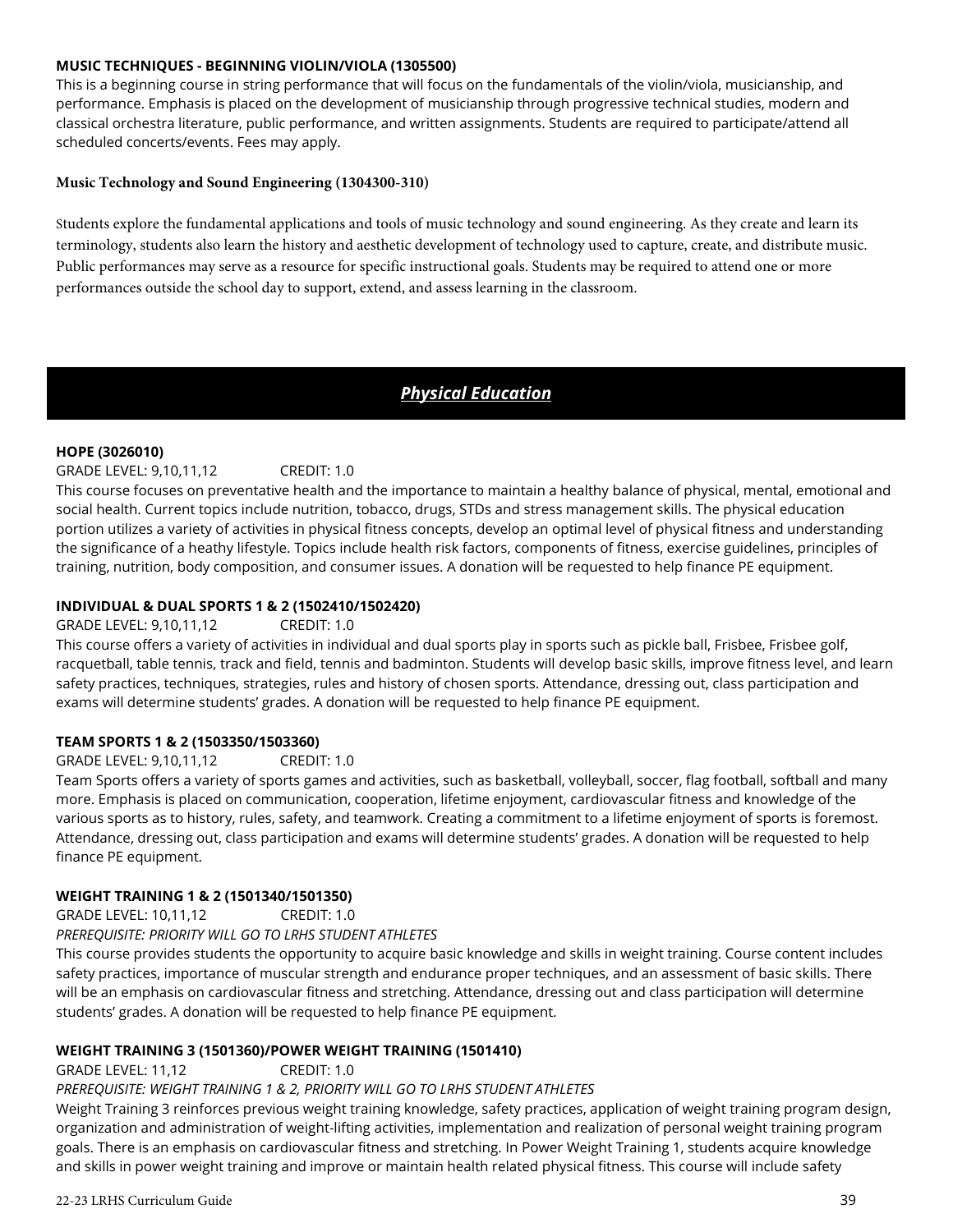practices, assessment of health-related fitness, skills, techniques, strategies and rules of weight training. There will be an emphasis on cardiovascular fitness and stretching. Attendance, dressing out and class participation will determine students' grades. A donation will be requested to help finance PE equipment.

#### **BASKETBALL 1 & 2 (1503310/1503315)**

#### GRADE LEVEL: 10,11,12 CREDIT: 1.0

The purpose of this course is to acquire knowledge and skills in the game of basketball. Students will improve fitness levels and work on techniques, skills and strategies. Attendance, dressing out, class participation and exams will determine students' grades. A donation will be requested to help finance PE equipment.

#### **VOLLEYBALL 1 & 2 (1505500/1505510)**

GRADE LEVEL: 10,11,12 CREDIT: 1.0

The purpose of this course is to learn offense and defense of the sport of volleyball. Students will learn the skills and rules of a variety of indoor and outdoor volleyball games. Attendance, dressing out, class participation and exams will determine students' grades. A donation will be requested to help finance PE equipment.

#### **OUTDOOR EDUCATION (1502480)/RECREATION (1502470)**

GRADE LEVEL: 10,11,12 CREDIT: 1.0

In Outdoor Education, students acquire knowledge and skills in a variety of outdoor recreational activities and maintain or improve health related fitness. The content will also include safety practice, techniques, consumer issues, and fitness activities. In Recreational Activities, students participate in selected activities which may include bocce, horseshoes, golf, table tennis, fishing and Frisbee. Attendance, dressing out, class participation and exams will determine students' grades. A donation will be requested to help finance PE equipment.

#### **LIFESTYLE DESIGN (1501310)/COMPREHENSIVE FITNESS (1501390)**

#### GRADE LEVEL: 10,11,12 CREDIT: 1.0

This course is designed to help students become familiar with the latest trends in life-long fitness activities. Students participate in fitness activities such as cardio kickboxing, yoga, circuit training, Zumba, etc. Coordination, flexibility, cardiovascular endurance, muscular strength, and overall body composition will improve. The course will reinforce previous fitness knowledge, safety practices, application of fitness training program design, organizing and administrating fitness activities. Course content also includes nutrition, aerobic and anaerobic movements, and applying technology to fitness. Attendance, dressing out, class participation and exams will determine students' grades. A donation will be requested to help finance PE equipment.

#### **FIRST AID & SAFETY (0800320)/CARE & PREVENTION OF ATHLETIC INJURIES (1502490)**

GRADE LEVEL: 11,12 CREDIT: 1.0

The purpose of First Aid and Safety is to acquire advanced skills in first aid, emergency care, and personal, community and environmental safety. Students will have the opportunity to become certified through the American Heart Association for an additional fee. In Care and Prevention of Athletic Injuries, students receive an overview of the basics of athletic training, including the care, prevention, management, treatment, and rehabilitation of athletic injuries. Instruction will include basic anatomy, physiology, and kinesiology concerning athletic injuries. Students will be expected to demonstrate appropriate taping, wrapping, and bracing techniques for athletic injuries. A donation will be requested to help finance PE equipment.

## *Social Studies*

## **PERSONAL FINANCIAL LITERACY/PSYCHOLOGY 1 (2102372/2107300)**

GRADE LEVEL: 10,11,12 CREDIT: .50

The primary content for Personal Financial Literacy pertains to the study of learning the ideas, concepts, knowledge and skills that will enable students to implement beneficial personal decision-making choices; to become wise, successful, and knowledgeable consumers, savers, investors, users of credit and money managers; and to be participation members of a global workforce and society. In Psychology, students acquire an understanding of and an appreciation for human behavior, behavior interaction and the progressive development of individuals. The content examined in this first introductory course includes major theories and orientations of psychology, psychological methodology, memory and cognition, human growth and development, personality, abnormal behavior, psychological therapies, stress/coping strategies, and mental health.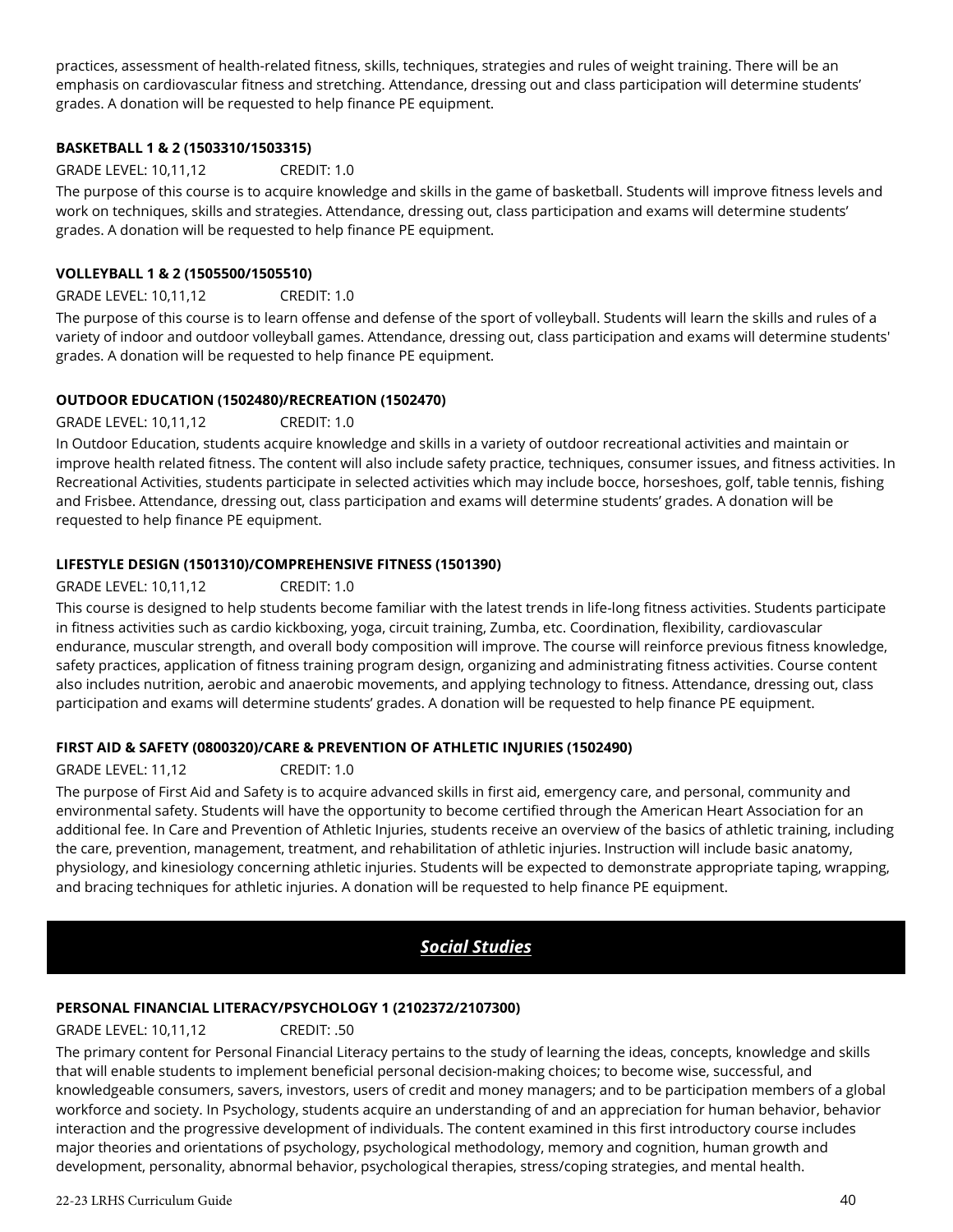#### **SOCIOLOGY/WORLD RELIGIONS (2108300/2105310)**

GRADE LEVEL: 11,12 CREDIT: 1.0

*PREREQUISITE: C AVERAGE IN SOCIAL STUDIES COURSES.*

Sociology is the study of group behavior, and the study of behavior patterns in society. This course provides students with a study of the basic concepts, principles and practices of sociology. Students will explore many present-day social problems including crime, aging, environment, cities and suburbs, and terrorism. In World Religions, students will acquire an understanding of the way people in different cultures satisfy their spiritual needs. Study includes the place of religion in culture, the importance that has been attached to religion in peoples' lives and the relationship between religion and other social institutions. Content includes sources of religion, basis for peoples' religious beliefs, and major living traditions and practices such as Buddhism, Christianity, Confucianism, Hinduism, Islam, Judaism, Shintoism and Taoism.

## *World Languages*

#### **FRENCH 1 (0701320)**

GRADE LEVEL: 9,10,11,12 CREDIT: 1.0 *PREREQUISITE: B OR HIGHER IN PREVIOUS ENGLISH/LANGUAGE ARTS CLASS. NATIVE SPEAKERS WILL BE GIVEN AN ASSESSMENT TEST TO DETERMINE PLACEMENT.*

This course develops the language skills of listening, speaking, reading, and writing in French. Students should expect this course to focus on building vocabulary, grammatical structures, and learning about French-speaking countries around the world. Students will be expected to prepare for class daily.

#### **FRENCH 2 (0701330)**

GRADE LEVEL: 10,11,12 CREDIT: 1.0

*PREREQUISITE: C OR HIGHER IN FRENCH 1. NATIVE SPEAKERS WILL BE GIVEN AN ASSESSMENT TEST TO DETERMINE PLACEMENT.* This course further develops the language skills of listening, speaking, reading, and writing. Students should expect this course to focus heavily on grammatical structures. To be successful in this course, students are expected to have successfully grasped concepts taught in French 1, and, to have a working knowledge of French 1 vocabulary.

#### **FRENCH 3 HONORS (0701340)**

GRADE LEVEL: 11,12 CREDIT: 1.0 *PREREQUISITE: B OR HIGHER IN FRENCH 2. NATIVE SPEAKERS WILL BE GIVEN AN ASSESSMENT TEST TO DETERMINE PLACEMENT.* This Honors level course continues to enhance proficiency in the French language by building on the knowledge and vocabulary learned in French 2 in order to develop speaking, reading, and writing skills more fully. Students will expand their vocabulary, conversational skills, and knowledge of grammatical structures including past tenses, future tenses, the conditional tense, and the subjunctive. Students will be expected to speak in French and prepare daily for class.

#### **FRENCH 4 HONORS (0701350)**

GRADE LEVEL: 12 CREDIT: 1.0

*PREREQUISITE: B OR HIGHER IN FRENCH 3 HONORS. NATIVE SPEAKERS WILL BE GIVEN AN ASSESSMENT TEST TO DETERMINE PLACEMENT.* This course is a pre-AP course that continues to enhance proficiency in the French language. Emphasis will be placed on listening, speaking, reading, and writing in French while addressing the six AP French themes. Students are expected to speak in French and should prepare daily for class. The purpose of this course is the further develop skills needed for AP French.

#### **SPANISH 1 (0708340)**

GRADE LEVEL: 9,10,11 CREDIT: 1.0 *PREREQUISITE: B OR HIGHER IN PREVIOUS ENGLISH/LANGUAGE ARTS CLASS. NATIVE SPEAKERS WILL BE GIVEN AN ASSESSMENT TEST TO DETERMINE PLACEMENT.*

This course develops the skills of listening, speaking, reading, and writing, with emphasis given to listening and speaking. Spanish 1 requires memorization of vocabulary, grammar and dialogues to ingrain patterns and sentence structure. Culture, history, geography, and current events of Spain and Latin America are also introduced. To be successful in this course, students are expected to prepare daily, and out of class assignments will average three to four hours per week. Students scoring a level 1 on the FSA/ELA may find this class extremely difficult.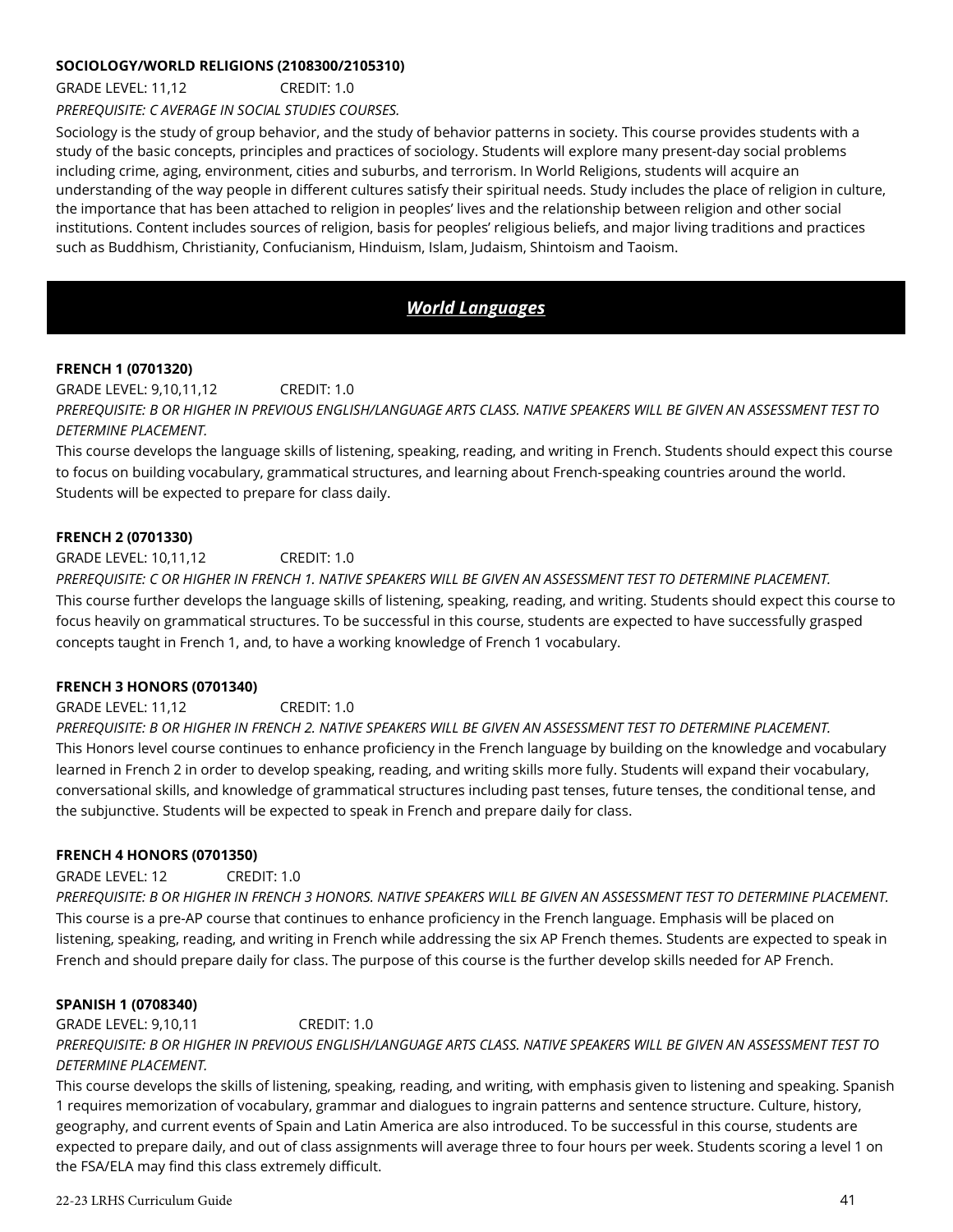#### **SPANISH 2 (0708350)**

GRADE LEVEL: 9,10,11,12 CREDIT: 1.0 *PREREQUISITE: C OR HIGHER IN EACH SEMESTER OF SPANISH 1. NATIVE SPEAKERS WILL BE GIVEN AN ASSESSMENT TEST TO DETERMINE PLACEMENT.*

This course further develops the language skills of listening, speaking, reading, and writing. Students should expect this course to focus heavily on vocabulary and grammar structures. To be successful in this course, students are expected to have successfully grasped grammar concepts taught in Spanish 1 as well as to have a good working knowledge of Spanish 1 vocabulary. Students will be expected to prepare daily, and out of class assignments will average three to four hours per week.

#### **SPANISH 3 HONORS (0708360)**

GRADE LEVEL: 9,10,11,12 CREDIT: 1.0 *PREREQUISITE: B OR HIGHER IN EACH SEMESTER OF SPANISH 2. NATIVE SPEAKERS WILL BE GIVEN AN ASSESSMENT TEST TO DETERMINE PLACEMENT.*

This advanced course continues to enhance proficiency in the Spanish language by building on the knowledge acquired in Spanish 2 in order to develop speaking, reading and writing skills more fully. Students will expand their vocabulary, conversational skills and knowledge of grammar structures including past tenses, commands and the subjunctive mood. Crosscultural understanding will be enriched, and real-life application will be further emphasized. Students should be aware that this is an Honors level class and are expected to prepare daily. Out of class assignments will average three to four hours per week and students should be prepared to devote that amount of time to this course.

#### **SPANISH 4 HONORS (0708370)**

GRADE LEVEL: 10,11,12 CREDIT: 1.0

*PREREQUISITE: B OR HIGHER IN EACH SEMESTER OF SPANISH 3 HONORS. NATIVE SPEAKERS WILL BE GIVEN AN ASSESSMENT TEST TO DETERMINE PLACEMENT.*

Spanish 4 Honors continues to enhance proficiency in the Spanish language. Emphasis will be placed on listening, speaking, reading, and writing fluently in the target language while addressing the six AP Spanish themes. Students may be required to obtain a copy of two different reading books for this course. This cost will not exceed \$20. Students are expected to participate using the target language. The purpose of this course is to further develop skills needed for AP Spanish.